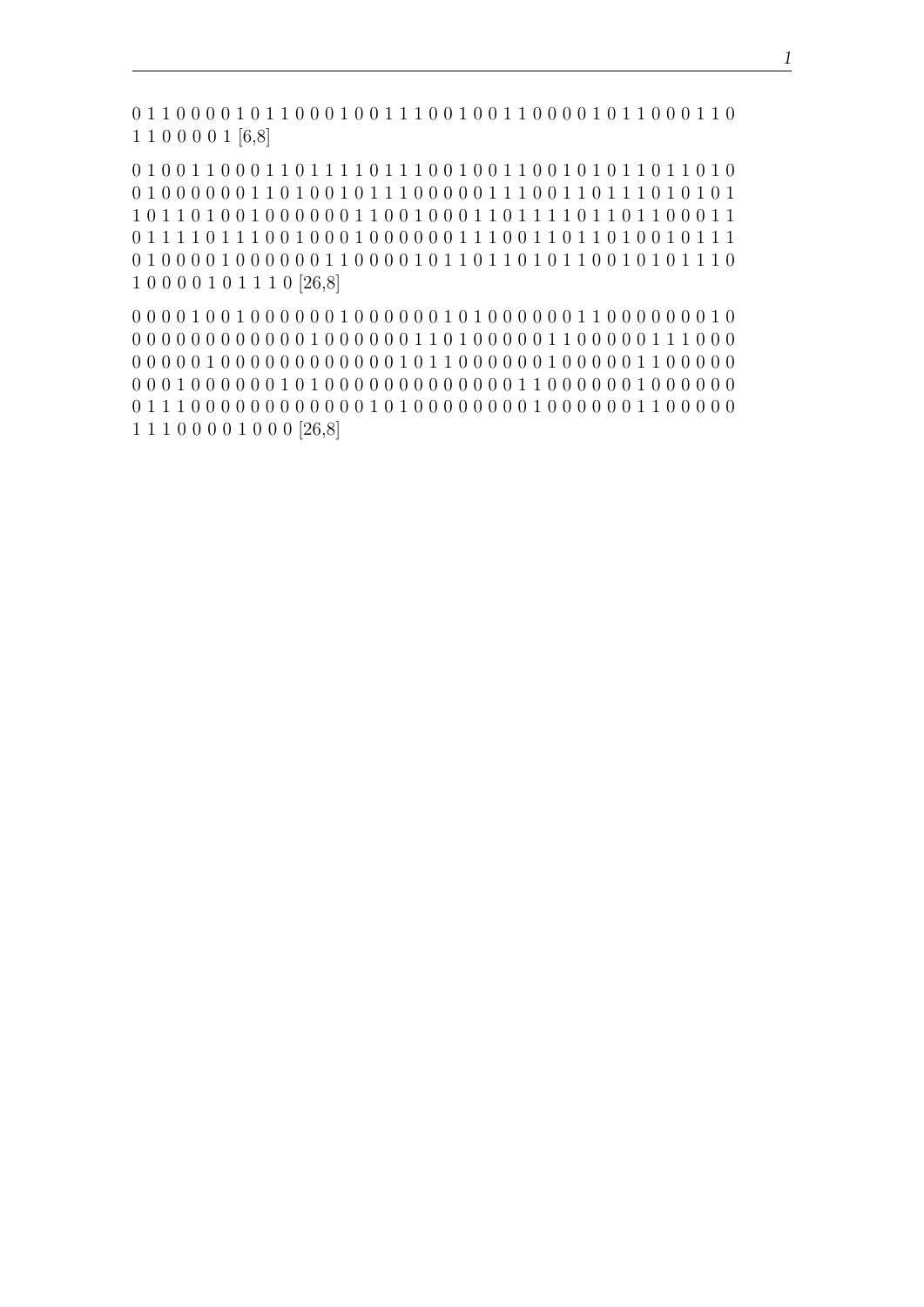## Improving Run Length Encoding on bit level by preprocessing

## Bachelorarbeit

zur Erlangung des akademischen Grades Bachelor of Science (B.Sc.)

Universität Trier FB IV - Informatikwissenschaften Lehrstuhl für Theoretische Informatik

| Gutachter: | Prof. Dr. Henning Fernau              |
|------------|---------------------------------------|
|            | Petra Wolf                            |
| Betreuer:  | Prof. Dr. Henning Fernau & Petra Wolf |

Vorgelegt am 06.02.2020 von:

Sven Fiergolla Am Deimelberg 30 54295 Trier sven.fiergolla@gmail.com Matr.-Nr. 1252732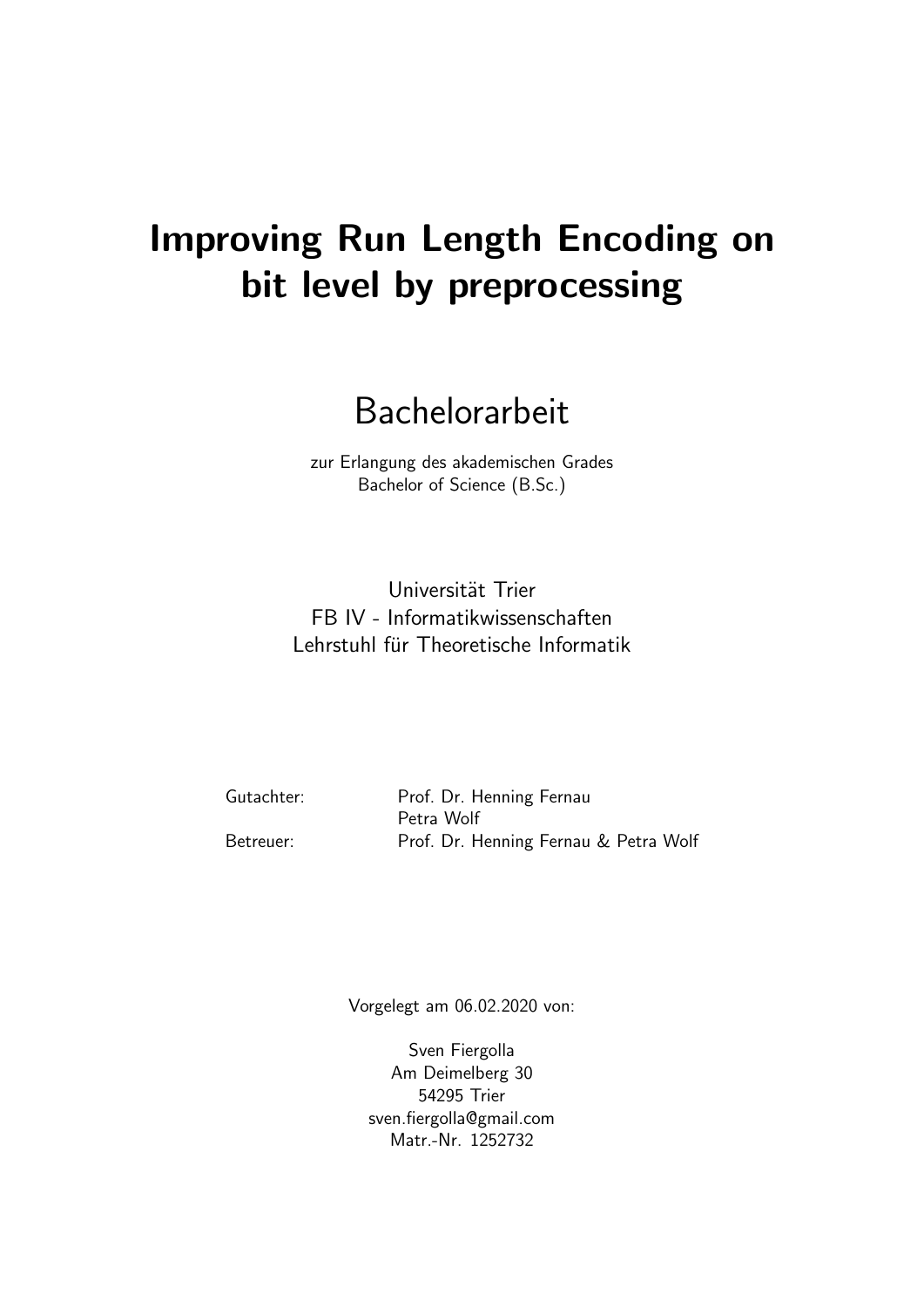## Abstract

The paper reviews a combination of preprocessing methods, such as a Burrows-Wheeler-Transformation, applied to the coding scheme Run Length Encoding and analyzes their effects to the compression ratio. By comparing and applying different methods and their combinations, the encoding scheme is able to work on arbitrary data. It is shown that the implemented preprocessing steps enable Run Length Encoding to achieve a reasonable compression on two corpora at an acceptable speed. Furthermore, the results are discussed in detail and the implementation is depicted.

#### Ubersetzung ¨

Diese Arbeit thematisiert eine Kombination von Vorverarbeitungsverfahren, wie z. B. einer Burrows-Wheeler-Transformation, die auf das Codierungsschema Run Length Encoding angewendet wird und analysiert deren Auswirkungen auf das Kompressionsverhältnis. Verschiedene Methoden und deren Kombinationen werden evaluiert und mit dem Codierungsschema auf beliebige Daten erfolgreich angewendet. Es wird gezeigt, dass die implementierten Vorverarbeitungsschritte es der Lauflängencodierung ermöglichen, eine angemessene Komprimierung für zwei Korpora mit einer akzeptablen Geschwindigkeit zu erzielen. Daruber hinaus werden ¨ die Ergebnisse detailliert besprochen und die Implementierung dargestellt.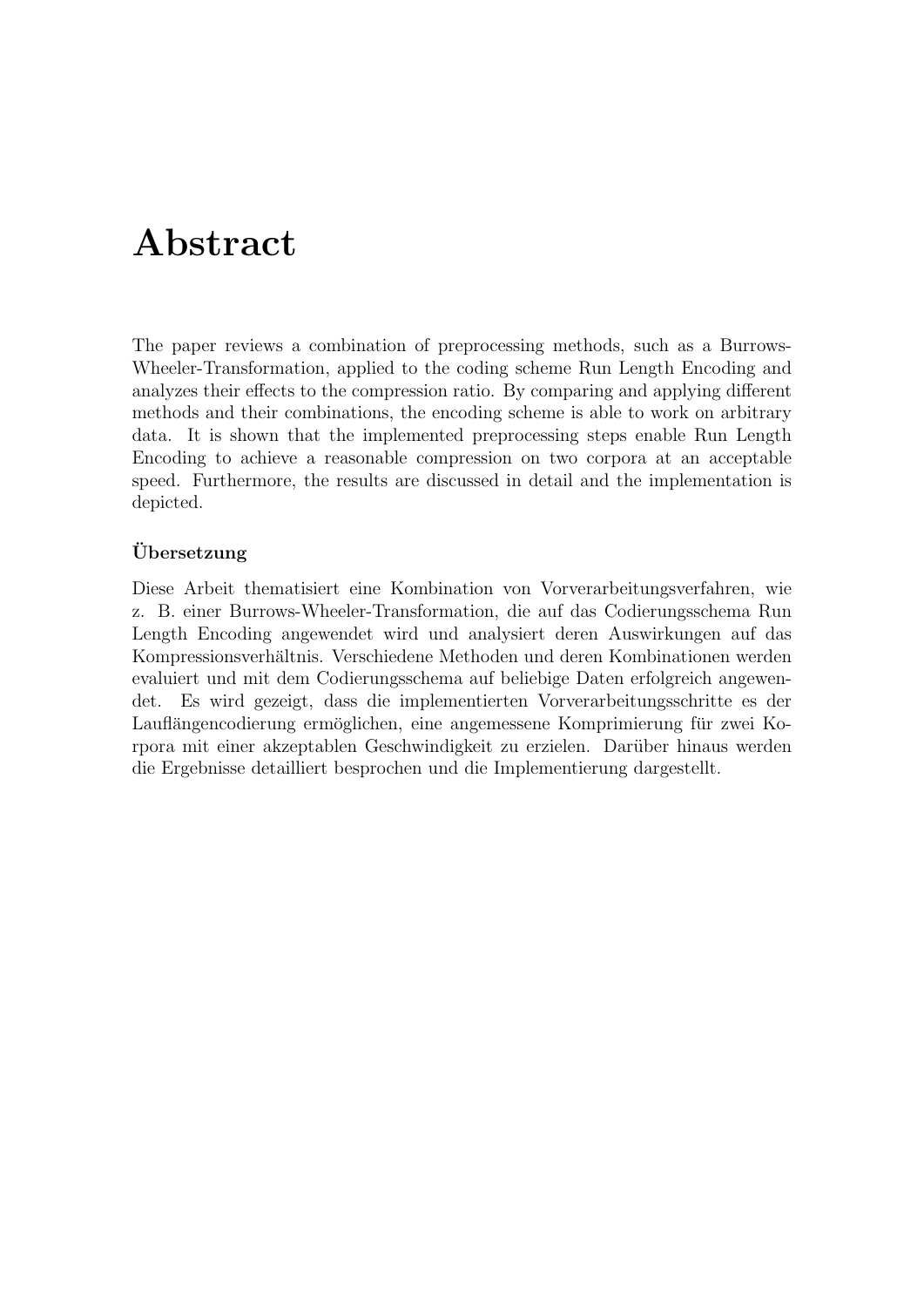## **Contents**

| $\mathbf{1}$   |     | Introduction                                            | $\mathbf{1}$   |
|----------------|-----|---------------------------------------------------------|----------------|
|                | 1.1 |                                                         | $\mathbf{1}$   |
|                | 1.2 |                                                         | $\mathbf{1}$   |
|                | 1.3 |                                                         | $\mathbf{1}$   |
|                | 1.4 |                                                         | $\overline{2}$ |
| $\overline{2}$ |     | Principles of compression                               | 3              |
|                | 2.1 | Compression and Encoding Fundamentals                   | 3              |
|                |     | Information Theory and Entropy<br>2.1.1                 | 3              |
|                |     | 2.1.2                                                   | $\overline{4}$ |
|                |     | 2.1.3                                                   | 5              |
|                |     | 2.1.4                                                   | $\overline{5}$ |
|                |     | 2.1.5                                                   | $\overline{5}$ |
|                | 2.2 |                                                         | 6              |
|                |     | 2.2.1                                                   | 6              |
|                |     | 2.2.2                                                   | $\overline{7}$ |
|                | 2.3 |                                                         | $\overline{7}$ |
|                | 2.4 |                                                         | 9              |
|                |     | Burrows-Wheeler-Transformation<br>2.4.1                 | 9              |
|                |     | Inverse Burrows-Wheeler-Transformation<br>2.4.2         | 10             |
|                |     | Bijective Burrows-Wheeler-Scott Transformation<br>2.4.3 | 10             |
|                | 2.5 |                                                         | 11             |
|                | 2.6 |                                                         | 12             |
| 3              |     | <b>Conceptual Design</b><br>13                          |                |
|                | 3.1 | 13                                                      |                |
|                | 3.2 |                                                         | 13             |
|                | 3.3 | Possible Improvements by Preprocessing                  | 16             |
|                |     | Burrows-Wheeler-Transformation<br>3.3.1                 | 16             |
|                |     | 16<br>3.3.2                                             |                |
|                |     | 17<br>3.3.3                                             |                |
|                |     |                                                         | 17             |
|                |     | Huffman Encoding of the RLE Runs<br>3.3.5               | 18             |
|                | 3.4 |                                                         | 18             |
|                |     |                                                         |                |
| $\overline{4}$ |     | 19<br>Analysis                                          |                |
|                | 4.1 |                                                         | 19             |
|                | 4.2 |                                                         | 20             |
|                | 4.3 |                                                         | 20             |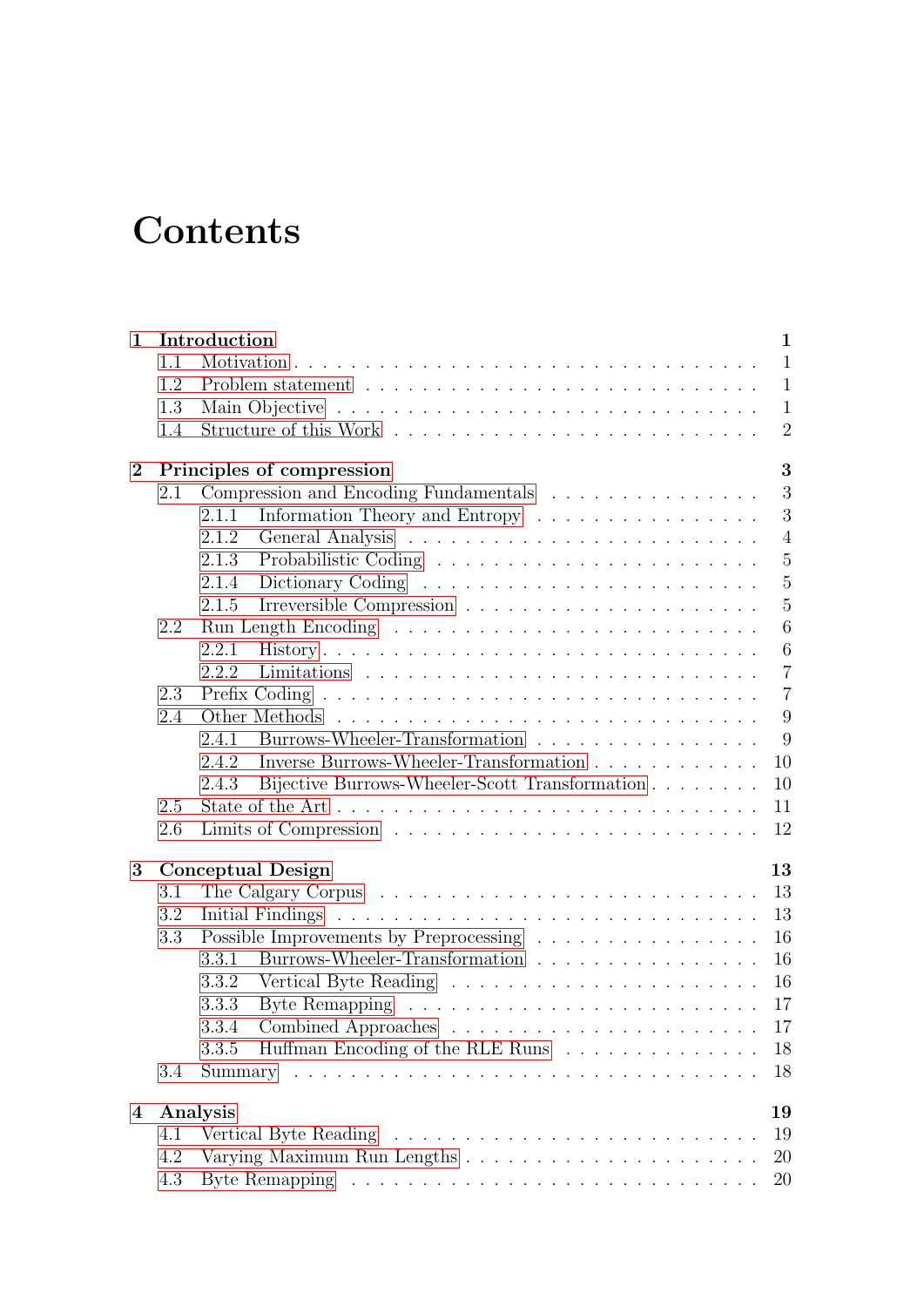|   | 4.4 | Applying a Burrows-Wheeler-Transformation 22 |    |
|---|-----|----------------------------------------------|----|
|   | 4.5 |                                              | 25 |
|   | 4.6 |                                              | 27 |
| 5 |     | Implementation                               | 28 |
|   | 5.1 |                                              | 28 |
|   | 5.2 |                                              | 29 |
|   | 5.3 |                                              | 29 |
|   | 5.4 |                                              | 30 |
|   | 5.5 |                                              | 30 |
|   | 5.6 |                                              | 31 |
|   |     | 5.6.1                                        | 31 |
|   |     | 5.6.2                                        | 31 |
|   |     | 5.6.3                                        | 32 |
|   |     | 5.6.4                                        | 32 |
|   | 5.7 |                                              | 32 |
|   | 5.8 |                                              | 32 |
| 6 |     | Evaluation                                   | 34 |
|   | 6.1 |                                              | 34 |
|   | 6.2 |                                              | 35 |
|   | 6.3 |                                              | 35 |
|   |     |                                              |    |
| 7 |     | <b>Discussion</b>                            | 37 |
|   |     | Bibliography                                 | 38 |
|   |     |                                              |    |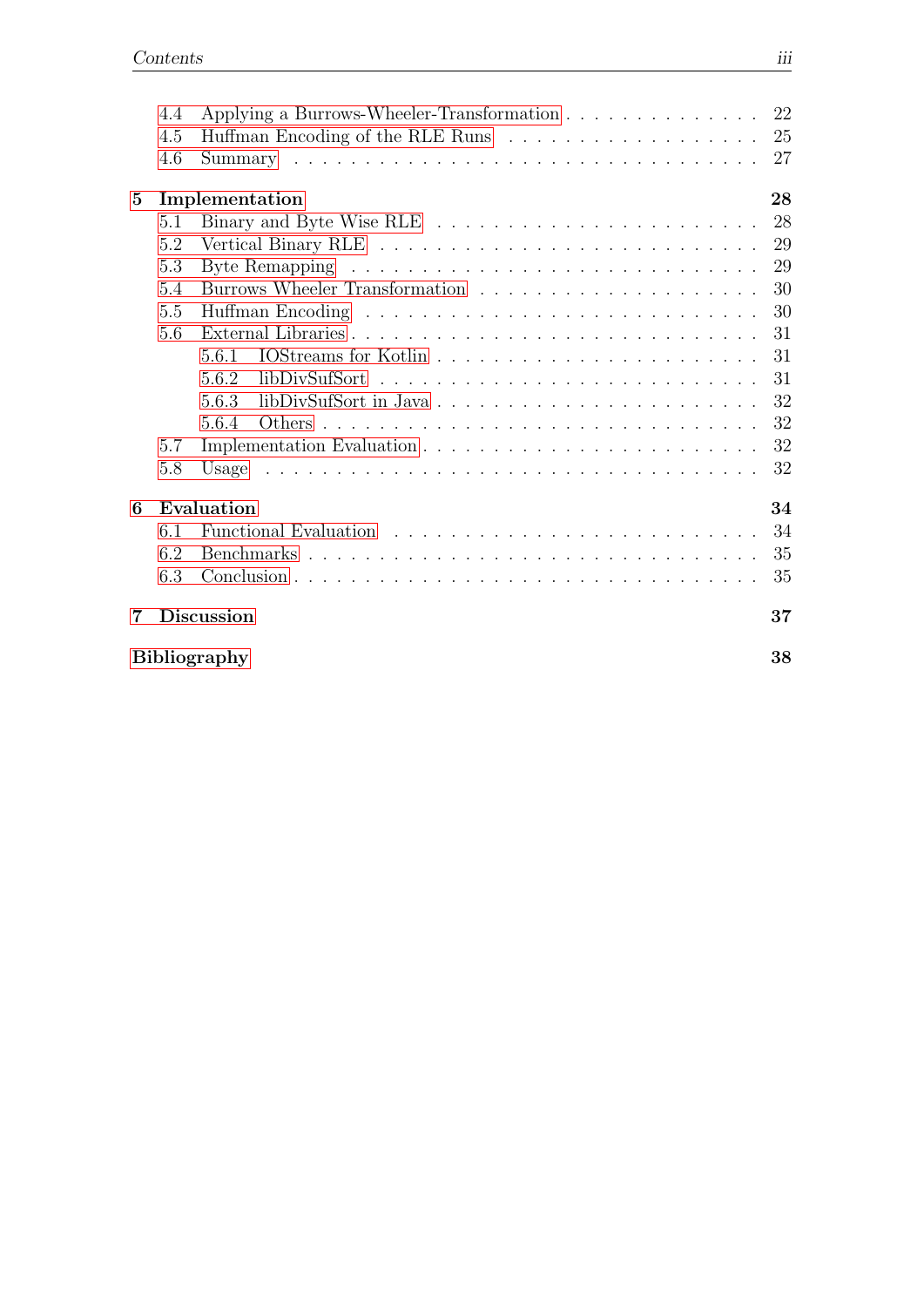# List of Figures

| 4.2 Byte mapping and varying maximum run lengths, all preprocessing |  |
|---------------------------------------------------------------------|--|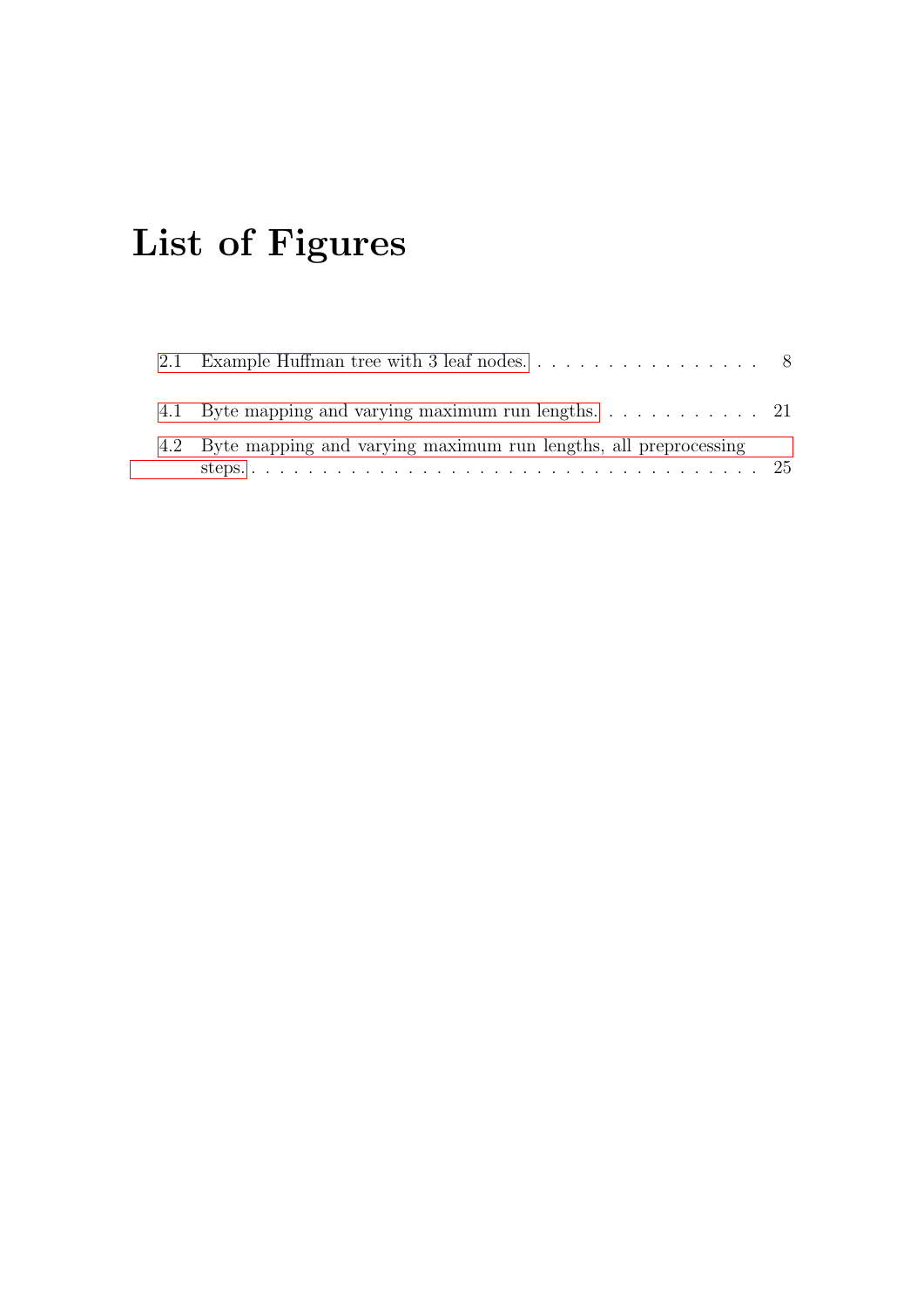# List of Tables

| 2.1 | Entropy in relation to the probability of symbols. $\dots \dots \dots$                                                                  | $\overline{4}$ |
|-----|-----------------------------------------------------------------------------------------------------------------------------------------|----------------|
| 2.2 |                                                                                                                                         | $\overline{7}$ |
| 2.3 | Burrows Wheeler Transformation Matrix (all cyclic rotations).                                                                           | 9              |
| 2.4 | Standard permutation generation of the word $L$                                                                                         | 10             |
| 2.5 | State of the art compression ratios on the Calgary Corpus                                                                               | 12             |
| 3.1 |                                                                                                                                         | 13             |
| 3.2 |                                                                                                                                         | 14             |
| 3.3 | Byte-wise RLE on the Calgary Corpus.                                                                                                    | 15             |
| 3.4 | The file <i>pic</i> with increasing bits per binary RLE encoded number. $\ldots$                                                        | 16             |
| 4.1 | Binary RLE on vertical interpreted data                                                                                                 | 19             |
| 4.2 | Calgary Corpus encoded, vertical encoding, using bits per run: $(2, 2, 3)$                                                              | 20             |
| 4.3 | Calgary Corpus encoded with vertical reading, byte remapping, using                                                                     | 22             |
| 4.4 | Initial BWT implementation on byte wise RLE.                                                                                            | 22             |
| 4.5 | Burrows Wheeler Transformation on byte wise RLE.                                                                                        | 23             |
| 4.6 | Modified Burrows Wheeler Transformation on byte wise RLE.                                                                               | 24             |
| 4.7 | Calgary Corpus encoded with byte wise RLE after a Burrows-Wheeler-                                                                      | 24             |
| 4.8 | Calgary Corpus encoded, byte mapping and a BWTS as preprocess-                                                                          | 26             |
| 4.9 | Calgary Corpus encoded with vertical reading, byte mapping and a<br>BWTS as preprocessing, using Huffman encoding for all counted runs, | 26             |
| 6.1 | Canterbury encoded, all preprocessing steps, using Huffman encoding                                                                     | 34             |
| 6.2 |                                                                                                                                         | 35             |
|     |                                                                                                                                         |                |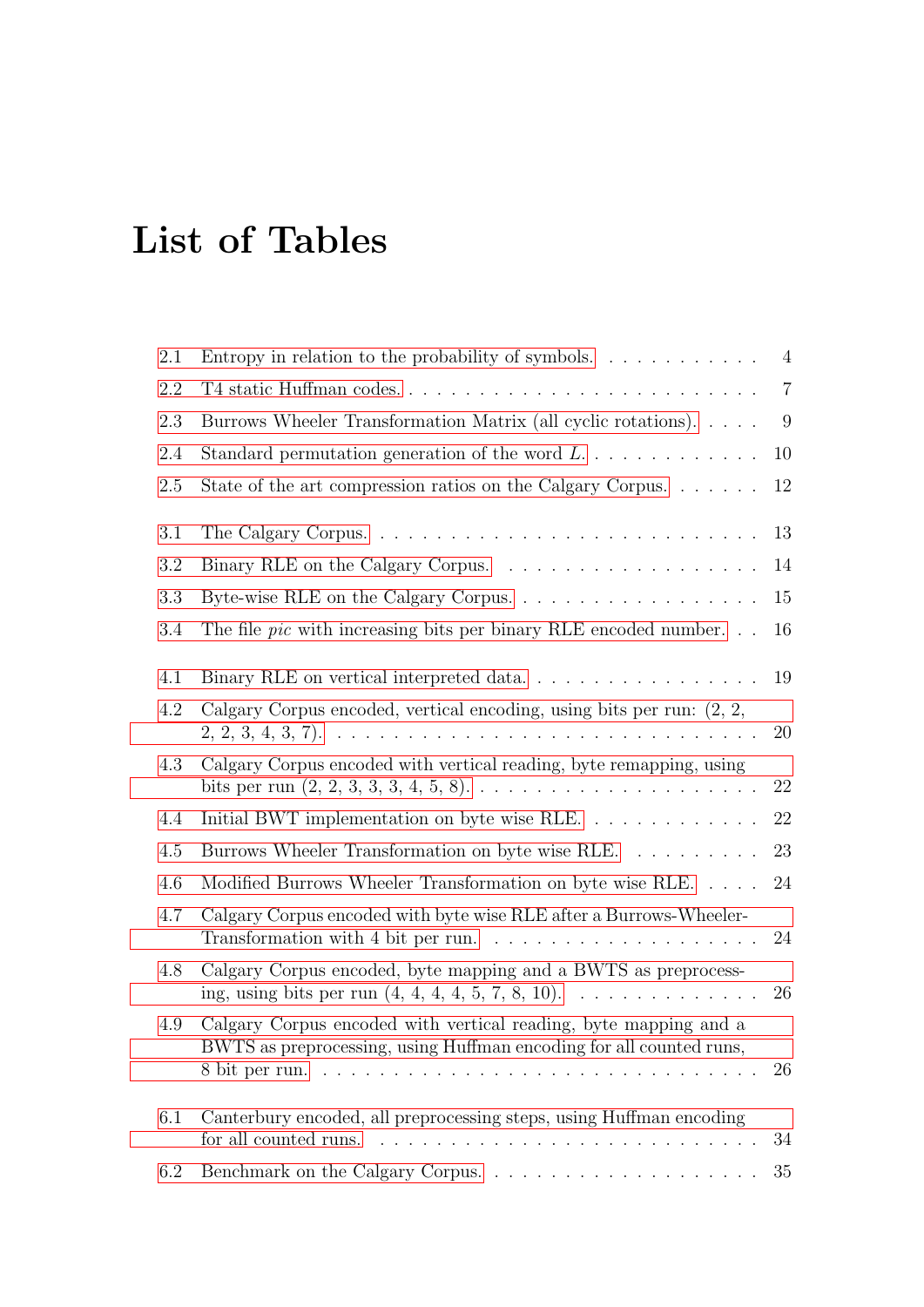## <span id="page-7-0"></span>1. Introduction

### <span id="page-7-1"></span>1.1 Motivation

In the last decades, digital data transfer became available everywhere and to everyone. This rise of digital data urges the need for data compression techniques or improvements on existing ones. Run-length encoding [? ] (abbreviated as RLE) is a simple coding scheme that performs lossless data compression. RLE compression simply represents the consecutive, identical symbols of a string with a run, usually denoted by  $\sigma^i$ , where  $\sigma$  is an alphabet symbol and i is its number of repetitions. To give an example, the string aaaabbaaabbbba can be compressed into RLE format as  $a^4b^2a^3b^4a^1$ . Thanks to its simplicity it is still being used in several areas like fax transmission, where RLE compression is combined with other techniques into Modified Huffman Coding [? ] described in Section [2.3.](#page-13-1) Most fax documents are typically simple texts on a white background, RLE compression is particularly suitable for fax and often achieves good compression ratios.

### <span id="page-7-2"></span>1.2 Problem statement

Some strings like aaaabbbb achieve a very good compression rate because the string only has two different characters and they repeat more than twice. Therefore, it can be compressed to  $a^4b^4$  so from 8 byte down to 4 bytes if you encode it properly. On the other hand, if the input is highly mixed characters with few or no repetitions at all like *abcdefgh*, the run length encoding of the string is  $a^1b^1c^1d^1e^1f^1g^1h^1$  which needs up to 16 bytes, depending on the implementation. So the inherent problem with run length encoding is obviously the possible explosion in size, due to missing repetitions in the input string. Expanding the string to twice the original size is rather undesirable worst case behavior for a compression algorithm so one has to make sure the input data is fitted for RLE as compression scheme. One goal is to improve the compression ratio on data currently not suited for run length encoding and perform better than the originally proposed RLE, in order for it to work on arbitrary data.

### <span id="page-7-3"></span>1.3 Main Objective

The main objectives that derives from the problem statement, is to achieve an improved compression ratio compared to regular run length encoding on strings or files that are currently not suited for the method. Additionally it is desirable to further increase its performance in cases it is already reasonable. To unify the measurements, the compression ratio is calculated by encoding all files listed in the Calgary Corpus which will be presented in Section [3.1.](#page-19-3) Since most improvements like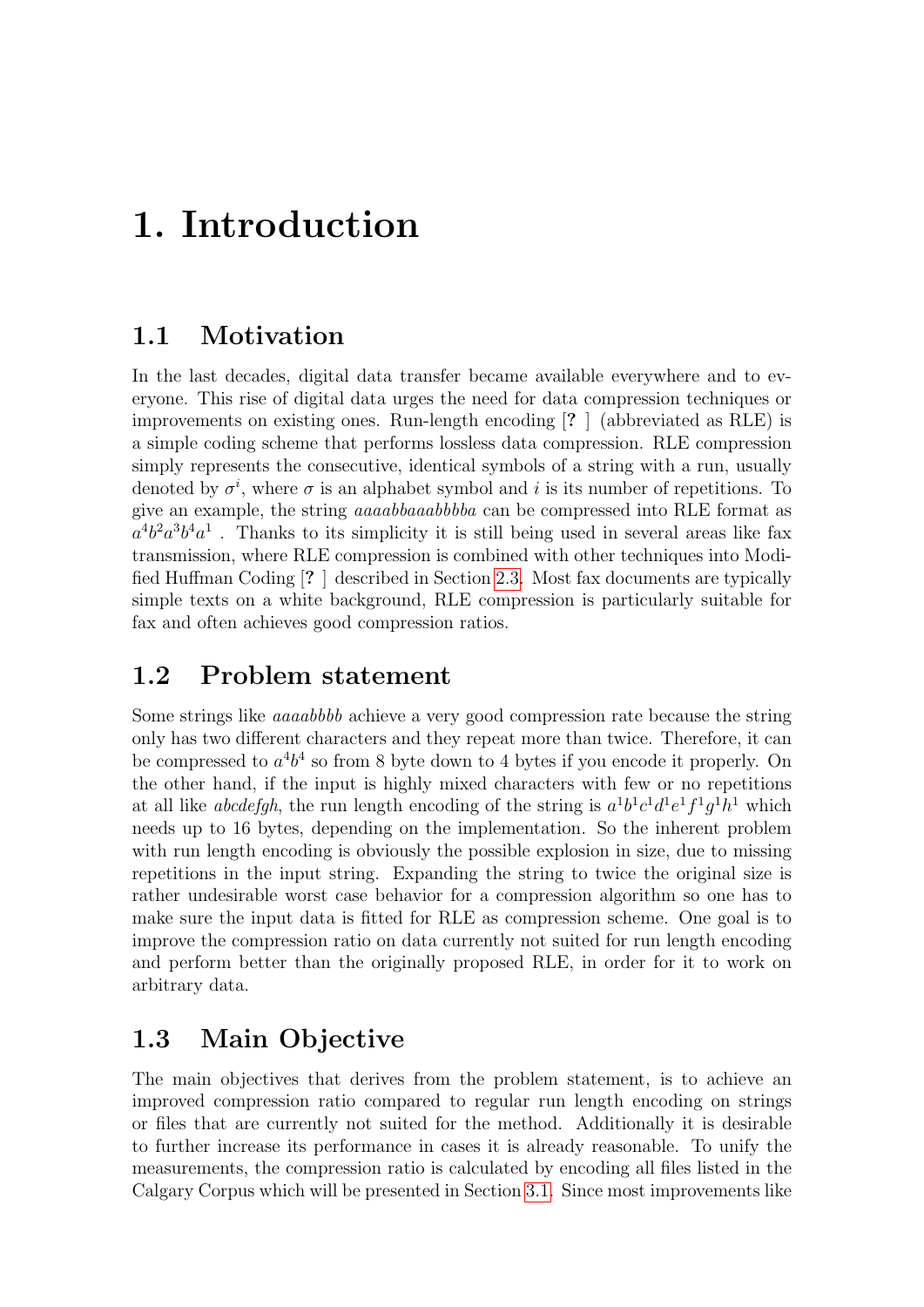permutations on the input, for example a reversible Burros-Wheeler-Transformation to increase the number of consecutive symbols or a different way of reading the byte stream take quite some time, encoding and decoding speed will decrease with increasing preprocessing effort. A secondary goal is, to keep encoding and decoding speed at a reasonable pace.

### <span id="page-8-0"></span>1.4 Structure of this Work

This work is structured into a first introduction into the basics of compression and the applied methods known to this discipline which will be used further on, and an analysis of the current state of the art. Then, the conceptual design is depicted with a following analysis of the results. Afterwards, the implementation of the algorithms are described and the work as a whole is evaluated with a short closing discussion.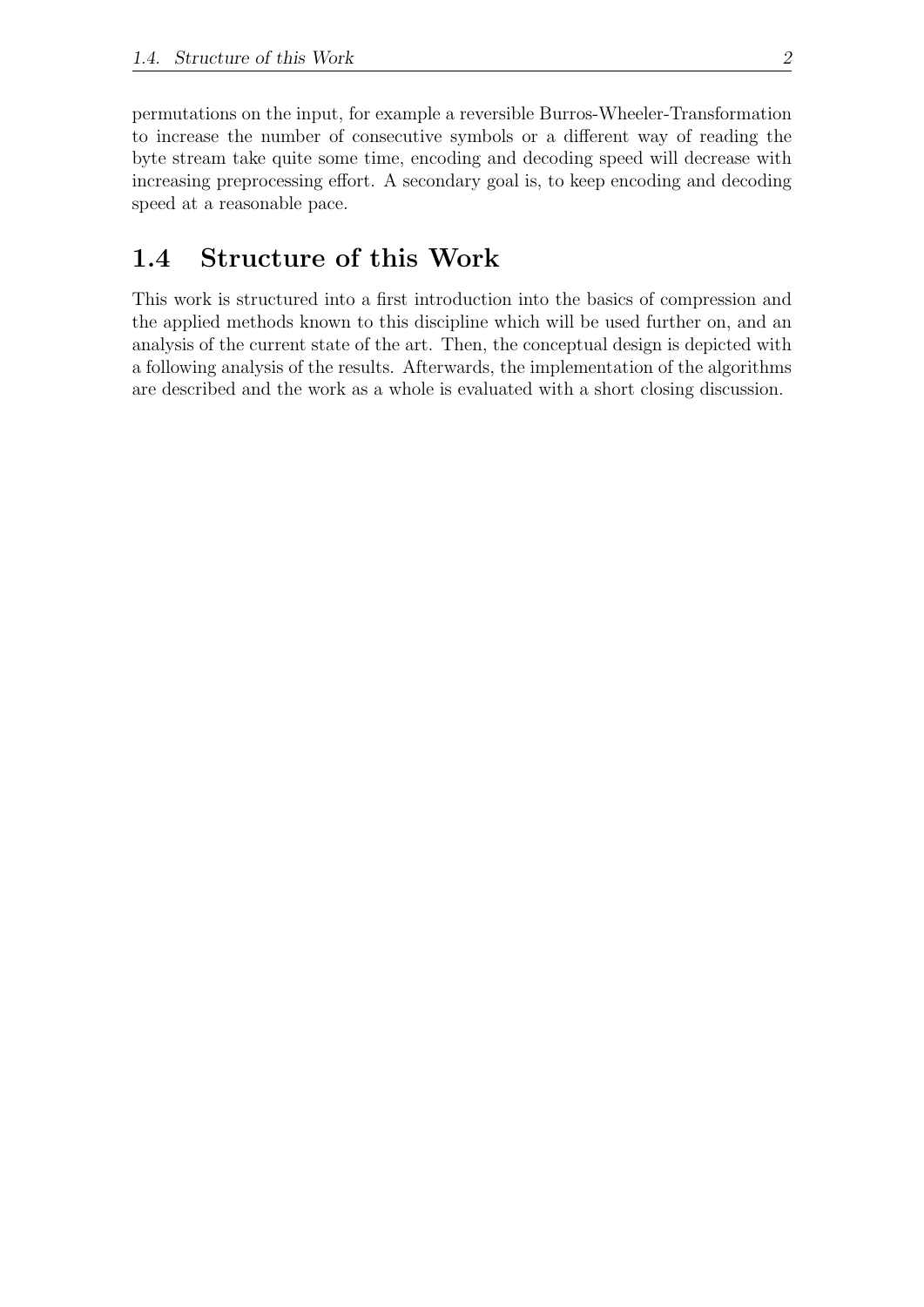## <span id="page-9-0"></span>2. Principles of compression

Throughout this work a finite alphabet  $\Sigma$  is assumed with a linear order  $\leq$  over its elements. A word w is a sequence  $a_1, ..., a_n$  of letters  $a_i \in \Sigma$ ,  $1 \leq i \leq n$ . The set of all such sequences is denoted by  $\Sigma^*$  which is the monoid over  $\Sigma$ , with concatenation as composition and with the empty word  $\varepsilon$  as neutral element. Supplementary the set  $\Sigma^+ = \Sigma^* \setminus \varepsilon$  consists of all non-empty words. Each word induces a labeling function  $\lambda_w$  as a labeled linear order where position i of w is labeled by  $a_i \in \Sigma$  and we write  $\lambda_w(i) = a_i$ . If, for words u, v,  $u = v$  or u is lexicographically smaller than v we write  $u \leq v$  in the context of the order over the alphabet. We say that two words u, v are conjugate if  $u = st$  and  $v = ts$  for some words s and t and u and v are cyclic shifts of one another. The ordered conjugacy class of a word  $w \in \Sigma^n$ denoted as  $[w] = (w_1, ..., w_n)$  represents the lexicographically distinct ordered cyclic rotations of that word. A *Lyndon word* is the unique minimal element within its conjugacy class. More formally, let  $[w] = (w, w_2, ... w_n)$ , then  $w \in \Sigma^+$  is a Lyndon word if  $w < w_i$  for all  $i \in \{2, ..., n\}$ .

#### <span id="page-9-1"></span>2.1 Compression and Encoding Fundamentals

The basic idea of compression is to remove redundancy in data, since all non random data contains redundant information. Pattern or structure identification and exploitation enables storing the original data in less space. Compression can be broken down into two broad categories: Lossless and lossy compression. Lossless compression makes it possible to reproduce the original data exactly while lossy compression allows some degradation in the encoded data to gain even higher compression at the cost of losing some of the original information. To understand the applied methods, one first has to understand some basic principles of information theory like entropy and different approaches to compress different types of data with different encoding. We will also show the key differences between probability coding and dictionary coding.

#### <span id="page-9-2"></span>2.1.1 Information Theory and Entropy

As Shannon described his analysis about the English language [? ], he used the term entropy closely aligned with its definition in classical physics, where it is defined as the disorder of a system. Specifically speaking, it is assumed that a system has a set of states s of which it can be in and it exists a probability distribution over those states  $P(s)$ . Shannon defined the term self information  $i(s)$  as:

$$
i(S) = log_2 \frac{1}{P(s)}
$$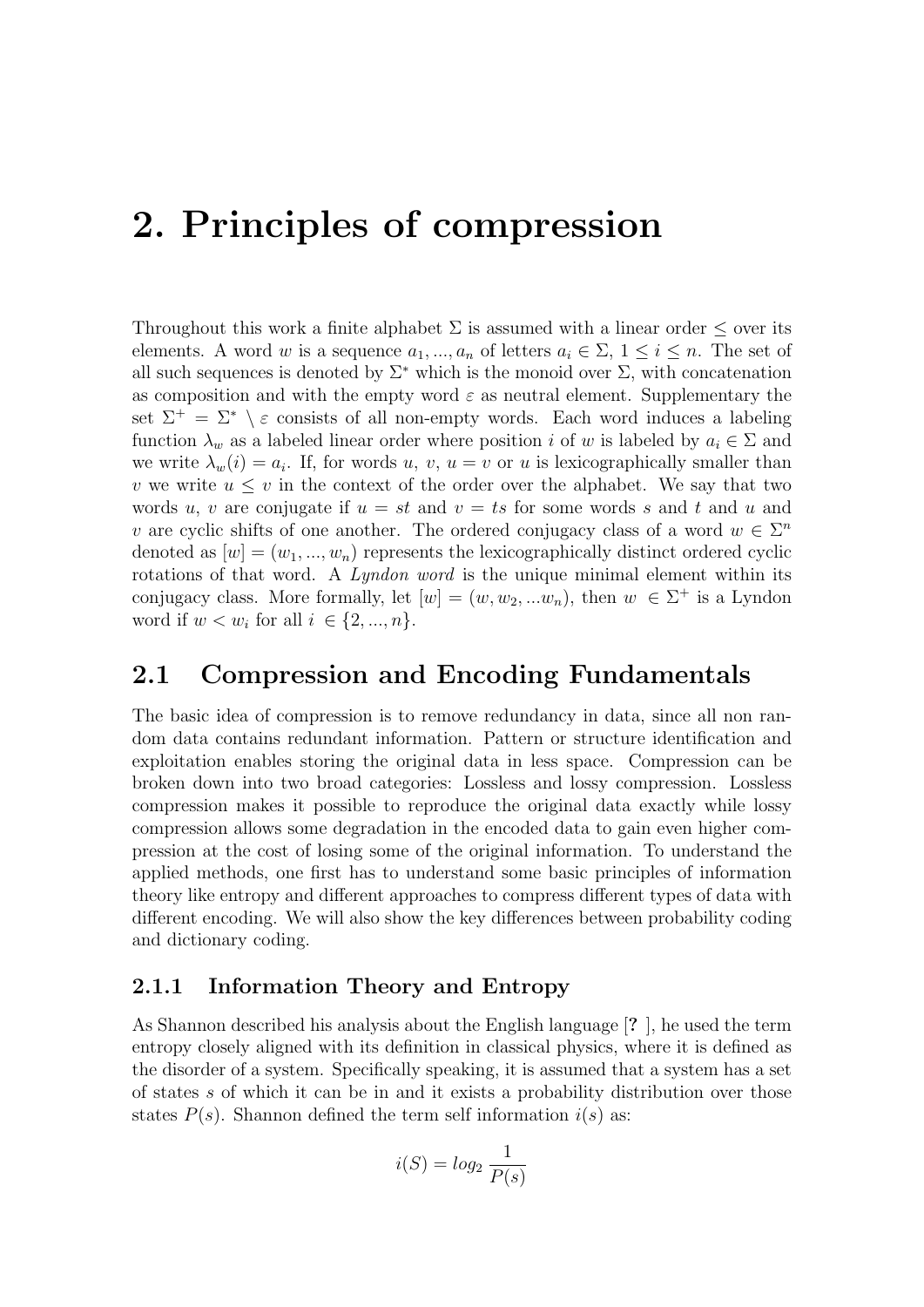where S describes all possible states,  $P(s_i)$  is the likelihood of the system being in state  $s_i$ , indicating that with higher probability of a state, less information can be contained. As an example, the statement "The criminal is smaller than 2 meters." is very likely but doesn't contain much information, whereas the statement "The criminal is larger than 2 meters." is not very likely but contains more information. In addition to that, Shannon then defines the entropy as:

<span id="page-10-1"></span>
$$
H(S) = \sum_{s \in S} P(s) i(s)
$$

So generally speaking it means that evenly distributed probabilities imply a higher entropy and vice versa as seen in Table [2.1.1](#page-9-2) It also implies that, given a source of information  $S$ , its average information content per message from  $S$  is also described by this formula. With these definitions in mind, we can analyze some properties for the English language from an information theory point of view.

| P(a)   P(b)   P(c)   P(d)   P(e)   H     |  |  |  |
|------------------------------------------|--|--|--|
| 1.   0.2   0.2   0.2   0.2   0.2   2.322 |  |  |  |
| 2. 0.94 0.01 0.01 0.01 0.01 0.01 0.322   |  |  |  |

Table 2.1: Entropy in relation to the probability of symbols.

Combining those approaches, you will find that  $\Sigma$  being a finite alphabet, and  $P(s_i)$ describing the likelihood of  $s_i$  and  $i(s_i)$  its self information,  $i(s_i)$  also describes the amount of bits needed for this symbol.

$$
H(\Sigma) = \sum_{i=1}^{n} P(s_i) \cdot log_2 \frac{1}{P(s_i)}
$$

So the entropy also describes the theoretical amount of bits needed to persist a message from  $\Sigma$ , calculated in bps as bits per symbol.

#### <span id="page-10-0"></span>2.1.2 General Analysis

To evaluate the efficiency of a specific compression technique, we have to determine how much information the raw data contains. We are looking at ASCII encoded English language sentences as examples for text compression. There have been broad analysis of ASCII entropy, consisting of 96 different printable symbols for the English language, generating approaches for calculating the entropy [? ].

If we assume a 96 symbol alphabet and a uniform probability distribution, we find an entropy of  $log_2(96) = 6.6$  bps. An empirically distribution generated by text analysis, the entropy comes down to 4.5 bps. Using an encoding which encodes each symbol separately instead of the whole input at once, like the Huffman Coding, we can achieve an entropy of 4.7 bps which is only slightly worse than the assumed entropy. By changing the assumption to blocks of symbols of length 8, we get 96<sup>8</sup> different blocks. Although the probability distribution of the English language implies an entropy as low as 1.3 bps which leads to a possible reduction of symbols to 3 printable characters without generating longer texts. Consulting newer sources we will find that, up to 500 character long symbol based text analysis, with around  $20.3\,Mio.$  different symbols, results in an entropy of around  $1,58\,bps$  [? ]. This gives a vague limit of how much compression we can theoretically expect from English text.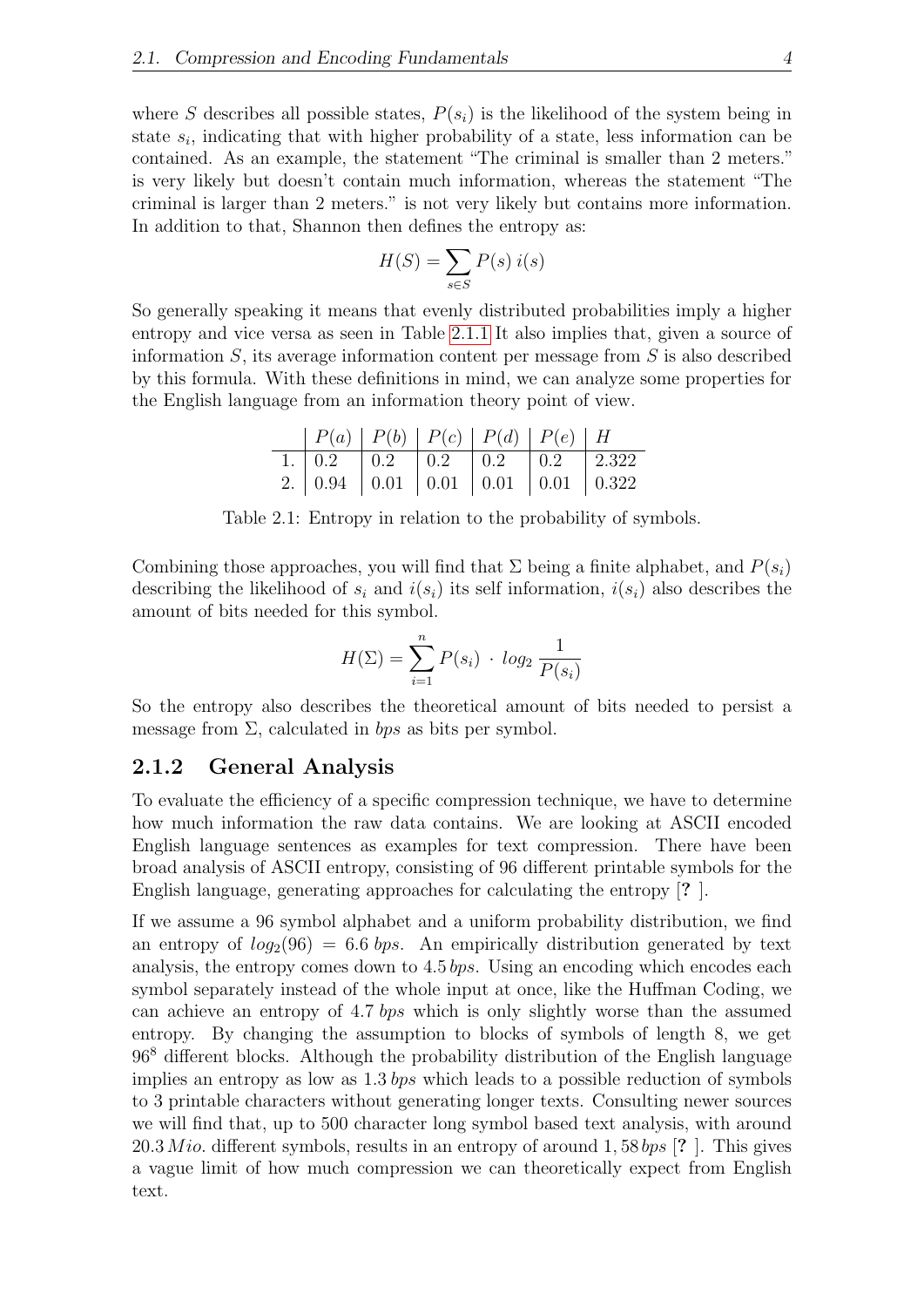#### <span id="page-11-0"></span>2.1.3 Probabilistic Coding

The general idea behind Probability Coding is to analyze probabilities for messages and encode them in variable length bit strings according to their probability. This way, messages that are more likely and will repeat more often can be encoded in a smaller bit string representation. The generation of those probability distributions is considered part of the analyzer module by the algorithm and will be discussed later on in Section [4.](#page-25-0) Probability coding can be further distinguished into variable and fixed unique coding, which will represent each message with a bit string with an amount of n bits  $n \in \mathbb{N}$ , for example Huffman coding as type of prefix coding which will be explained in greater detail in Section [2.3.](#page-13-1) In contrast to Huffman coding there is also arithmetic coding which can represent a set of messages as a single floating point number q where  $0.0 < q < 1.0$ . By encoding them in nestend intervals in [0, 1] determined by a probability distribution, they can "fuse" messages together and need less space to represent a set of messages than encoding every message separately. Arithmetic coding is usually stronger than Huffman coding but also slower. In 2014 a new probabilistic approach was produced by Jarek Duda called Asymmetric Numeral Systems (ANS) [? ]. This method encodes a string of symbols into a single natural number and combines the strength of arithmetic coding with the speed of Huffman coding.

#### <span id="page-11-1"></span>2.1.4 Dictionary Coding

Dictionary Coding is best suited for data with a small amount of repeating patterns like a text containing repeated words. In this case it is very effective to save the patterns just once and refer to them if they are used later on in the text. If we know a lot about the text itself in advance, a static dictionary is sufficient but in general we want to compress an arbitrary text. This requires a more general approach as used by the well known LZ77 and LZ88 algorithms described by Jacob Ziv and Abraham Lempel [? ]. They use a so called sliding window principle, a buffer moving across the input in the case of LZ77 or a dynamic dictionary in the implementation of LZ78. Both of them are still used in modified versions in real world applications as described in Section [2.5,](#page-17-0) although mostly implemented in newer variants or derivatives.

The main difference between probabilistic coding and dictionary coding is, that the so far presented probability based methods like RLE or Huffman Coding are working on single characters or bytes whereas the dictionary based methods encode groups of characters of varying length. This is a clear advantage in terms of compression performance on every day data because of its repeating patterns most textual data has, as shown in Section [3.2,](#page-19-2) and has been overcome by sophisticated probabilistic methods like arithmetic coding or ANS.

#### <span id="page-11-2"></span>2.1.5 Irreversible Compression

Irreversible Compression or also called "Lossy Compression" is a type of compression which looses information in the compression process and is therefore not completely reversible, hence the name. There are a lot of use-cases for these type of compression algorithms, mostly used for images, video and audio files. These files typically contain information almost not perceptible for an average human like really small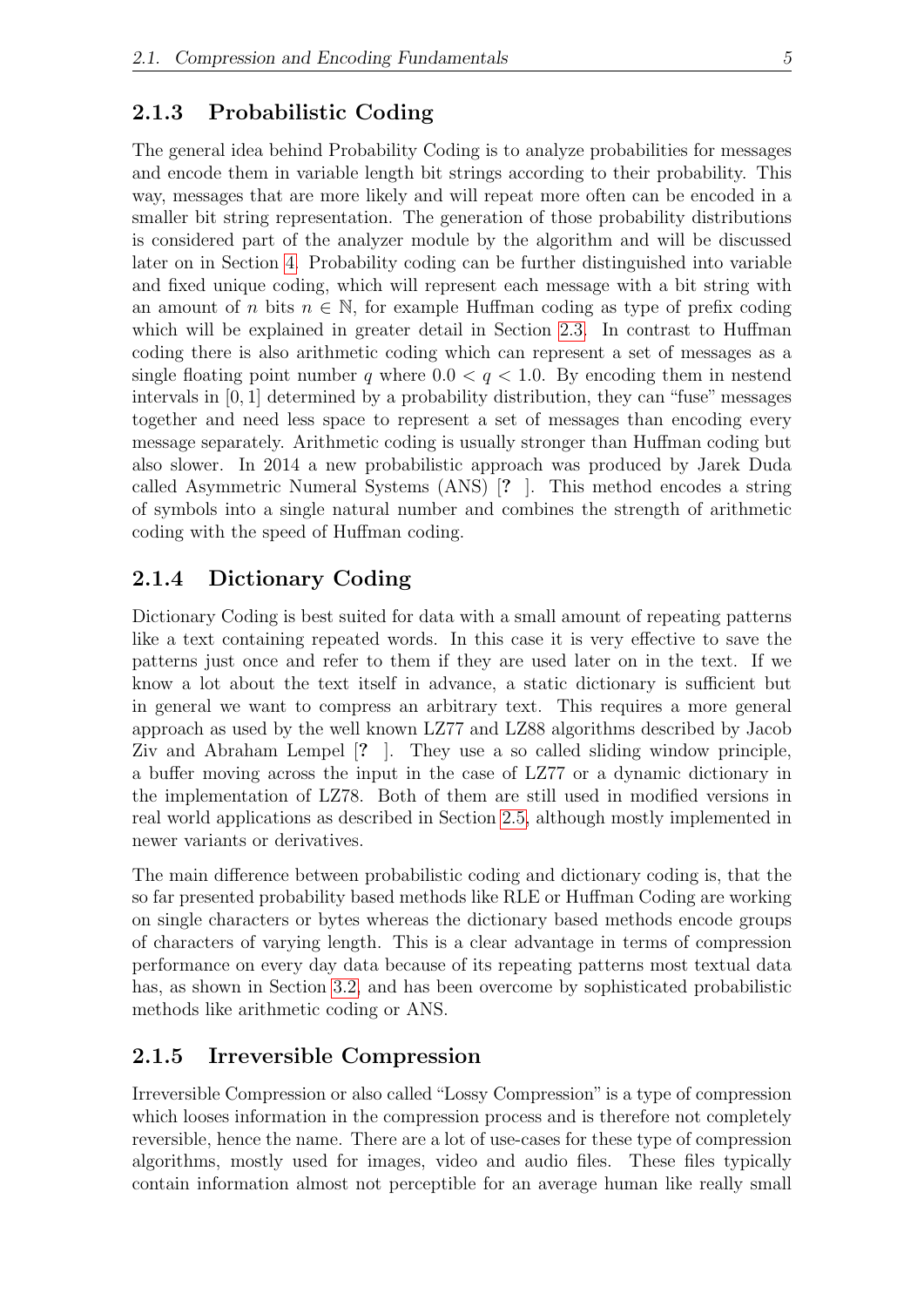color differences between two pixels of an image or very high frequencies in an audio file. By using approximations to store the information and accept the loss of some information while retaining most of it, lossy image compression algorithms can get twice the compression performance compared to lossless algorithms. Due to the fact that most lossy compression techniques are not suited for text compression which is the main use case for this work, we will not elaborate any further on this topic.

### <span id="page-12-0"></span>2.2 Run Length Encoding

Run length coding might count as the simplest probability coding scheme that makes use of context and repeating occurrences as described in the Section [1.1.](#page-7-1) While the example made earlier was in textual representation, it is best suited and mostly used for pallet based bitmap images [? ] such as fax transmissions or computer icons.

#### <span id="page-12-1"></span>2.2.1 History

The ITU-T T4 (Group 3) standard for Facsimile (fax) machines [? ] is still in force for all devices used over regular phone lines. Each transmission sends a black and white image, where each pixel is called a *pel* and with a horizontal resolution of  $8.05 \frac{pels}{mm}$  and the vertical resolution depending on the mode. To encode each sequence of black and white pixels, the T4 standard uses RLE to encode each sequence of black and white pixels and since there are only two values, only the run length itself has to be encoded. It is assumed that the first run is always a white run, so there is a dummy white pel at the beginning of each sequence. For example, the sequence bbbbwwbbbbb can be encoded as 1,4,2,5 with the leading white dummy pixel.

To further reduce the RLE encoded sequence, a probability coding procedure like Huffman coding (explained in Section [2.3\)](#page-13-1) can be used to code the sequence, since shorter run lengths are generally more common than very long runs, which is also done by the T4 standard. Based on a broad analysis of the average run lengths counted, the T4 defined a set of static Huffman codes, using different codes for the black and white pixels. This way for example 20 consecutive white pels are a white run with length 20 and so the message can be encoded and transmitted as the codeword "0001000", requiring only 7 bit instead of 20, seen in row 6 column 2 in Table [2.2.1.](#page-12-1) Since a fax typically contains more white, the white runs are more frequent and thus get shorter code-words which is explained in greater detail in Section [2.3.](#page-13-1) Since the appearance of text usually only needs a few consecutive black pels, short black runs of length 2 or 3 appear to be the most frequent seen runs so to save space they are encoded in the overall shortest codes. Runs of more than 64 have to be encoded in multiple Huffman codes, for example a run of 150 has to be encoded with the Huffman code of 128 followed by the code for 22.

By combining RLE with a probabilistic approach, the compression ratio increases because we no longer have to encode a run of length 1 or 2 with a fixed size of bits each instead we can write a recognizable Huffman code of varying length, which will be explored in grater detail later on as well as the decoding of the shown Huffman codes.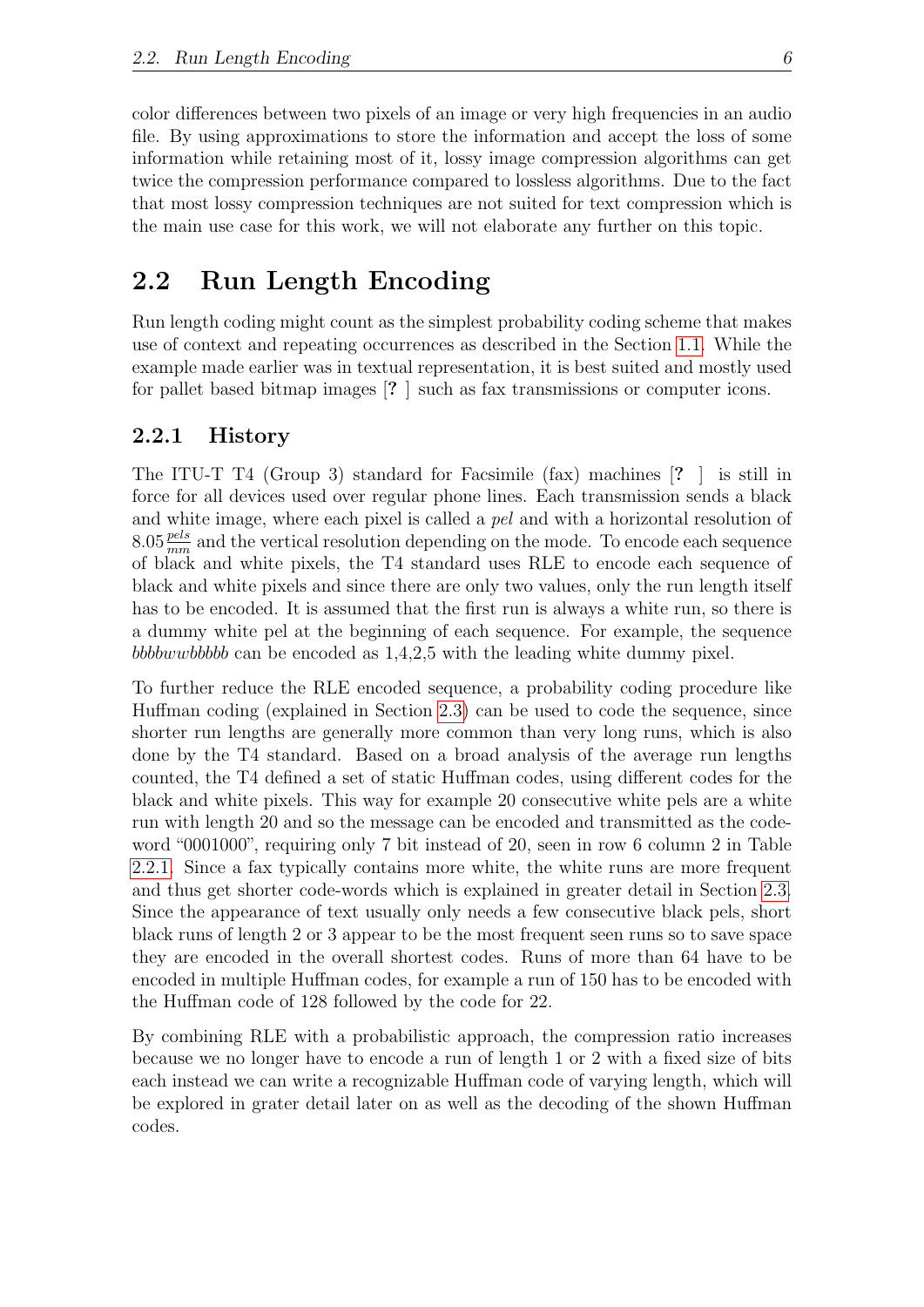| run length       | white run Huffman codes | black run Huffman code |
|------------------|-------------------------|------------------------|
| $\left( \right)$ | 00110101                | 0000110111             |
|                  | 000111                  | 010                    |
| $\overline{2}$   | 0111                    | 11                     |
| 3                | 1000                    | 10                     |
| 4                | 1011                    | 011                    |
| $\cdots$         |                         |                        |
| 20               | 0001000                 | 00001101000            |
| $\cdots$         |                         |                        |
| $64+$            | 11011                   | 0000001111             |
| $128+$           | 10010                   | 000011001000           |
|                  |                         |                        |

<span id="page-13-2"></span>Table 2.2: T4 static Huffman codes.

#### <span id="page-13-0"></span>2.2.2 Limitations

As mentioned in Section [1.2,](#page-7-2) run length encoding is rarely used for regular text or continuous tone images because its potentially increase in size, due to non repetitive characters or bytes. A detailed analysis of this issue is performed in Section [3.2.](#page-19-2) Several approaches to mitigate this issue have been implemented in this scope, some of the (e.g. Burrows-Wheeler-Transformation) in multiple variants. While plain RLE is still in use by fax transmission or other highly specific tasks, it is mostly implemented in combination with other approaches [? ],[? ].

### <span id="page-13-1"></span>2.3 Prefix Coding

Prefix codes make use of an untypical idea in computer science. Usually we deal with fixed length codes like 7 bit ASCII or 32 bit Integer representations which map each possible value into that fixed amount of bits. For compression it would be a benefit if we could write codes of variable length. The problem with these varying length codes is that as soon as they are part of a sequence, it becomes very hard to tell where one code word starts and finishes, resulting in ambiguous encoding. For example the set of codes  $C = \{(a, 1), (b, 01), (c, 101), (d, 011)\}\$  and the encoded message is 1011 do not generate distinct decodeable code words because there is no way to tell which message was encoded. From now on a code  $C$  for a set of messages S is considered to be in the form of  $C = \{(s_1, w_1), (s_2, w_2), ..., (s_m, w_w)\}.$ 

One way to address this problem is by adding extra stop symbols or encoding a length before each code but those just add additional data. Another approach is to use so called *prefix codes* and make no code which is prefix of another code, which makes them distinct and uniquely decodable. A Huffman coding is one way of generating a prefix code, which is uniquely decodable. When no code is prefix of another one, an encoded message is always decodable and yields a unique result because once a matching codeword is read, no other longer codeword could also match. Huffman codes have another property, as they are call optimal prefix codes. To understand this property we first have to define the average length  $l_a$  of a code  $C$  as:

$$
l_a(C) = \sum_{(s,w)\in C} p(s) l(w)
$$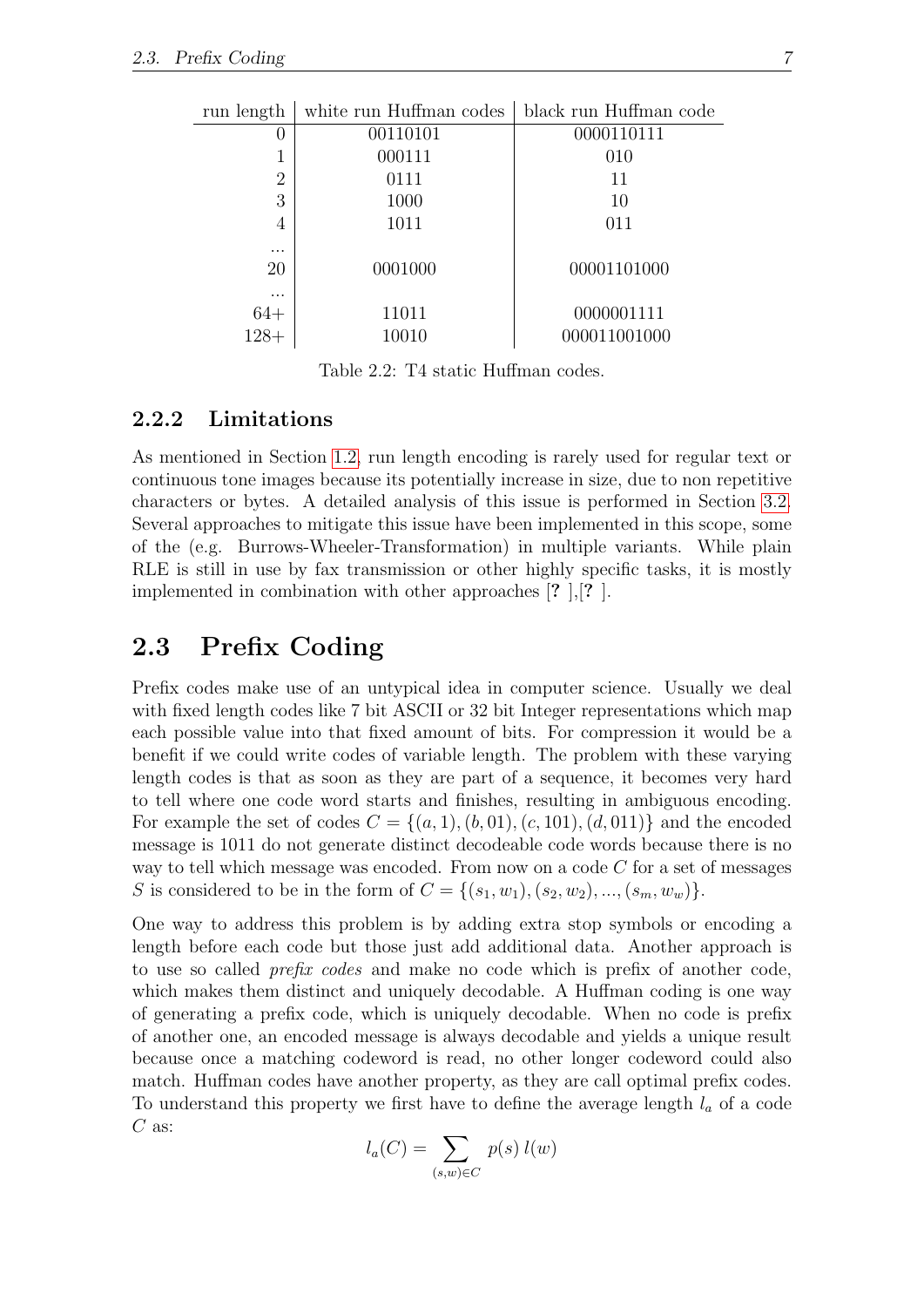We say that a prefix code is optimal, if  $l_a(C)$  is minimized, so there is no other prefix code for a given probability distribution that has a lower average length. The existence of a relation between the average length of a prefix code to the entropy of a set of messages can be shown by making use of the Kraft McMillan Inequality [? . For a uniquely decodeable code C where  $l(w)$  is the length of the code word C we have:

$$
\sum_{(s,w)\in C} 2^{-l(w)} \le 1
$$

And it is also proven that the Huffman algorithm generates optimal prefix codes [? ]. The algorithm in general is rather simple and the generation of the prefix codes will be demonstrated using an example. Assume we want to generate a prefix code for the message "accbccac". To generate a Huffman tree, first all occurrences of source symbols are counted and then a leaf node, with its frequency, is added to a priority queue for every symbol. Then, the two nodes with the lowest frequency are removed from the list, combined into one node with the two original nodes as children and this combined node is then added back to the list with the sum of the child nodes frequencies. This step is repeated while there is more than one nodes left in the queue. For our example the counts are  $a = 2$ ,  $b = 1$  and  $c = 5$ . So the first two nodes are b and a which are combined and become a new node, then this node is combined with  $c$  into another node. Since there is no further node, the last created node is the root node of the tree. This is resembled in Figure [2.1](#page-14-0) with the tree leaf nodes in green and the two generated nodes in red with the combined frequency. To get the actual mapping between a symbol and its code, simply follow the tree from its root to each symbol, the path from the root is its code. Obviously the most frequent symbol is assigned the shortest code and all codes are prefix free. For decoding it is required to persists the mapping as well.



<span id="page-14-0"></span>Figure 2.1: Example Huffman tree with 3 leaf nodes.

Decoding is very trivial due to the prefix codes used by this algorithm. Reading bit by bit one can always see if a code matches one of the mappings and if not, another bit is read. As soon as the parsed content matches a mapped code, we can decode it to the original symbol because there cannot be a longer matching mapping. Due to the implementation via a priority queue, which needs  $O(log n)$  time per insertion and a tree with n leaves has  $2n-1$  nodes let this algorithm perform in  $O(n \log n)$ time where  $n$  is the number of symbols.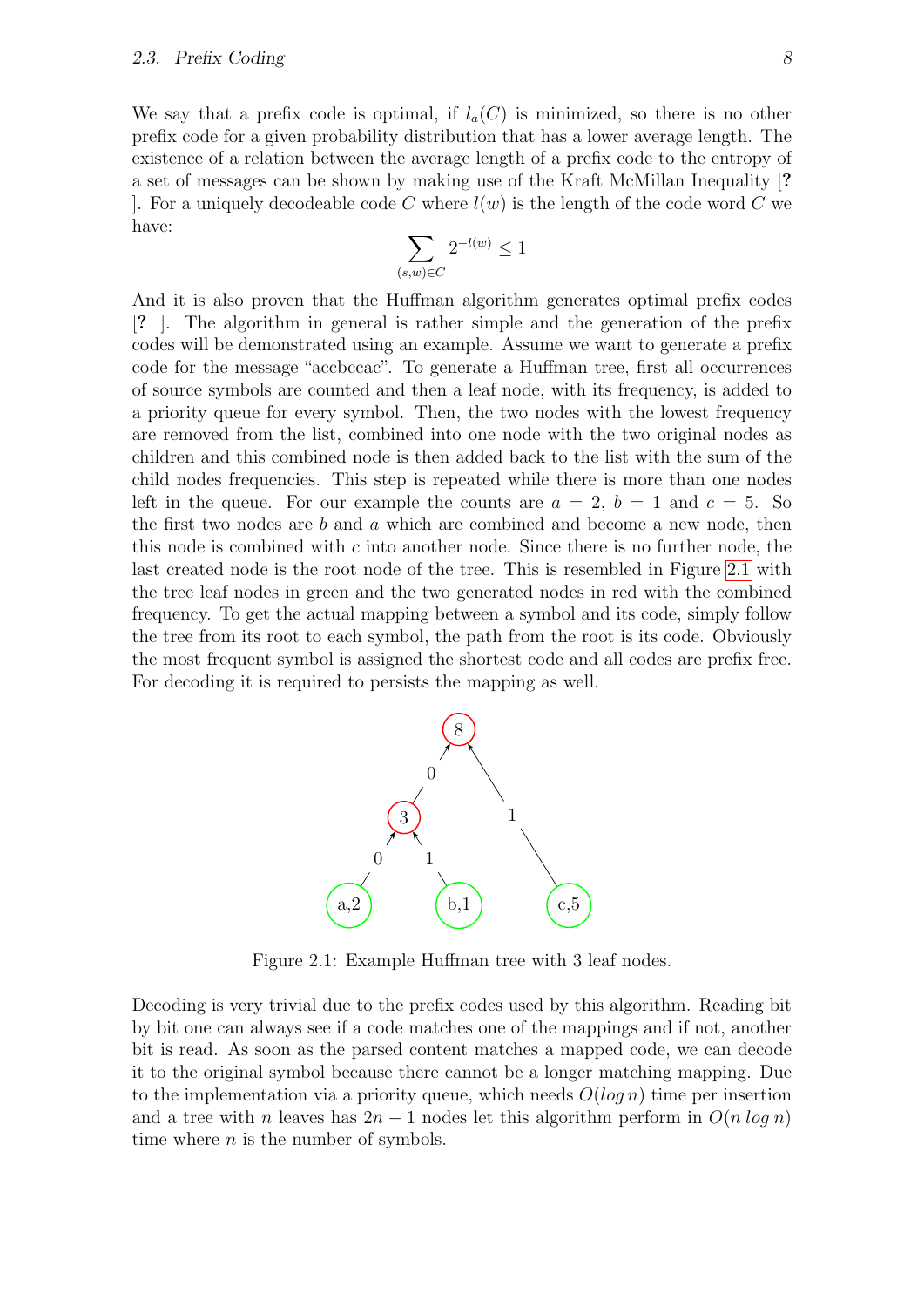#### <span id="page-15-0"></span>2.4 Other Methods

There are other well known methods like Move-to-Front coding or arithmetic coding also applied in different compression algorithms with different methods and therefore their own pros and cons. But other than Huffman coding, no further probability coding approach will be discussed nor implemented in this scope. But its worth mentioning that real world applications are mostly combinations of methods, like Deflate<sup>[?]</sup> which uses LZSS<sup>[?]</sup> (derivative of LZ77) and Huffman encoding or more recent ones like the PAQ family which is using a context mixing algorithm [? ]. Some combinations and PAQ implementations can be found in table [2.5](#page-17-0) where the state of the art compression methods and algorithms are discussed.

#### <span id="page-15-1"></span>2.4.1 Burrows-Wheeler-Transformation

The Burrows-Wheeler-Transformation is not a compression technique but rather a method to prepare text to increase its compression potential, described by M. Burrows and D. J. Wheeler  $\lceil ? \rceil$ . It is a transformation of a string w of n characters by forming the *n* cyclic rotations of  $w$ , sorting them lexicographically, and extracting the last character of each of the rotations or in other words, the conjugacy class of w which is  $[w]$ . Each rotation is induced by a right shift of the original word. The right shift of a word  $w = a_1...a_n$  is denoted as  $r(w) = a_na_1...a_{n-1}$  and the *i*-fold right shift  $r^i(w)$  is defined inductively by  $r^0(w) = w$  and  $r^{i+1}(w) = r(r^i(w))$ which is also defined for  $n \leq i$  as  $r^i(w) = r^j(w)$  where  $j = i \mod n$ . The result of this transformation is a string  $L$ , consisting of these last characters of each sorted rotation. The basic algorithm also has to add special termination symbols or compute the index I of the original string S in the sorted list of rotations to be able to revert this transformation. Surprisingly, there is an efficient algorithm to invert the transformation back to the original string S given only L and the Index I [? ] and also a modified version, which is not depended on additional information, described in Section [2.4.3.](#page-16-1)

As an example of the creation of L, given the input string  $w = abcabr$ ,  $n = 6$ , and the alphabet  $\Sigma = \{a, b, c, r\}$  with  $a < b < c < r$ . Create a  $n \times n$  matrix M whose elements are characters, and with all cyclic rotations of  $w$ , which assembles the conjugacy class  $[w]$  of word w. All rotations are sorted in lexicographical order, in this example, the index is  $I = 1$  and the matrix M is:

<span id="page-15-2"></span>

| row 1   | a | D            | С            | a |   |             |
|---------|---|--------------|--------------|---|---|-------------|
| row $2$ | a | h            | r            | a |   | $\mathbf c$ |
| row 3   | b | C            | a            |   | r | a           |
| row $4$ | b | r            | $\mathbf{a}$ |   | С | a           |
| row 5   | с | a            | b            | r | a |             |
| row 6   | r | $\mathbf{a}$ | b            | с | a |             |

Table 2.3: Burrows Wheeler Transformation Matrix (all cyclic rotations).

The resulting string  $BWT(w) = L$  corresponds to the last column of M, with characters  $M[0, n-1], \ldots, M[n-1, n-1]$ . The output of the transformation is the pair  $(L, i)$ , in the example,  $L = rcaabb$  and  $i = 1$ . Obviously, the string L contains consecutive identical characters, which results in better compressibility as shown in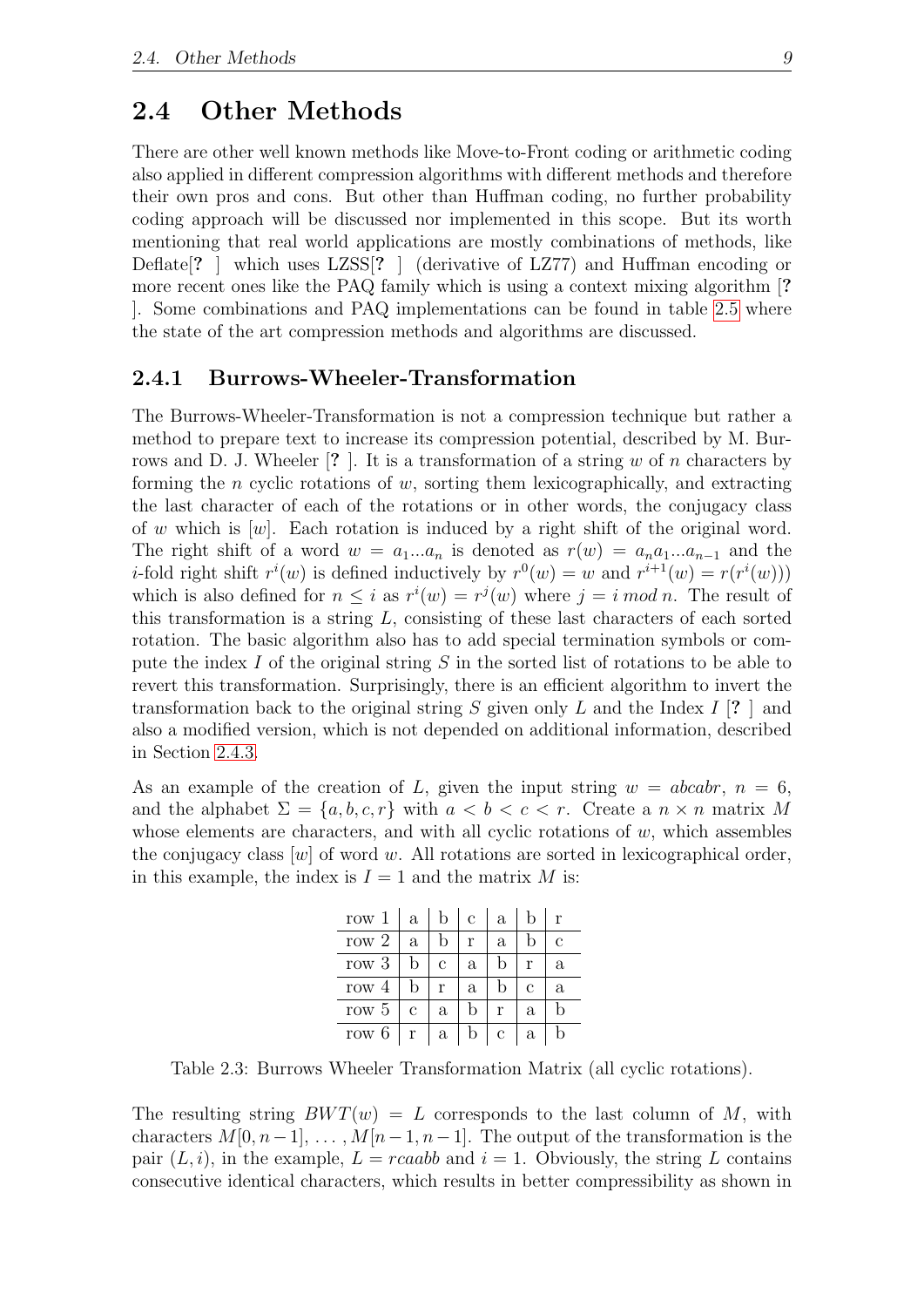Section [3.3.1.](#page-22-1) Longer words with more identical characters in general tend to have more equal characters in series. Also this depicts that the word w is coincidentally in row one of  $M$  and is therefore a Lyndon word, because it is the smallest in its conjugacy class.

#### <span id="page-16-0"></span>2.4.2 Inverse Burrows-Wheeler-Transformation

The BWT is invertible and given  $(L, i)$  where i is the index of w in  $M(w)$  one can reconstruct the word w. There is a formal proof  $[? \]$  available for this as well as the bijective variant described in the next section. To abstract the idea of inverting the permutation using only  $L$  and  $i$  is described by the following process by carrying on with the example. We now reconstruct the original word from the pair  $(L, i)$ by first calculating the standard permutation of L by writing L column-wise, add positions, and then sort the pairs lexicographically. Mapping each index with its sorted neighbor results in the standard permutation.

<span id="page-16-2"></span>

| word | word with position | sorted |
|------|--------------------|--------|
| r    | (r,1)              | (a,3)  |
| C    | (c,2)              | (a,4)  |
| a    | (a,3)              | (b, 5) |
| a    | (a,4)              | (b, 6) |
| b    | (b, 5)             | (c,2)  |
| h    | (b,6)              | (r,1)  |

Table 2.4: Standard permutation generation of the word L.

This yields a standard permutation of:

$$
\pi_L = \begin{pmatrix} 1 & 2 & 3 & 4 & 5 & 6 \\ 3 & 4 & 5 & 6 & 2 & 1 \end{pmatrix}
$$

Following  $\pi_L^1(1)$  to  $\pi_L^6(1)$  gives us a sequence of positions with  $\pi_L(1) = 3$  as a beginning, described by:

$$
3\xrightarrow{\pi_L}5\xrightarrow{\pi_L}2\xrightarrow{\pi_L}4\xrightarrow{\pi_L}6\xrightarrow{\pi_L}1
$$

If this sequence is applied to the labeling function of the word  $L$  it results in:

$$
\lambda_L(3) \lambda_L(5) \lambda_L(2) \lambda_L(4) \lambda_L(6) \lambda_L(1) = abcabr = w
$$

This shows that it is possible to reconstruct the word  $w$  given the transformation  $BWT(w) = L$  and the index i.

#### <span id="page-16-1"></span>2.4.3 Bijective Burrows-Wheeler-Scott Transformation

Although, the bijective variant (abbreviated with BWTS, sometimes BBWT) is mostly used further on. It its rather complicated because it maps a word  $w$  with  $l(w)$  to another word with equal length without any start or stop symbols and no additional index. It strongly relies on the Lyndon factorization, because calculating the BWT of a Lyndon word v always returns 1 as index since we know that v is always the first element in  $M$ . Then, one can calculate the BWT over all Lyndon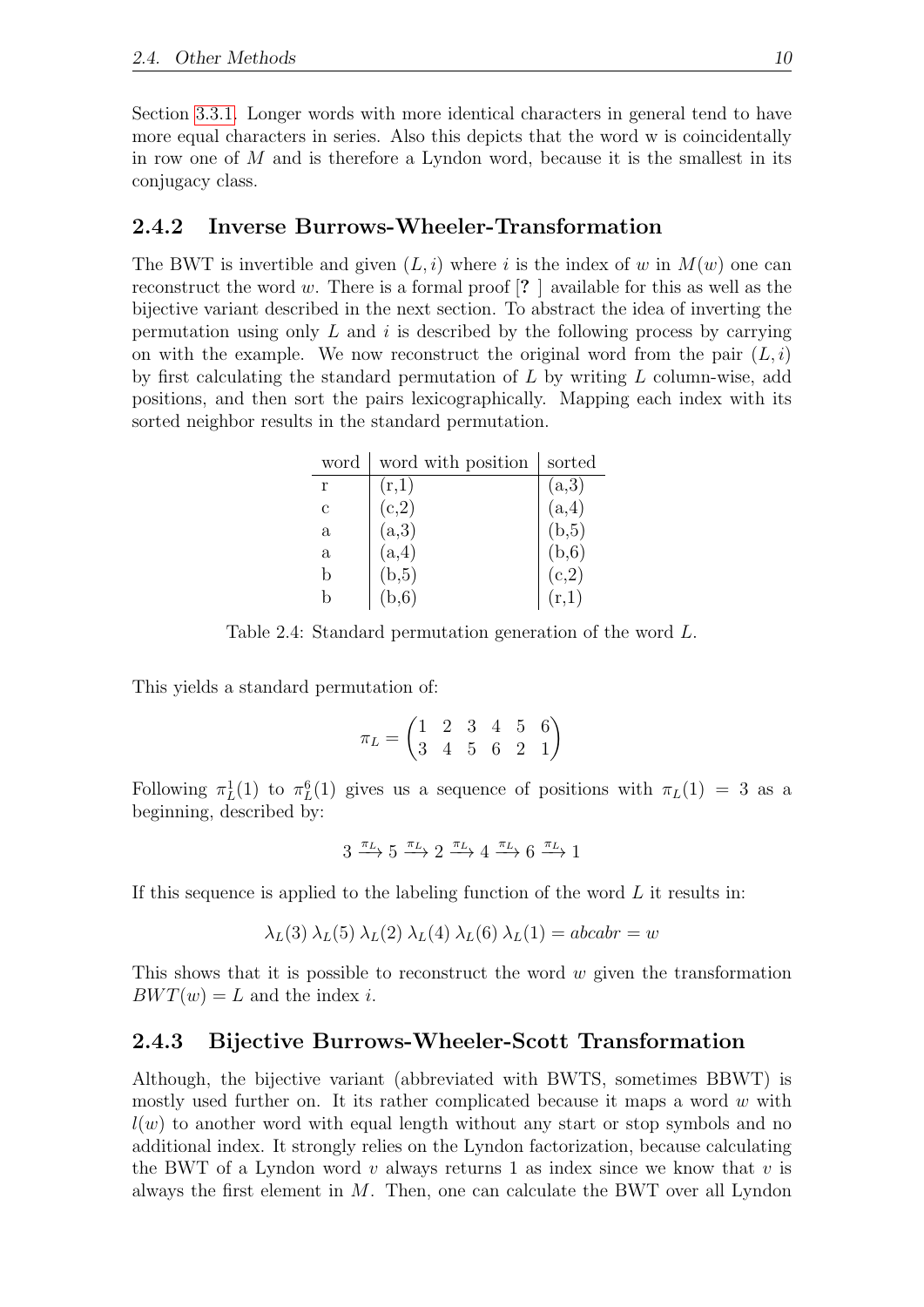factors of the input data, without additional information needed, a proof for this is also mentioned in [? ]. The bijective transform is generated by slitting the input into a sequence of Lyndon words. The Chen-Fox-Lyndon [? ] theorem states that such a factorization exists and can be found in linear time [? ]. Afterwards all rotations of all words are sorted as in the Burrows–Wheeler-Transformation which results in a sequence of sorted strings. Again, the final character of each string in this sorted list represents the transformation result. Decoding is also similar up to the last step of the inverse BWT. But instead of giving rotations of words, it gives rotations of Lyndon words , which are sorted into reverse order and then concatenated to get the original result.

#### <span id="page-17-0"></span>2.5 State of the Art

The current state of the art at the time of writing is depicted in the Table [2.5,](#page-17-0) all algorithms used highest possible compression scheme available. In general there is always a balance between compressed size and compression or decompression speed, where the faster algorithms use mostly some form of dictionary coding sometimes in combination with a Huffman coder to be able to output variable length codes. The more advanced ones like PPMd or ZPAQ use complex context modeling or context mixing approaches where they generate a probability distribution for the next symbol based on just read symbols. In general these complex methods achieve better compression at the expense of using more space or time. The currently modern and most used algorithms have been executed with the Calgary Corpus, all files were processed separately. Algorithms like *compress*, gzip and ZIP use a dictionary based method like LZ77 or some derivative and achieve reasonable compression at very fast rates.  $bzip2$  and  $p7zip$  use a Burrows-Wheeler-Transformation (described in [2.4.1\)](#page-15-1) and then a combination of different techniques to improve performance. They sometimes even offer explicit choosing of a method, like  $\tilde{z}$ ip which achieves even better compression when using an advanced probabilistic method called *predic*tion by partial matching (PPM), also implemented but with even better results by ZPAQ which performs even better while still maintaining reasonable speeds. In the last decade methods like *zstandard* developed by Facebook or *brotli* developed by Google arose, mostly implementing ANS and other methods arose but they are either desired to be just faster or designed for a different task like *brotli* for HTML and JSON compression and do not achieve best results on this Corpus. In the context of the [hutter prize,](http://prize.hutter1.net/) a competitive compression challenge, other advanced probabilistic methods were developed like  $paq8hp1$  to  $paq8hp12$ , a series of algorithms by Alexander Rhatushnyak [? ] who won the challenge. A more recent fork of paq8 from  $2014$  is the current leader, *cmix*. It is still the best performing algorithm on this list and achieved by far the best results on the Calgary Corpus at expense of almost 3 hours of computing and 32GB of needed ram, displayed in Section [6.2.](#page-41-0) Unfortunately it was not possible to run the paq8hp<sup>\*</sup> variants due to an major bug in the only available releases. Most algorithms are available from the default repositories of your Linux distribution, or in the case of Fedora and CentOS, pre-installed with your operating system. The paq8hp\* algorithms can be found on the Hutter price website and cmix is developed on [github](https://github.com/byronknoll/cmix) [? ].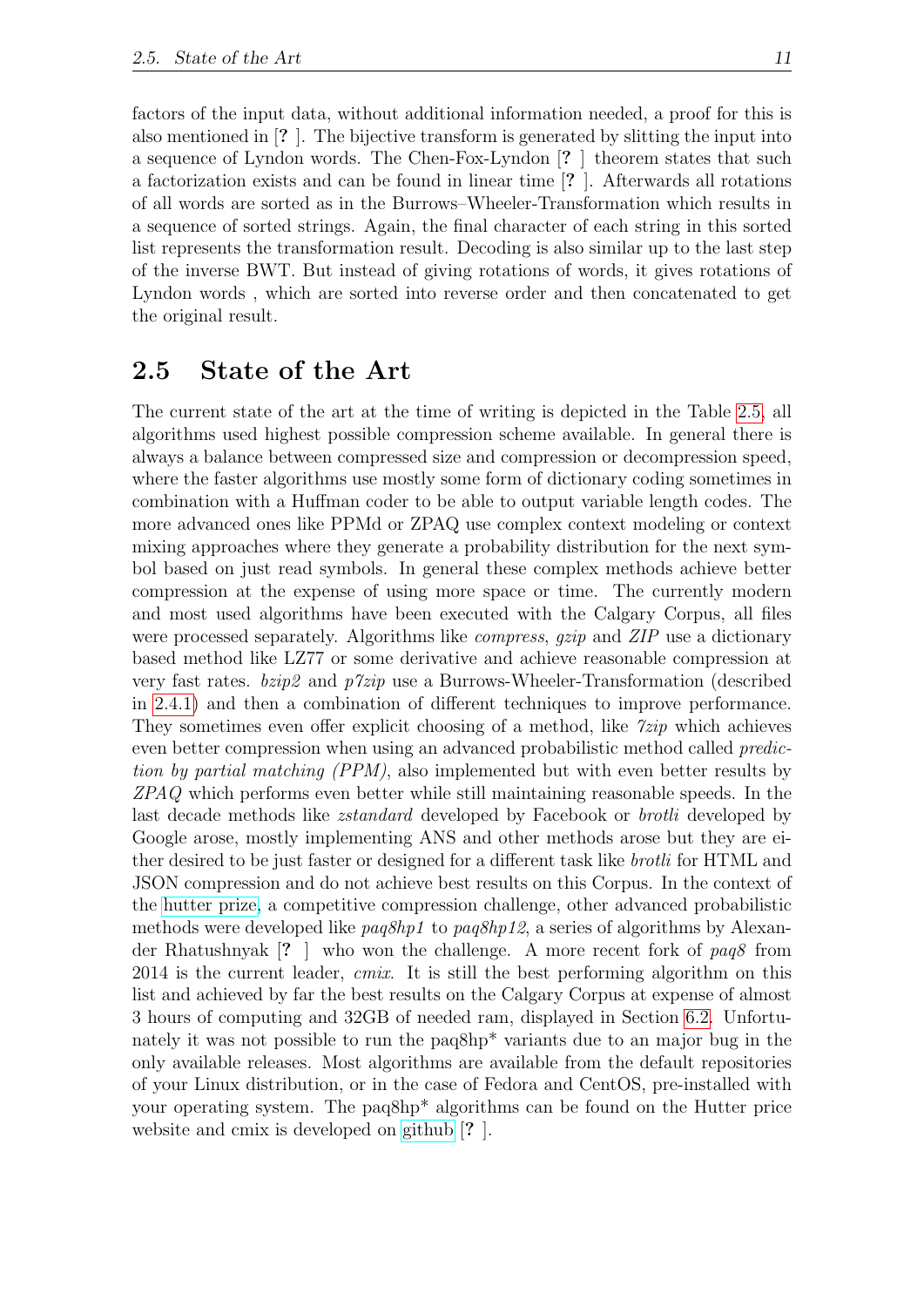| method                  | options               | size in bytes | compression | bps  |
|-------------------------|-----------------------|---------------|-------------|------|
| uncompressed            |                       | 3,145,718     | $100.0\%$   | 8.00 |
| compress 4.2.4          |                       | 1,250,382     | $40.4\%$    | 3.24 |
| gzip v1.10              | $-9$                  | 1,021,720     | 32.4\%      | 2.60 |
| $ZIP$ v3.0              | $-9$                  | 1,019,783     | 32.4\%      | 2.59 |
| zstandard 1.4.2         | $-ultra-23 - long=30$ | 887,004       | 28.1%       | 2.25 |
| bzip $2 \text{ v}1.0.8$ | $-best$               | 832,443       | $26.4\%$    | 2.11 |
| brotli 1.0.7            | $-q 11 - w 24$        | 826,638       | 26.3%       | 2.10 |
| $p7zip 16.02$ (deflate) | $a - mx10$            | 821,873       | $26.1\%$    | 2.08 |
| p7zip 16.02 (PPMd)      | $a$ -mm=ppmd $o=32$   | 763,067       | 24.2\%      | 1.93 |
| ZPAQ v7.15              | $-m5$                 | 659,700       | 20.9%       | 1.67 |
| $paq8hp^*$              |                       |               |             |      |
| cmix v18                | $-c - d$              | 554,983       | 17.6%       | 1.41 |

<span id="page-18-1"></span>Table 2.5: State of the art compression ratios on the Calgary Corpus.

#### <span id="page-18-0"></span>2.6 Limits of Compression

All so far introduced methods and techniques work by removing redundant information but applied to random data without any structure or patterns they will fail to compress. This is explained by the Kolmogorov complexity  $[? \cdot]$  off a string s which is the shortest possible program with  $s$  as output. Consider the following two strings of equal length *ababababab* and  $\frac{\sqrt{4c1j5b20fg}}{m}$ . While the first string can simply be denoted as  $5 \times ab$ , the other one has obviously no simple representation hence it has a higher Kolmogorov complexity. Using the pigeonhole principle it is also possible to trivially prove this by assuming s is a binary string and  $l(s) = n$ . This implies  $2^n$  possible string, all unequal. Assuming we can reduce all of them by 1 character, they only need  $m = n - 1$  space and can only have  $2<sup>m</sup>$  possible unequal strings. This results in a contradiction because with lossless compression we need a distinct reverse operation and we cannot decode  $2^{n-1}$  distinctly into  $2^n$  strings. So to recap, no algorithm can compress all data of a given length, even by just one byte. If this was not true it would result in algorithm that could compress every string, so it could be applied recursively until any string has length 0. Therefore, it is obvious that there exist some hard limits to compression.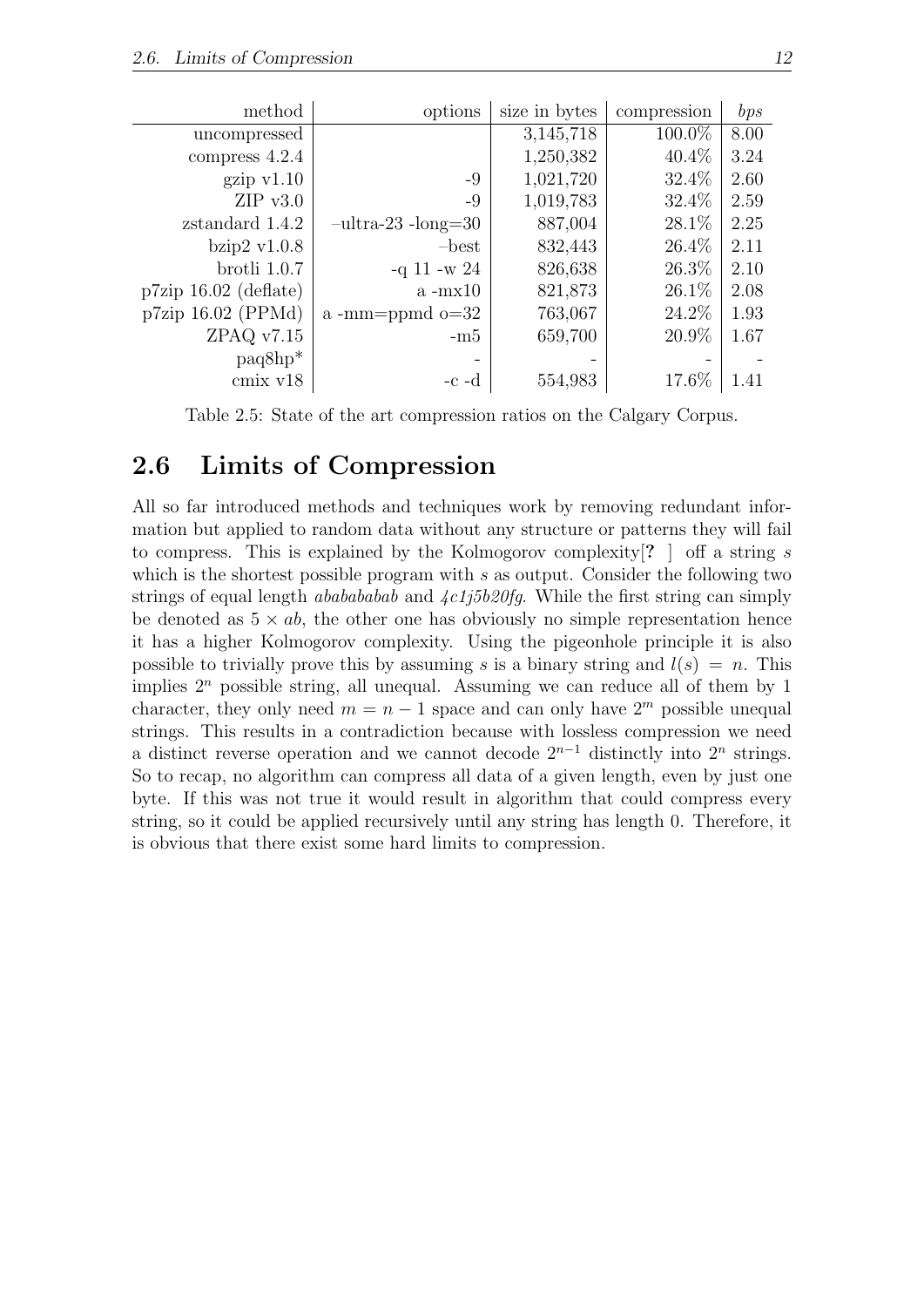## <span id="page-19-0"></span>3. Conceptual Design

The following chapter contains a detailed analysis of the problem and the resulting design decisions with some further requirements for the algorithm. To have a comparison to some extent, the initial performance analysis was performed on the Calgary Corpus but the results of the unmodified run length coding algorithm were very underwhelming as expected.

## <span id="page-19-1"></span>3.1 The Calgary Corpus

The Calgary Corpus [? ] is a rather old corpus created by Ian Witten, Tim Bell and John Cleary from the University of Calgary in 1987. It consists of text and some binary data files shown in Table [3.1](#page-19-3) and is still used for comparison between compression algorithms. After some objections were raised [? ], it was mostly replaced by the [Canterbury Corpus](http://corpus.canterbury.ac.nz/) or similar ones but it is still useful for comparing against other compression algorithms. To validate the final results and to insure that the algorithm is not just suited for this corpus, compression will also be validated on the Canterbury Corpus.

| file   | size   | description                                           |
|--------|--------|-------------------------------------------------------|
| bib    | 111261 | ASCII text - 725 bibliographic references             |
| book1  | 768771 | unformatted ASCII text                                |
| book2  | 610856 | ASCII text in UNIX "troff" format                     |
| geo    | 102400 | 32 bit numbers in IBM floating point format           |
| news   | 377109 | ASCII text - USENET batch file on a variety of topics |
| obj1   | 21504  | VAX executable program                                |
| obj2   | 246814 | Macintosh executable program                          |
| paper1 | 53161  | UNIX "troff" format                                   |
| paper2 | 82199  | UNIX "troff" format                                   |
| pic    | 513216 | $1728 \times 2376$ bitmap image                       |
| proge  | 39611  | Source code in C                                      |
| progl  | 71646  | Source code in Lisp                                   |
| progp  | 49379  | Source code in Pascal                                 |
| trans  | 93695  | ASCII and control characters                          |

<span id="page-19-3"></span>Table 3.1: The Calgary Corpus.

### <span id="page-19-2"></span>3.2 Initial Findings

Binary RLE itself works in a very simple manner. Reading each bit of the input data in a consecutive way, count the consecutive bits and write the count instead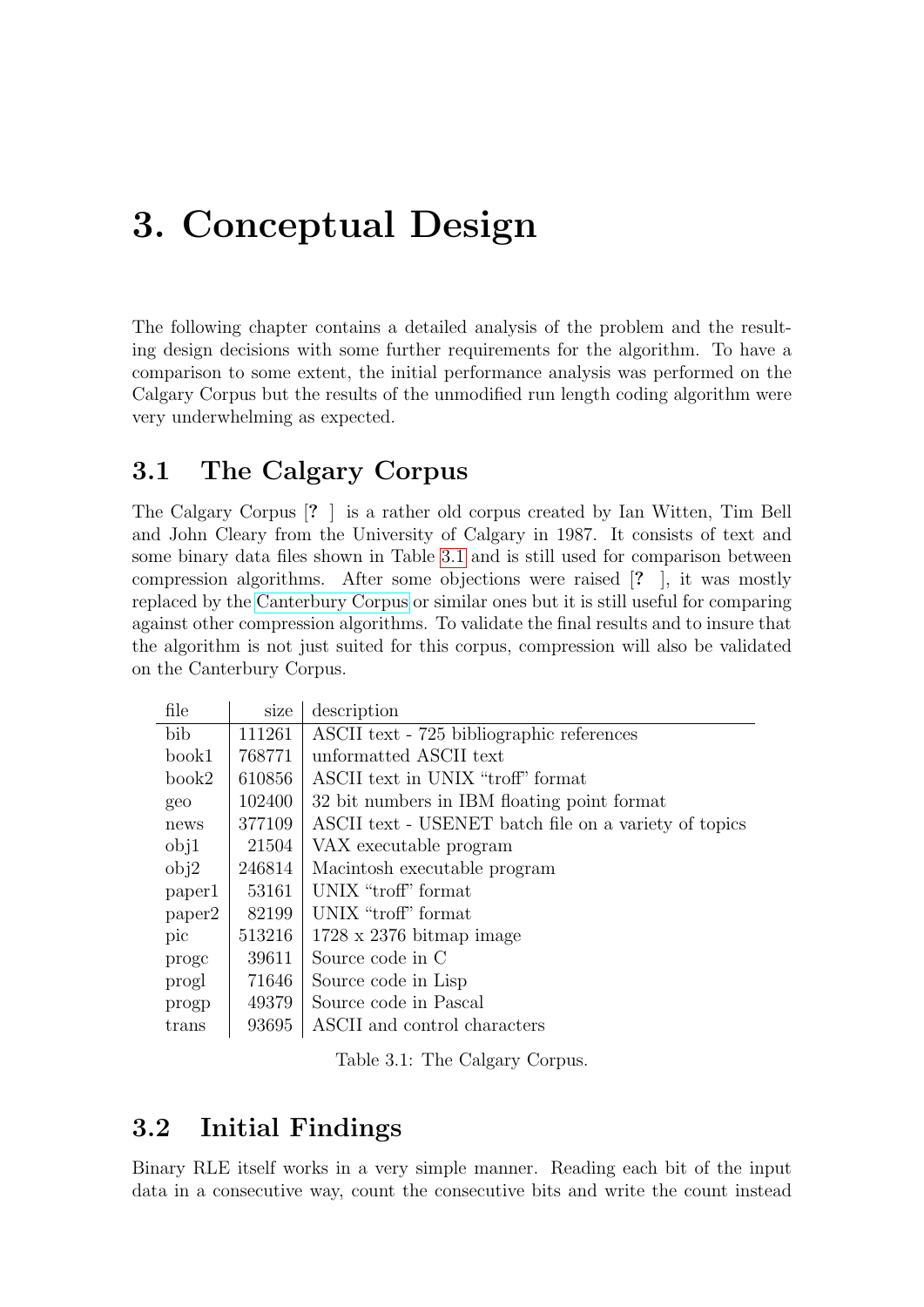of the bits themselves. So the input of "00011100" would resolve to two counts of length 3 and one of length 2 if we also assume a starting zero. Encoding this can be done by "11 | 11 | 10". We do not need stop symbols of any kind if we assume a fixed size for the count of each run so we can easily decode this back by making the same assumptions and reading always 2 bit and start with a zero. This implies setting a maximum run length during encoding, limited by the amount of bits used to encode one single count of the input data. If the run is starting with a 1 or a count exceeds this maximum run length, we need to add a pseudo run of length zero, so for example the input of "11000000" would be encoded to "00|10|11|00|11", corresponding to zero times zero at the beginning, two ones, three zeros, then zero times one then three more zeros. The longer the consecutive runs, the better it can be stored, expecting they do not exceed the maximum run length but on the other hand, a high maximum run length needs more bits per run which implies more overhead if the runs to save are rather short. So in general we assume an improvement when the average run length is close to the maximum run length and doesn't exceed it often.

Originally developed and used on black and white pallet images containing only two values often in large repetitions, we want to use the algorithm for rather arbitrary data, mostly text. The initial implementation is not suited for that because continuous text as binary representation does not contain runs of any kind, which could be compressed. The ASCII representation of the letter 'e' which is the most common in general English, has the value 130 or '01100101' as 7-bit ASCII or '001100101' as byte value of the UTF-8 representation. As you can see, there are no runs of a considerable size and this is the case for most printable characters as they all have a value between 32 and 127 (or 255 for the extended ASCII). Applied to the Calgary Corpus in this simple implementation, there should be an increase in size expected or negative compression as one might say.

With rather low expected average run length in general data it was still unclear which amount of bits per run are most suited for the mix of data residing in the corpus, so between 2 and 8 bits per run were tried and the results are shown in Table [3.2.](#page-20-0) They depict the anticipated, an increase in size regardless of the amount of bits used to encode a run. By using 8 bits to encode a single run, in the worst case scenario a byte which is only alternating values like 01010101, would expand to 8 bytes, all encoding a run of length 1. For this reason, many implementations combine RLE with other encoding schemes like Huffman encoding to be able to encode runs with variable length, which will be discussed later on.

| bits per rle number | expansion ratio $%$ | bps   |
|---------------------|---------------------|-------|
| 8                   | 329                 | 26.38 |
|                     | 288                 | 23.11 |
| 6                   | 248                 | 19.87 |
| 5                   | 208                 | 16.66 |
|                     | 168                 | 13.51 |
| 3                   | 131                 | 10.50 |
| 9                   | 104                 | 8.36  |

<span id="page-20-0"></span>Table 3.2: Binary RLE on the Calgary Corpus.

RLE is also applicable on a byte level, because there should be repetitions of any kind like consecutive letters or line endings (EOL). This modified byte level RLE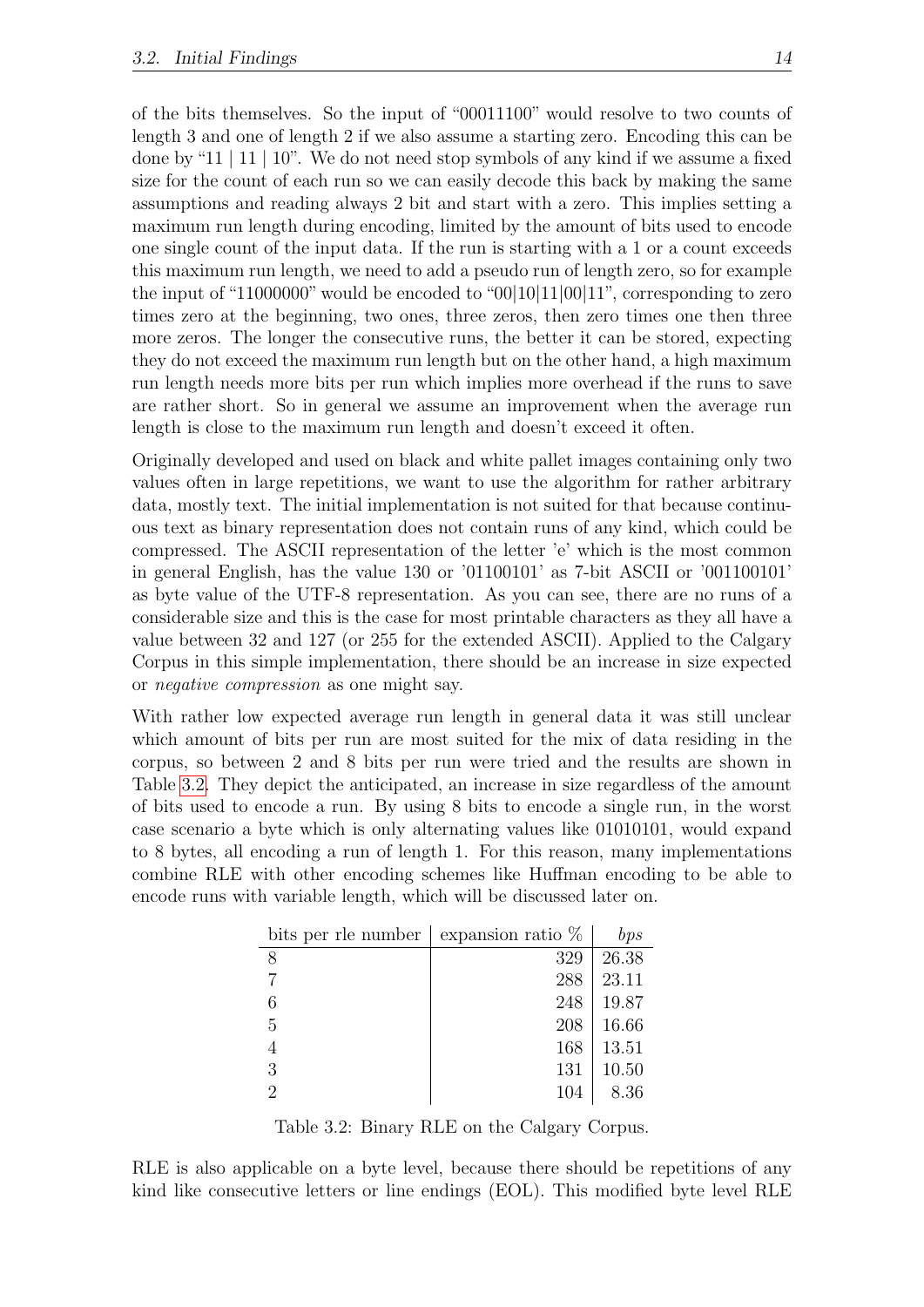encodes runs of identical byte values, ignoring individual bits and word boundaries. The most common byte level RLE scheme encodes runs of bytes into 2-byte packets. The first byte contains the run count of 1 to 256, and the second byte contains the value of the byte run. If a run exceeds a count of 256, it has to be encoded twice, one with count 256 and one with any further runs. So for example the word "aaabbbb" will be encoded to "0x02 | 0x61 | 0x03 | 0x62". We do not need runs of length zero because longer runs just have to be encoded more than once so we can use all 256 possible byte values as a count. Using 8 bit for one run is obviously exaggerated because in arbitrary text it is rather rare that a character repeats more that twice. So different sizes of maximum run lengths were tried and the results are shown below.

<span id="page-21-0"></span>

| bits per rle number | ratio in $\%$ | bps   |
|---------------------|---------------|-------|
| 8                   | 165           | 13.20 |
|                     | 154           | 12.38 |
| 6                   | 144           | 11.57 |
| 5                   | 134           | 10.77 |
| 4                   | 125           | 10.00 |
| 3                   | 116           | 9.29  |
| 2                   | 109           | 8.74  |

Table 3.3: Byte-wise RLE on the Calgary Corpus.

However after some analysis of the corpus data, it was shown that most runs had a value of one and almost no runs larger than 4 occurred, which lead to the conclusion, two bit for the run count should be plenty. But even with a run size of just two bits, there is still an increase in size of about  $9\%$  and uses 8.74 bps. This is still useful as a kind of a base line. Interestingly, the binary implementation performs better on 2 bits per RLE number (4 % increase in size) than the byte implementation (9 % increase in size) but also worse with a higher amount of bits per run, where it expands the data to more than triple in size. It is unclear which kind of implementation will profit most of preprocessing, so both will be further analyzed, but the benefit of byte wise RLE is the better worst case performance of 1.5 up to 2 times the original size compared to binary RLE with up to 4.5 times the original size.

If we take a more detailed look, we can see that while most files expand with larger RLE numbers regardless which implementation of RLE, but some files have their minimum size when encoded with higher RLE numbers of up to 7 bit. With the simple binary based RLE, almost all files of the Calgary Corpus expand linear related to the amount of bits used for the encoding however the file pic decreases in size until 7 bits per RLE number used to a size of just 19.5% of its original size with only 1.56 bps while the other files just doubled or even tripled in size. Using the byte wise operating RLE we see a similar result with the file pic, but not as decent with 27.2% of its original size using 2.17 bps encoding with 6 bits per run. Now it is quite clear why run length encoding is very suited for monochromatic images where it achieves a compression ratio close to the theoretical expected maximum compression because the file mostly consists of long runs of repeating bytes depicting the same color value.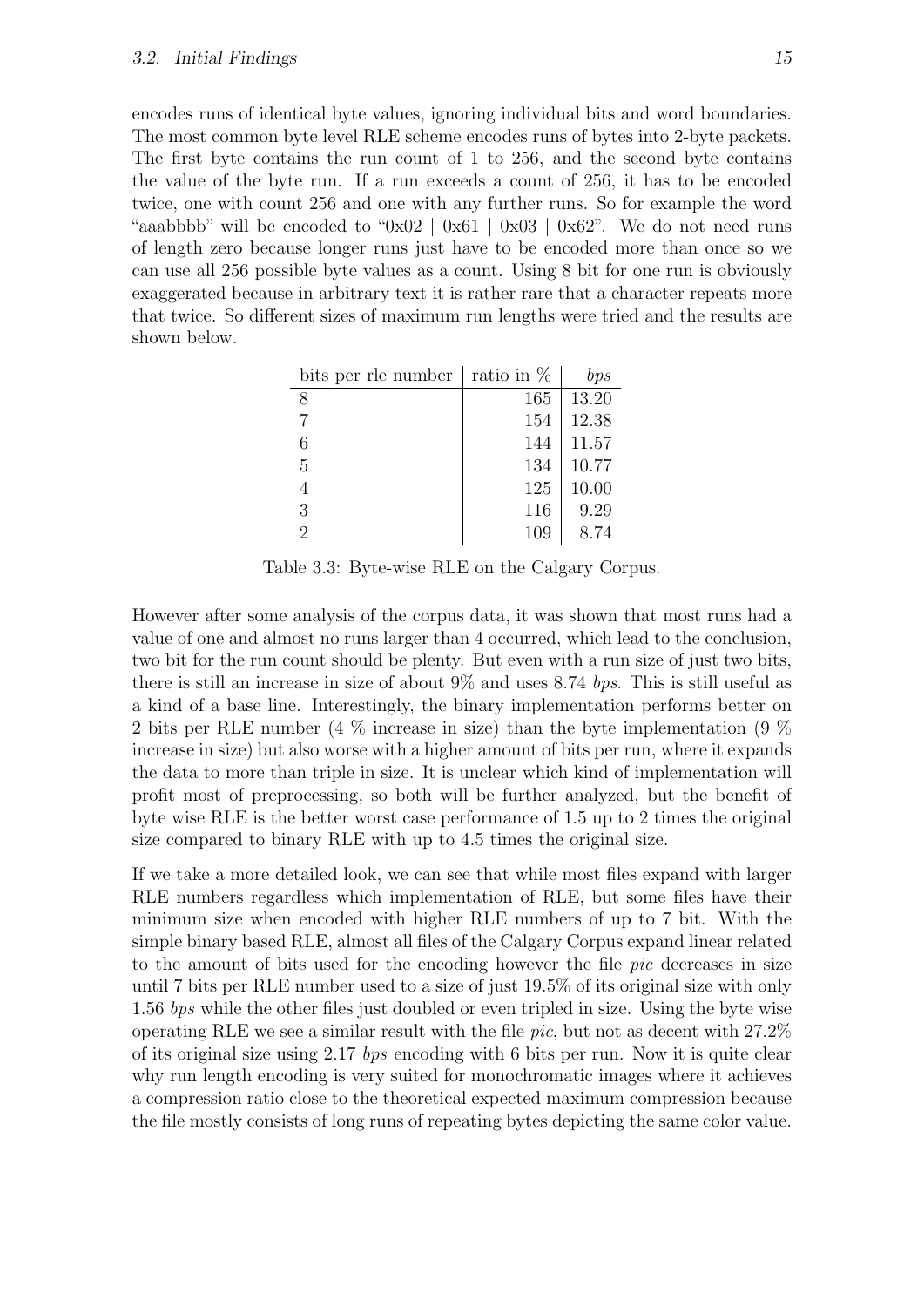<span id="page-22-3"></span>

| file | size original | bits<br>RLE number | size encoded | ratio in $\%$ | bps  |
|------|---------------|--------------------|--------------|---------------|------|
| pic  | 513216        | 2                  | 350292       | 68.25         | 5.46 |
|      |               | 3                  | 235067       | 45.80         | 3.66 |
|      |               | 4                  | 165745       | 32.29         | 2.58 |
|      |               | 5                  | 126349       | 24.61         | 1.96 |
|      |               | 6                  | 106773       | 20.80         | 1.66 |
|      |               | 7                  | 100098       | 19.50         | 1.56 |
|      |               | 8                  | 101014       | 19.68         | 1.57 |

Table 3.4: The file *pic* with increasing bits per binary RLE encoded number.

An additional step of the improvement could be the detection of high efficiency with regular binary RLE to simply apply this to files highly suited for this method.

### <span id="page-22-0"></span>3.3 Possible Improvements by Preprocessing

The broad idea of preprocessing is to manipulate the input data in a way that results in data which can be compressed more efficiently than the original data. This can be done in various ways, some of them will be explored in greater detail to find out if it is implementable or not. One way of doing so is a Burrows-Wheeler-Transformation.

#### <span id="page-22-1"></span>3.3.1 Burrows-Wheeler-Transformation

To understand how a Burrows-Wheeler-Transformation improves the effectiveness of compression, consider the effect in a common word in English text. Examine the letter 't' in the word 'the', in an input string holding multiple instances of this word. Sorting all rotations of a string results in all rotations starting with 'he ' will be sorted together and most of them are going to to end in the letter 't'. This implies that the transformed string L has a large number of the letter t, combined with some other characters, such as space, 's', 'T', and 'S'. This is true for all characters, so any substring of L is likely to contain a large number of some distinct characters. "The overall effect is that the probability that given character  $c$  will occur at a given point in L is very high if c occurs near that point in L, and is low otherwise" [? ]. It is obvious that this should always improve the performance of byte level RLE because the transformation is taking place at character level but it should not effect the binary implementations.

#### <span id="page-22-2"></span>3.3.2 Vertical Byte Reading

Instead of performing intense operations on the data, we could also interpret the data in a different way and apply the original run length encoding on binary data. This idea is also know for binary RLE on images, where the encoding in the image follows a specific path. By reading the data in chunks of a fixed size, it is possible to read all most significant bits of all bytes, then the second most significant bits of all bytes and so on. This interpretation results in longer runs as shown in the example below.

The binary UTF-8 interpretation of the example string  $S = abrac$  results in 8 runs of length 1, 9 runs of length 2 as well as 3 runs of length 3 and 4.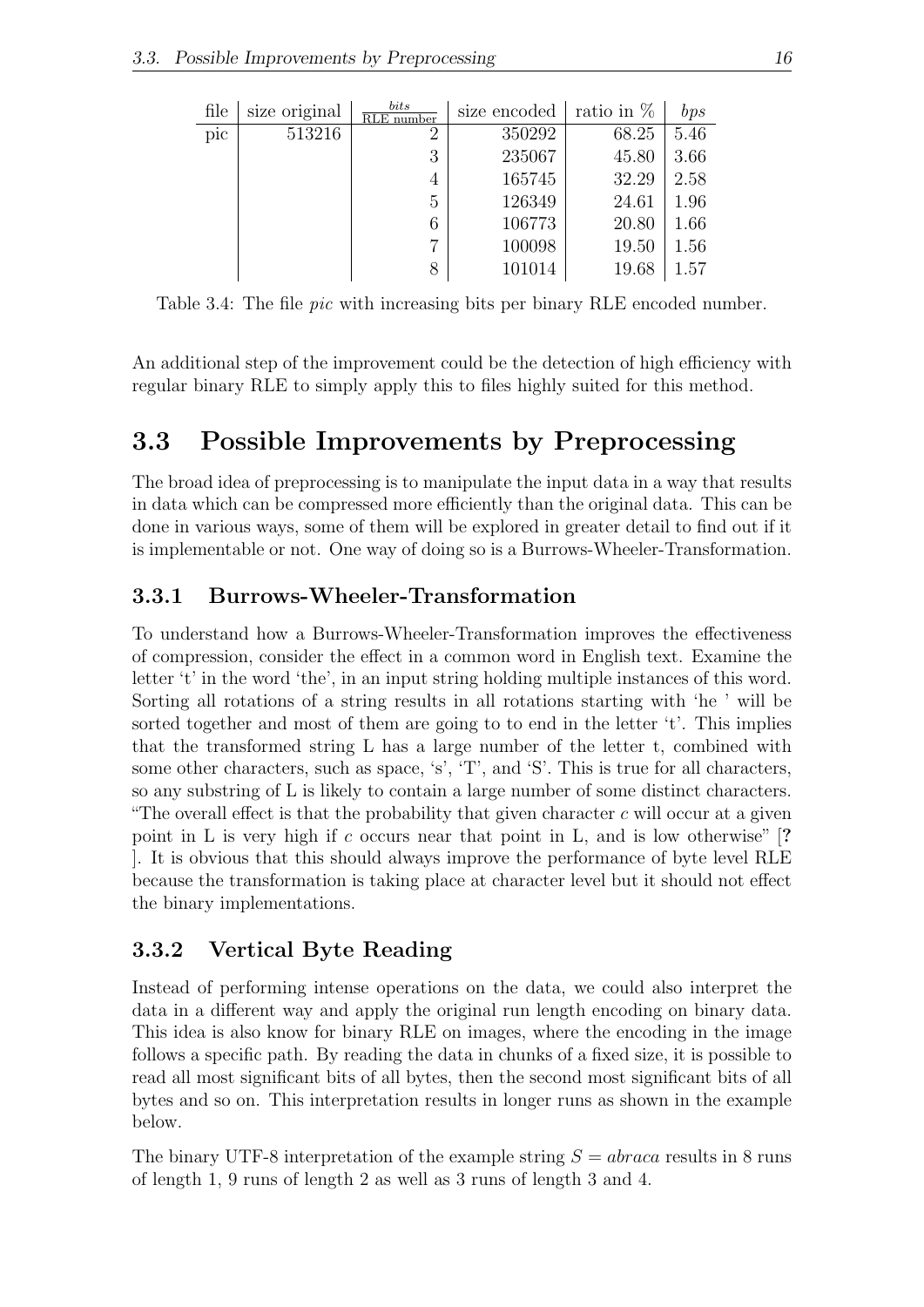Reading the data in a different way, all most significant bits, then al second most significant bits and so forth, results in much longer runs. This becomes clear if we read each row in the example below.

Now we have 5 runs of length 6, 2 runs of length 3, 3 runs of length 2 and just 6 runs of length 1 as opposed by the simple interpretation. This is because the binary similarity between the used characters, as the character for a and b only differ in one bit. It is clear that simply a different way of reading the input does not compress the actual data, instead it enables a better application of existing compressions.

### <span id="page-23-0"></span>3.3.3 Byte Remapping

The effect of very long runs in the last example was mainly because the binary representations of the used characters are very similar, so the range of byte values used was very small (between  $a = 97$  and  $r = 114$ ). Introducing other used symbols like uppercase letters, space or new lines, the used range expands.

The binary representation of a string like  $S =$  "Lorem ipsum dolor sit amet, consectetur adipiscing elit", results in a worse result as shown below. The usage of other characters expanded the used byte range to between 32 and 117 which results in shorter average runs. Interestingly the most significant bit is always 0, a fragment from the backwards compatibility with standard ASCII encoding.

One idea to solve the shorter runs might be a dynamic byte remapping, as the input data is read in parts, where the most frequently used bytes are mapped to the lowest value. This way the values are not alternating in the whole range of 0 to 255 but rather in a smaller subset and the most frequent ones will be the smallest values, so in theory our average runs should increase because we should encounter more consecutive zeros. Some sections have more specific characters or bytes than others but this idea can also be applied to the whole file however it is unclear at this point what method outperforms which. A single map for each block of data should result in lower average values used but also creates a kind of overhead because the mapping has to be stored in the encoded file as well. Applying a simple mapping to lower values results in the following horizontally interpreted rows.

Using this method, the 4 most significant bits all result in zero columns, even row 5 has long runs while it is worth noting that the mapping itself has to be persisted in the encoded file as well. It is also still unclear if this idea scales well or is applicable to other files.

#### <span id="page-23-1"></span>3.3.4 Combined Approaches

The idea of combining different compression methods into a superior method is not new and was also performed on RLE as mentioned in Section [2.2.1.](#page-12-1) While the idea of encoding the RLE numbers with Huffman codes is already known and analyzed, it is mostly in a static sense and optimized for special purpose applications. However the vertical byte reading enables new approaches, even more in combination with the idea of byte remapping and might become applicable to more than just binary Fax transmissions or DNA sequencing [? ][? ], with longer runs of any kind in average.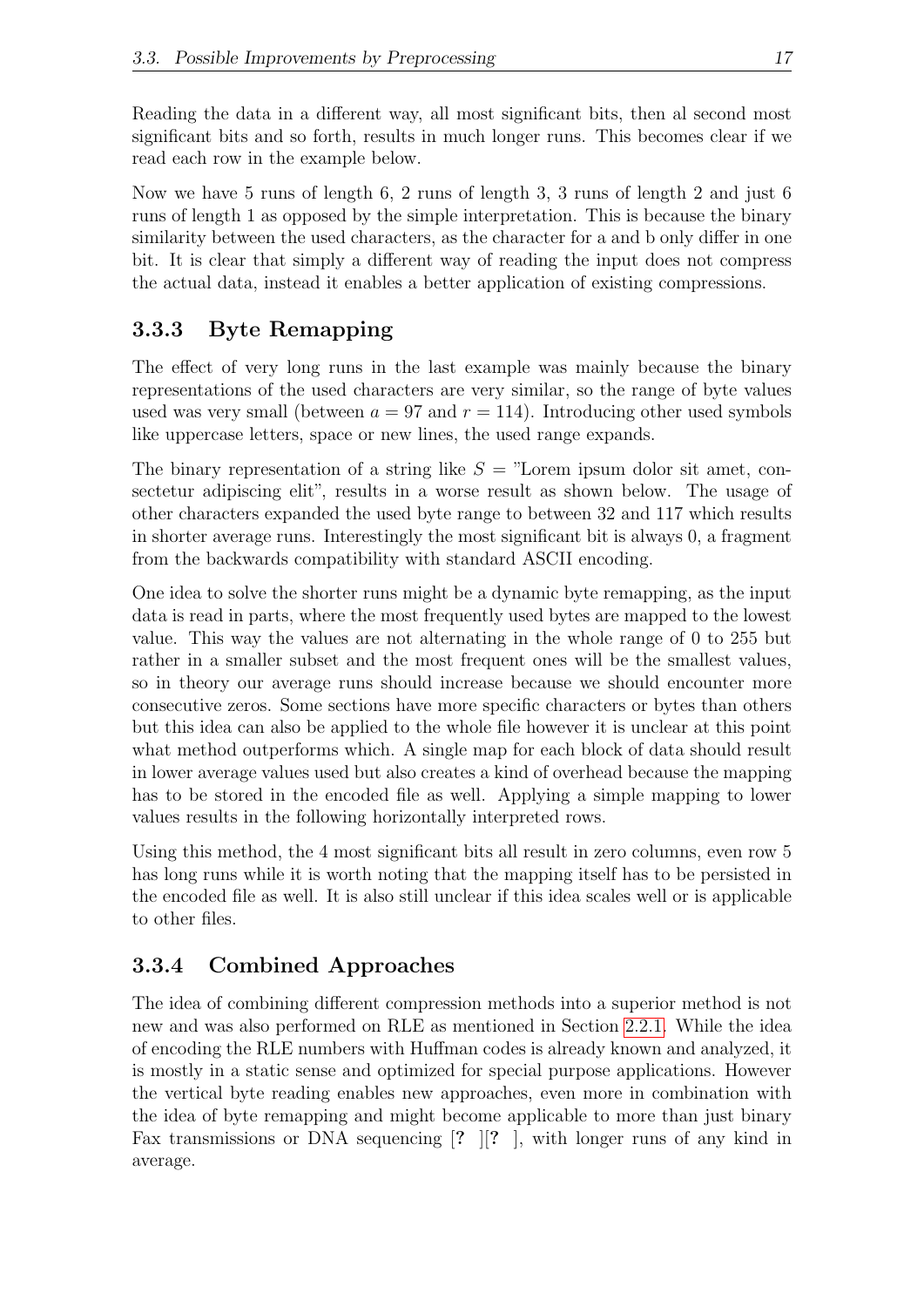It might be interesting to see how well the appliance performs using the vertical binary encoding, in combination with the byte mapping. We expect the more significant the bit, the longer the runs because alternating values should be mostly on the lower significance bits. Using larger run length numbers for rows of high most significant bits with a lot of consecutive runs, while using smaller RLE numbers or even another encoding scheme like simple Huffman encoding we should improve our initial results.

#### <span id="page-24-0"></span>3.3.5 Huffman Encoding of the RLE Runs

Another interesting approach is the improvement achieved by the combination of different methods like performing this modified RLE run on arbitrary data and then encode the results with Huffman codes, using shorter codes for more frequent runs. This idea is not new and also used in the current Fax Transmission Protocol but only for the simple binary RLE in combination with modified Huffman Codes. Other papers also mentioned these combined approaches and seemed to achieved good compression ratios, not much worse than the theoretical limit of around 1.5 bps shown in Section [2.1.](#page-9-1) This was for example done by M. Burrows and D.J. Wheeler in 1994 with their Transformation, in combination with a Move-to-Front Coder and a Huffman Coder [? ]. Encoding the Calgary Corpus resulted in a decrease in size to just 27% of its original with a mean bps of just 2.43. This approach would no longer be considered preprocessing, but if more compression could be achieved by adding a post-processing step it is still worth trying out. It clearly has some benefits over the encoding of regular RLE numbers with a fixed size because we can encode with varying lengths, which also implies the absence of additional zeros, needed in the initial implementations.

## <span id="page-24-1"></span>3.4 Summary

In summary there seems to be a lot of possibilities to improve Run-length encoding and it should be feasible to implement them in a reasonable amount of time. Different preprocessing steps will probably generate longer average runs and therefore hopefully achieve an overall compression instead of very good compression on just highly specific files like pallet based images. But it is not clear which step will influence the results the most so all of them will be tried out, probably even in combination with one-another and then we can draw conclusions.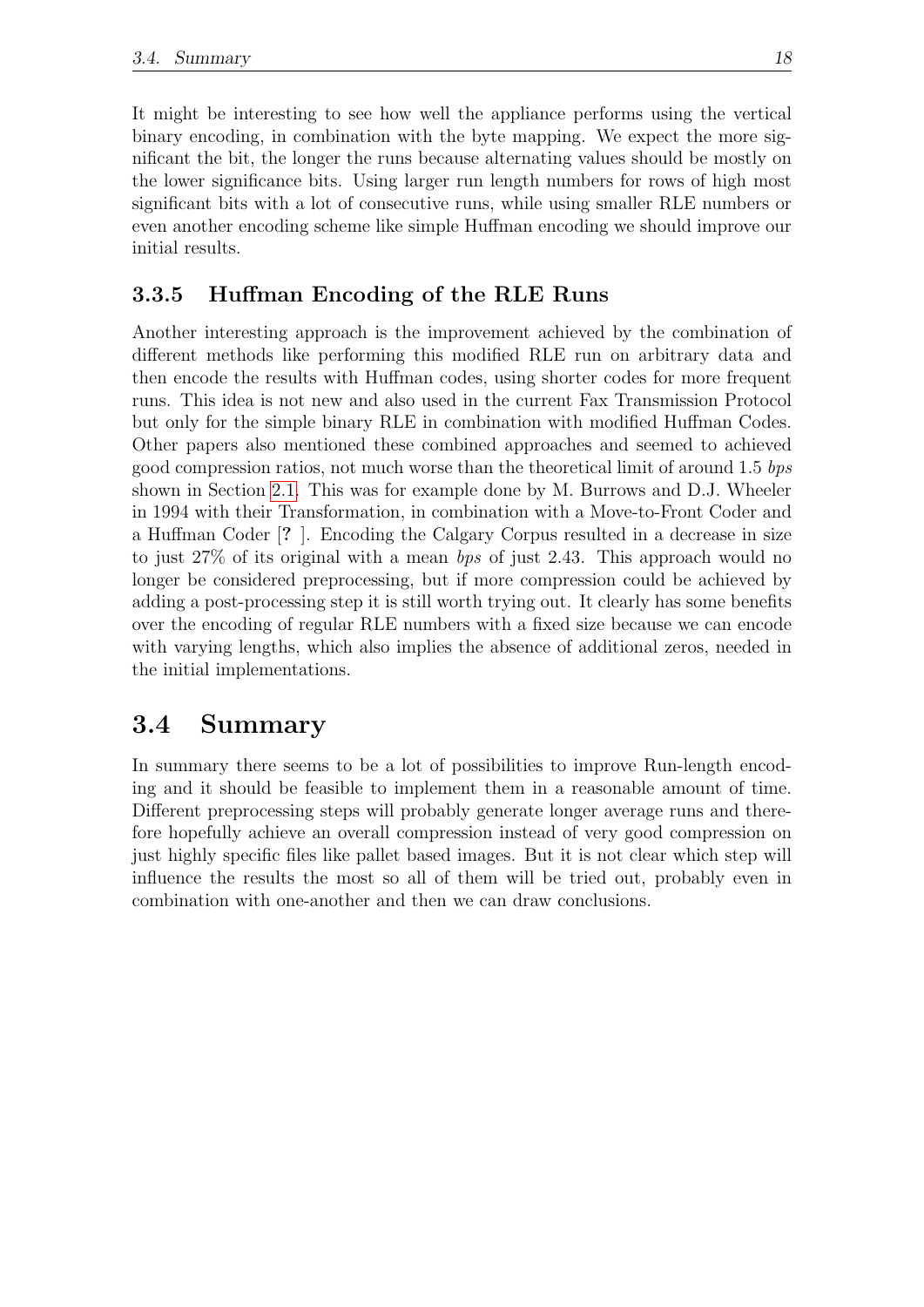## <span id="page-25-0"></span>4. Analysis

As Section [3](#page-19-0) showed, there are some potentially promising improvements to be made to Run Length encoding, but how well they scale and work on a larger input with versatile symbols or bytes has to be determined.

### <span id="page-25-1"></span>4.1 Vertical Byte Reading

Initial implementation required an input of chunks with a size divisible by 8 for the vertical reading of the input shown in Section [3.3.2.](#page-22-2) Otherwise parsing it into an array of bytes results in the last byte having some padding which might cause problems later on. By using the library explained in Section [5.6.1](#page-37-1) we avoid this completely by directly working on a stream of either bytes or bits. This is especially useful for working with larger files. Nonetheless, both ways of handling the input, collecting all bits of identical significance and processing on the fly, are implemented.

First results of just plain binary RLE on the vertical interpretation improved its overall performance and achieved a small edge over regular binary RLE with a slightly smaller expansion but it is still not as good as byte wise RLE with a small run value of 2 bits.

<span id="page-25-2"></span>

| bits per rle number | ratio in $%$ | bps   |
|---------------------|--------------|-------|
|                     | 255.22       | 20.41 |
|                     | 224.45       | 17.95 |
| 6                   | 194.74       | 15.57 |
| 5                   | 167.04       | 13.36 |
| 4                   | 142.58       | 11.40 |
| 3                   | 127.80       | 10.22 |
| $\mathfrak{D}$      | 139.79       | 11.18 |

Table 4.1: Binary RLE on vertical interpreted data.

If we take a closer look on each file, we see similar results compared to the originally proposed binary RLE, where most files had a compression ratio of above 1 with 3 bits per RLE encoded number, except for the file pic. Average sizes are increasing again with more bits per run up to 2.5 times its original size and again the file  $pic$ has the best compression ratio, similar to regular binary and byte wise RLE. This time, it is at its peak using 6 bits per RLE run although only a compression of 3.67 bps is achieved, compared to 1.56 bps with simple binary RLE. These results were quite far from the desired outcome which mainly arose because increasing the bits per run improved the result for the most significant bits but also degraded the results for the other bits. A combination of encoding the bits of different significance with different RLE schemes with varying bits per run could solve this issue.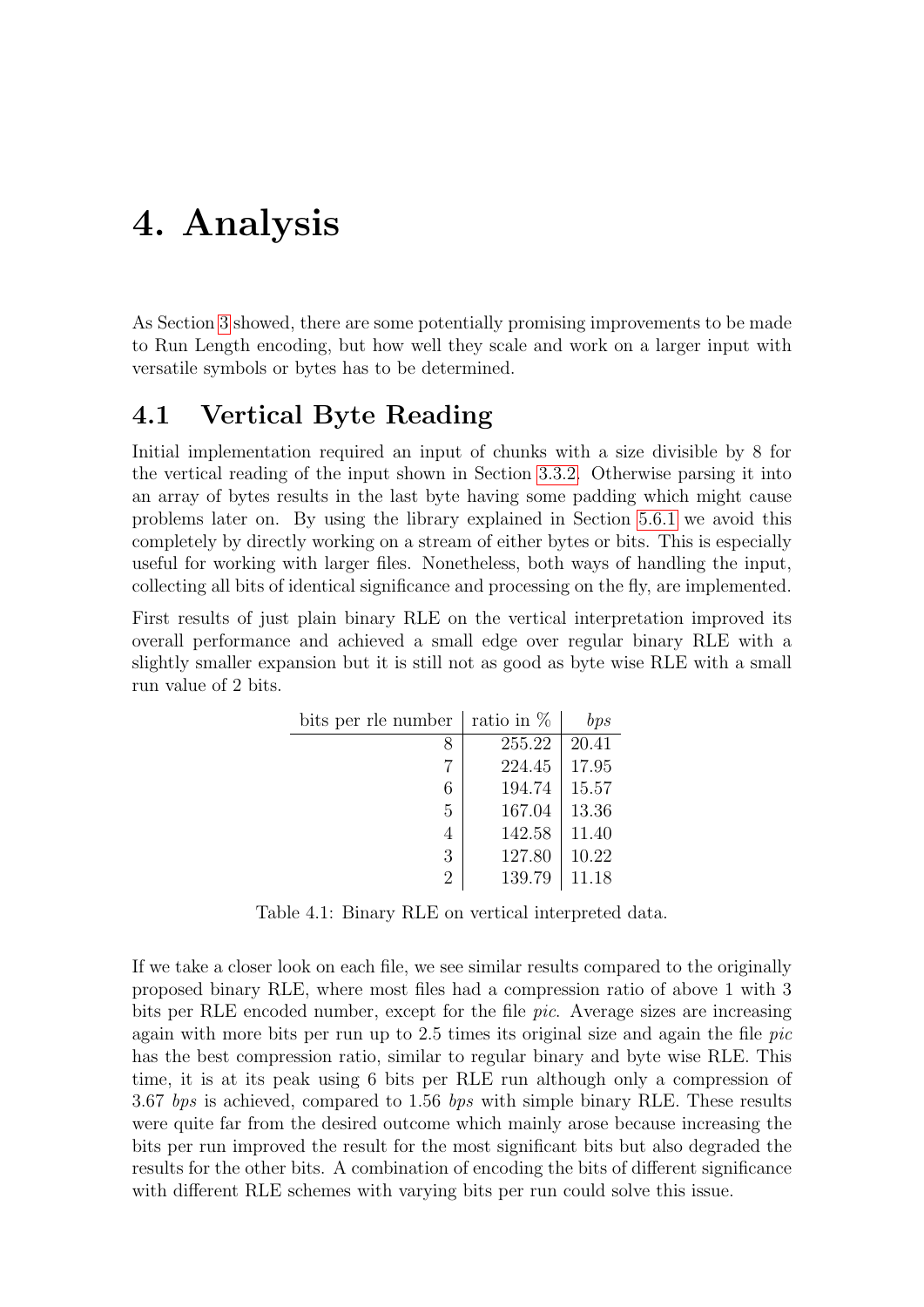### <span id="page-26-0"></span>4.2 Varying Maximum Run Lengths

Most significant bits have been encoded with more bits per run than the other ones and after bench marking every combination, it turned out, with 2 bits per run and 5 bits per run for the 3 most significant bits, an improvement by another 4 percent has been achieved with most files having a bps ratio of only slightly above 9. More specifically some textual files are close to 8, which relates to the earlier mentioned ASCII fragments in UTF-8 encoding. This time higher possible runs on this position resulted in fewer runs in total, so in a better compression overall. Applying this increase to more than the most significant bit lead to a decrease in performance, which most likely related to the shorter runs on lower order bits, seen in Section [3.3.2.](#page-22-2) Therefore this idea was applied again but with a much finer granularity and every combination of different run lengths of every bit could be tried out. For reference, this mapping can be described by a vector  $v_i$  with 8 components  $(v_1, v_2, ..., v_8)$  each with values greater 1. Each component corresponds to the bits per run stored for the bit number  $i$  of each byte, where  $0$  is the least significant bit.

By measuring some combinations we can selectively make small changes to improve further, all results depicted in Table [4.1.](#page-27-0) This way the results were improved and the compression result was lowered around 7 percent points to 112.41% of its original size instead of 127% with a fix length for every bit position as shown in Figure [4.2,](#page-26-2) but this was still far from the desired state. Most files still increased in size except the file *pic*, even though all bits could be encoded differently but the average run length of the lower bits must be very low if 2 bits per RLE number achieved best results. To increase the average run length overall, the already described byte mapping was applied to the input data.

<span id="page-26-2"></span>

| file      | size original | size encoded | ratio in $%$ | bps   |
|-----------|---------------|--------------|--------------|-------|
| bib       | 111261        | 129424       | 116.32       | 9.31  |
| book1     | 768771        | 820463       | 106.72       | 8.54  |
| book2     | 610856        | 659811       | 108.01       | 8.64  |
| geo       | 102400        | 162274       | 158.47       | 12.68 |
| news      | 377109        | 400810       | 106.28       | 8.50  |
| obj1      | 21504         | 31592        | 146.91       | 11.75 |
| obj2      | 246814        | 379591       | 153.80       | 12.30 |
| paper1    | 53161         | 57654        | 108.45       | 8.68  |
| paper2    | 82199         | 88121        | 107.20       | 8.58  |
| pic       | 513216        | 533254       | 103.90       | 8.31  |
| proge     | 39611         | 41360        | 104.42       | 8.35  |
| progl     | 71646         | 74554        | 104.06       | 8.32  |
| progp     | 49379         | 53403        | 108.15       | 8.65  |
| trans     | 93695         | 99818        | 106.54       | 8.52  |
| all files | 3145718       | 3536225      | 112.41       | 8.99  |

Table 4.2: Calgary Corpus encoded, vertical encoding, using bits per run: (2, 2, 2, 2, 3, 4, 3, 7).

## <span id="page-26-1"></span>4.3 Byte Remapping

As shown in Section [3.3.3](#page-23-0) this effect could become useful if it resulted in higher average runs. To apply the mapping, the individual file has to be analyzed at first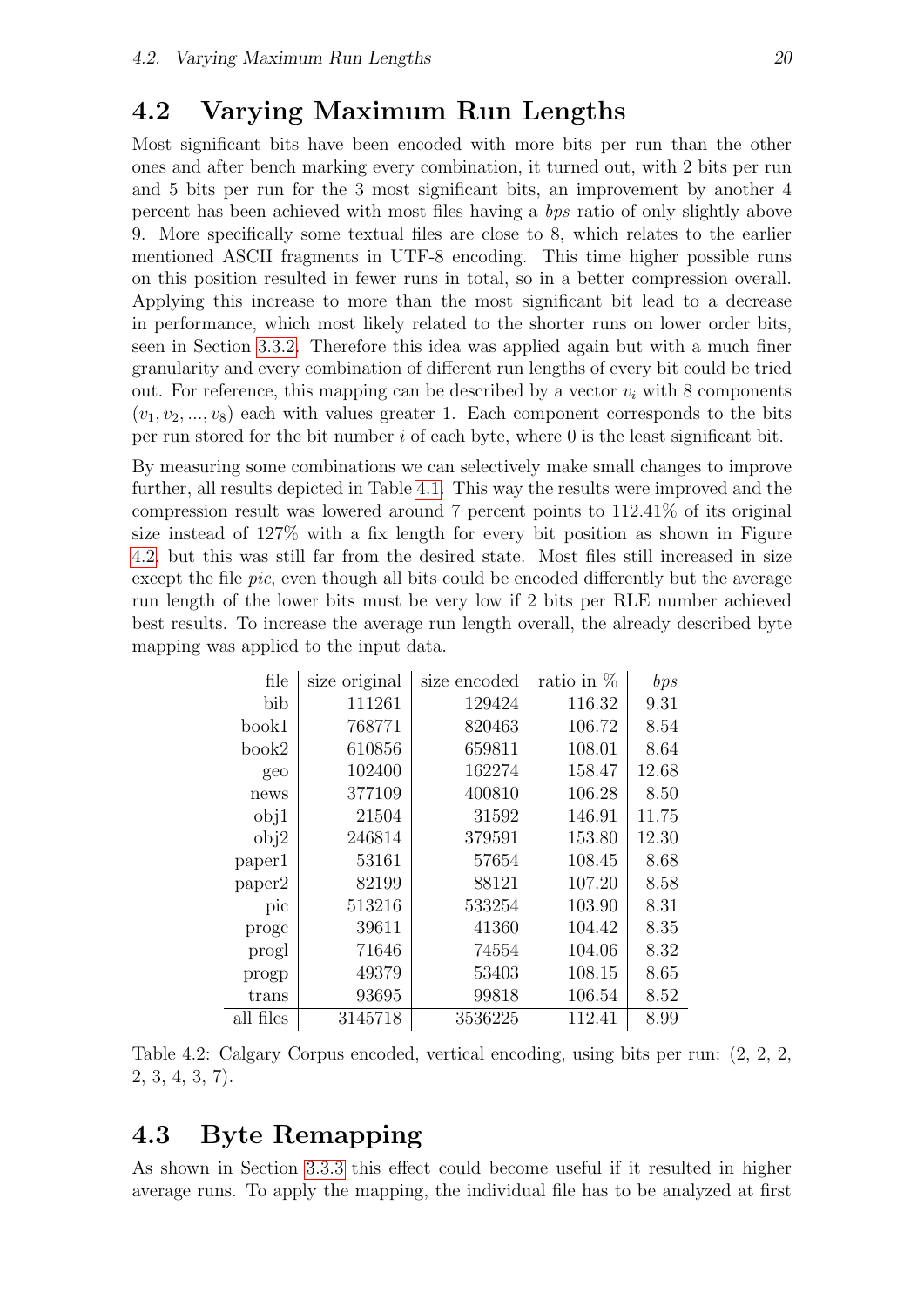to find the occurrence of each byte in the input data. We expect a map where the most frequent occurring byte is assigned the lowest value or 0 as byte, the second most frequently read byte the subsequent value which should be 1 and so on. Then while reading the file during steps, every byte read will be mapped. If a small mapping is generated (e.g. 62 entries), we know all bytes to encode will have zeros only on the first and second most significant bit value because the highest value after the mapping took place is 61. This should also be taken into account later on during encoding and finding the optimal maximum run lengths. To reverse the mapping after decoding the runs, the mapping has to be persisted into the encoded file and parsed back during the decoding process. This is done by adding the length of the mapping and then just all mapping keys to the header of the output file.

The effect was also seen in the second and third most significant bit, as higher value bytes became unlikely in the input data after the remapping so the idea of varying maximum run lengths for different significant bits became more appealing again. To determine the best combination of maximum run lengths and how many most significant bits should be encoded with a higher maximum run length, most promising looking combinations of these were tested and the results plotted below.



<span id="page-27-0"></span>Figure 4.1: Byte mapping and varying maximum run lengths.

Using this combined approach a real compression was achieved for the corpus instead of just one very specific file. The combination of 2 bits for the most insignificant bits, 3 for the fourth and fifth most insignificant bit 5 for the sixths most one, 7 bits for the second most significant bit and 9 bits for the most significant one yielded the overall best results with 94.9% of its original size and 7.59 bps as shown in Figure [4.1.](#page-27-0) Some files got a little smaller while other files still expanded which is only somewhat of an enhancement over regular RLE which performs really well on specific files. But on this corpus a slight reduction in size was achieved using preprocessing and a modified RLE.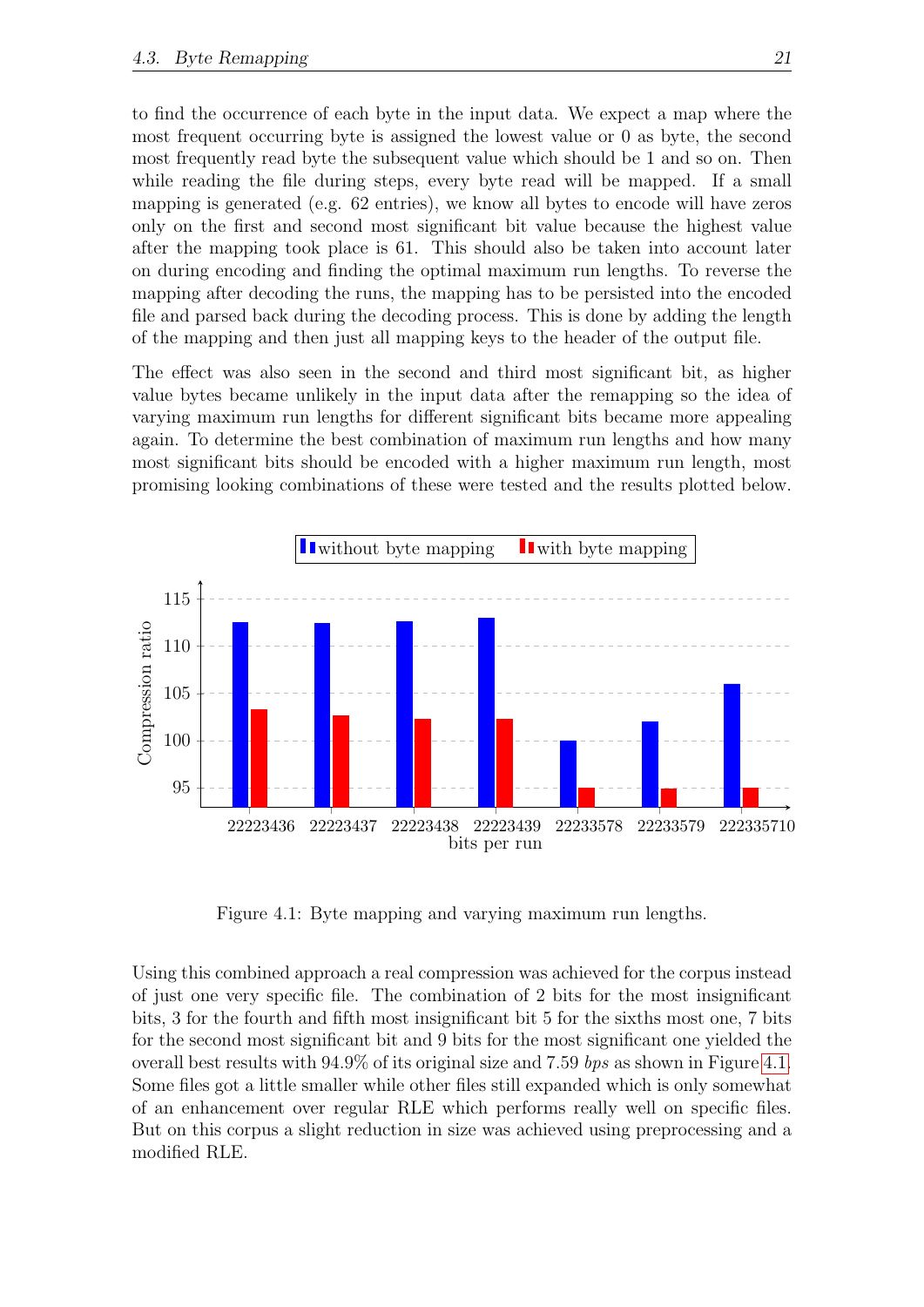<span id="page-28-1"></span>

| file      | size original | size encoded | ratio in $%$ | bps   |
|-----------|---------------|--------------|--------------|-------|
| bib       | 111261        | 111579       | 100.29       | 8.02  |
| book1     | 768771        | 669578       | 87.10        | 6.97  |
| book2     | 610856        | 551757       | 90.33        | 7.23  |
| geo       | 102400        | 144974       | 141.58       | 11.33 |
| news      | 377109        | 363010       | 96.26        | 7.70  |
| obj1      | 21504         | 30166        | 140.28       | 11.22 |
| obj2      | 246814        | 340165       | 137.82       | 11.03 |
| paper1    | 53161         | 50074        | 94.19        | 7.54  |
| paper2    | 82199         | 71747        | 87.28        | 6.98  |
| pic       | 513216        | 408136       | 79.53        | 6.36  |
| proge     | 39611         | 38490        | 97.17        | 7.77  |
| progl     | 71646         | 63765        | 89.00        | 7.12  |
| progp     | 49379         | 46093        | 93.35        | 7.47  |
| trans     | 93695         | 94729        | 101.10       | 8.09  |
| all files | 3145718       | 2988359      | 94.99        | 7.59  |

Table 4.3: Calgary Corpus encoded with vertical reading, byte remapping, using bits per run (2, 2, 3, 3, 3, 4, 5, 8).

#### <span id="page-28-0"></span>4.4 Applying a Burrows-Wheeler-Transformation

Another possible preprocessing step which promised an improvement is the mentioned Burrows-Wheeler-Transformation from Section [2.4.1,](#page-15-1) applied to all RLE implementations. Initially very simple transformation implementation was chosen, working by adding additional start and stop symbols to the input string  $(0x02$  as STX, start of text and 0x03 as ETX, end of text). Some basic testing and playing around worked great but later on it revealed some major issues. For example the Calgary Corpus consists of more than text, in fact the files geo, obj1, obj2 and pic contain some binary data including the symbols STX or ETX, so we wont be able to apply the transformation to these. Another shortcoming was the very poor time complexity of almost  $O(n^2)$  because under the hood, it uses a dual pivot Quicksort algorithm from the JDK 11, which is typically faster than traditional one pivot Quick-sort. This algorithm offers  $\Theta(n \log(n))$  average time complexity but in the worst case, its time complexity is still cubic. This problem was partially solved by reading the input data in parts and performing the transformation on each part, resulting in a much smaller length  $n$  and thus better run time at the expense of a slightly worse transformation result. As all chunks are individual transformations, they can also be computed in parallel.

<span id="page-28-2"></span>

| bits per rle number   ratio in $\%$   bps |                  |  |
|-------------------------------------------|------------------|--|
|                                           | $95.41 \pm 7.63$ |  |
|                                           | $91.39$   $7.31$ |  |

Table 4.4: Initial BWT implementation on byte wise RLE.

While it was only applicable to textual data and very slow, even when divided into smaller parts and computed in parallel, it improved the overall results of byte wise RLE by  $16\%$  to a compression ratio of slightly over 7 bps as Table [4.4](#page-28-2) depicts, which seemed like a good start. Regular binary RLE did not really benefit from this trans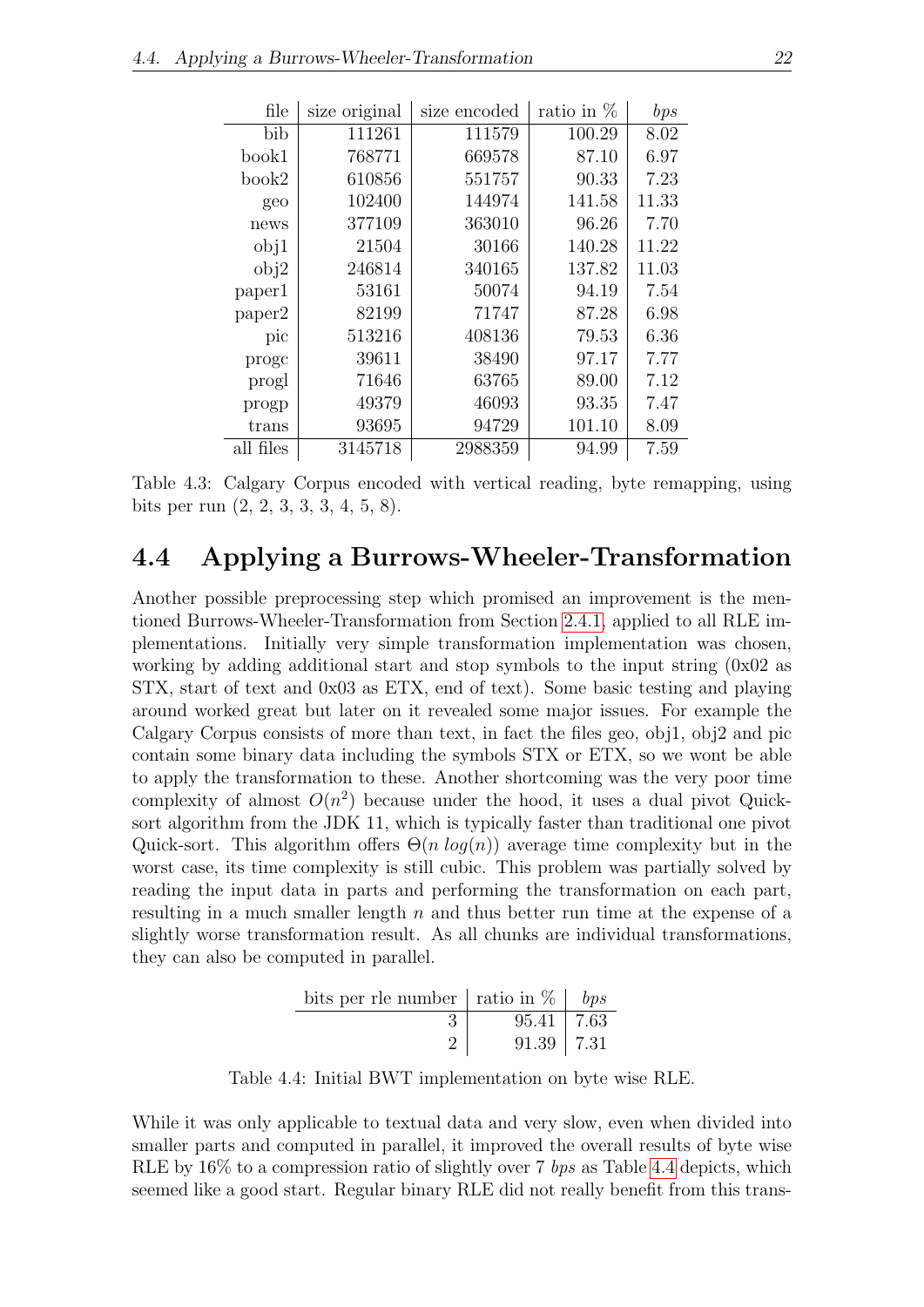formation as expected but on vertical interpretation, consecutive characters result in successive bits on every significance. Still this implementation had to be dropped and switched against one that could handle arbitrary input to be able to transform all files. This time all files could be processed and the resulting compression with byte wise RLE improved further as shown in table [4.5.](#page-29-0)

<span id="page-29-0"></span>

| bits per rle number   ratio in $\%$   <i>bps</i> |                  |  |
|--------------------------------------------------|------------------|--|
|                                                  | $91.62$   $7.33$ |  |
|                                                  | $89.46$   $7.15$ |  |

Table 4.5: Burrows Wheeler Transformation on byte wise RLE.

In general a Burrows-Wheeler-Transformation should also increase the runs in the implementation of Section [3.3.2](#page-22-2) and [3.3.3](#page-23-0) so those preprocessing steps were also applied in combination. To do so, it was first swapped against a sufficient implementation provided by a paper from M. Burrows and D. J. Wheeler [? ] from 1994. Their method is also the one described in Section [3.3.1](#page-22-1) and could handle arbitrary input but it also had some downsides like the additional index  $I$  of the transformation, which had to be persisted as well. The major downside of this implementation is the at least quadratic time complexity which made it still rather slow with increasing sizes of chunks, so again the input had to be spliced into small parts. If chunks exceeded a length of more than one kilobyte it became unacceptably slow even though it strongly improved the transformation results so most of the time and in Table [4.5](#page-29-0) and [4.6](#page-30-0) the transformation was performed on chunks of size 512 byte. To overcome this degradation of the original algorithm and the necessity of saving additional indices, the implementation had to be swapped once more against one that was first described in [? ] int eh year 2009 which claimed to perform in linear time complexity.

In form of the C library [libdivsufsort](https://code.google.com/archive/p/libdivsufsort) a working implementation of BWTS was found, the bijective Burrows-Wheeler-Scott-Transformation described in [? ]. This kind of Burrows-Wheeler-Transformation does not require additional information, no start and stop symbols or an index of its original position. Briefly, it does not construct a matrix of all cyclic rotations, instead it is computed with a suffix array sorted with DivSufSort [? ], closer described in the paper [? ], which is the fastest currently known method of constructing the transformation. To use it properly the code was ported to Kotlin but there are also ports of this library in Java and Go available which are recommended because the original code is neither documented nor readable and the functionality can easily be used via a dependency.

The simple binary RLE did not really benefit from this transformation which has to be expected, because it generates repetitions of bytes, but if a byte needs many short runs it will still expand in size because the average runs are not that much influenced. For example just the letter "e" needs 6 different runs, no matter on which position or surrounded by what letters. The byte wise implementation on the other hand did very strongly benefit from this transformation, it will always create longer runs of equal bytes. Swapping the implementation of the Burrows-Wheeler-Transformation resulted in way better results, the simple byte wise RLE achieving compression ratios around 59% of its original size while using 4 bits per run, see Table [4.6.](#page-30-0) This was mainly because of the longer repetitions possible after the transformation was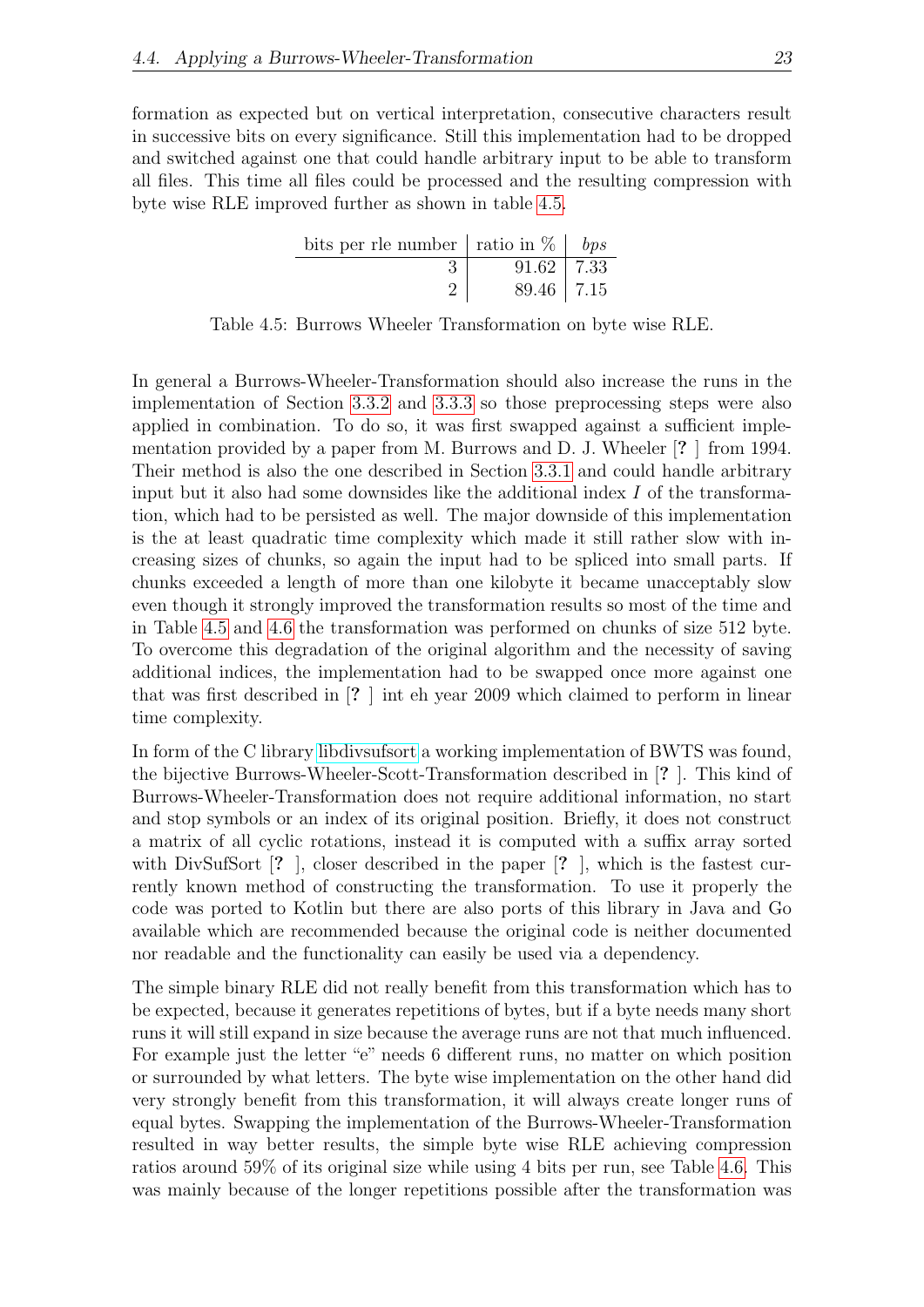performed on the whole input instead of small chunks. Interestingly, average runs of characters increased so much, that 4 bits per run achieved the maximum result. Another reason for this vast improvement compared to the old implementations is the lack of additional information needed to store because we do no longer need to store the transformation index of every chunk or additional characters.

<span id="page-30-0"></span>

| bits per rle number | ratio in $\%$ | bps  |
|---------------------|---------------|------|
| 8                   | 74.42         | 5.95 |
|                     | 69.90         | 5.59 |
| 6                   | 65.58         | 5.24 |
| 5                   | 61.71         | 4.93 |
| 4                   | 58.98         | 4.71 |
| 3                   | 59.18         | 4.73 |
| $\overline{2}$      | 67.69         | 5.41 |

Table 4.6: Modified Burrows Wheeler Transformation on byte wise RLE.

Working on the whole input data and no longer on small chunks, this BWTS generates extreme long runs of identical byte values, which in turn enhances the performance of the byte wise RLE vastly. If we take a closer look we can see in Table [4.7](#page-30-1) that all files have a compression ratio below 100% while the total size is nearly reduced to half. The file *geo* is still close to uncompressed but half of the files only need less than 5 bps. The file pic is still the best compressible with only 2.12 bps.

<span id="page-30-1"></span>

| file      | size original | size encoded | compression | bps  |
|-----------|---------------|--------------|-------------|------|
| bib       | 111261        | 59285        | 53.28       | 4.26 |
| book1     | 768771        | 590879       | 76.86       | 6.15 |
| book2     | 610856        | 374742       | 61.35       | 4.91 |
| geo       | 102400        | 101192       | 98.82       | 7.91 |
| news      | 377109        | 246047       | 65.25       | 5.22 |
| obj1      | 21504         | 16467        | 76.58       | 6.13 |
| obj2      | 246814        | 126626       | 51.30       | 4.10 |
| paper1    | 53161         | 34130        | 64.20       | 5.14 |
| paper2    | 82199         | 56507        | 68.74       | 5.50 |
| pic       | 513216        | 136074       | 26.51       | 2.12 |
| proge     | 39611         | 24312        | 61.38       | 4.91 |
| progl     | 71646         | 31466        | 43.92       | 3.51 |
| progp     | 49379         | 20862        | 42.25       | 3.38 |
| trans     | 93695         | 32835        | 35.04       | 2.80 |
| all files | 3145718       | 1855520      | 58.98       | 4.71 |

Table 4.7: Calgary Corpus encoded with byte wise RLE after a Burrows-Wheeler-Transformation with 4 bit per run.

There should still be room for some optimizations because as seen in Section [4.2,](#page-26-0) the remapping of the input resulted in longer runs on the higher order bits and the vertical interpretation made it possible to encode different sections with different maximum run lengths. It was expected that applying the Burrows-Wheeler-Transformation to the vertical encoding variant should improve its efficiency as much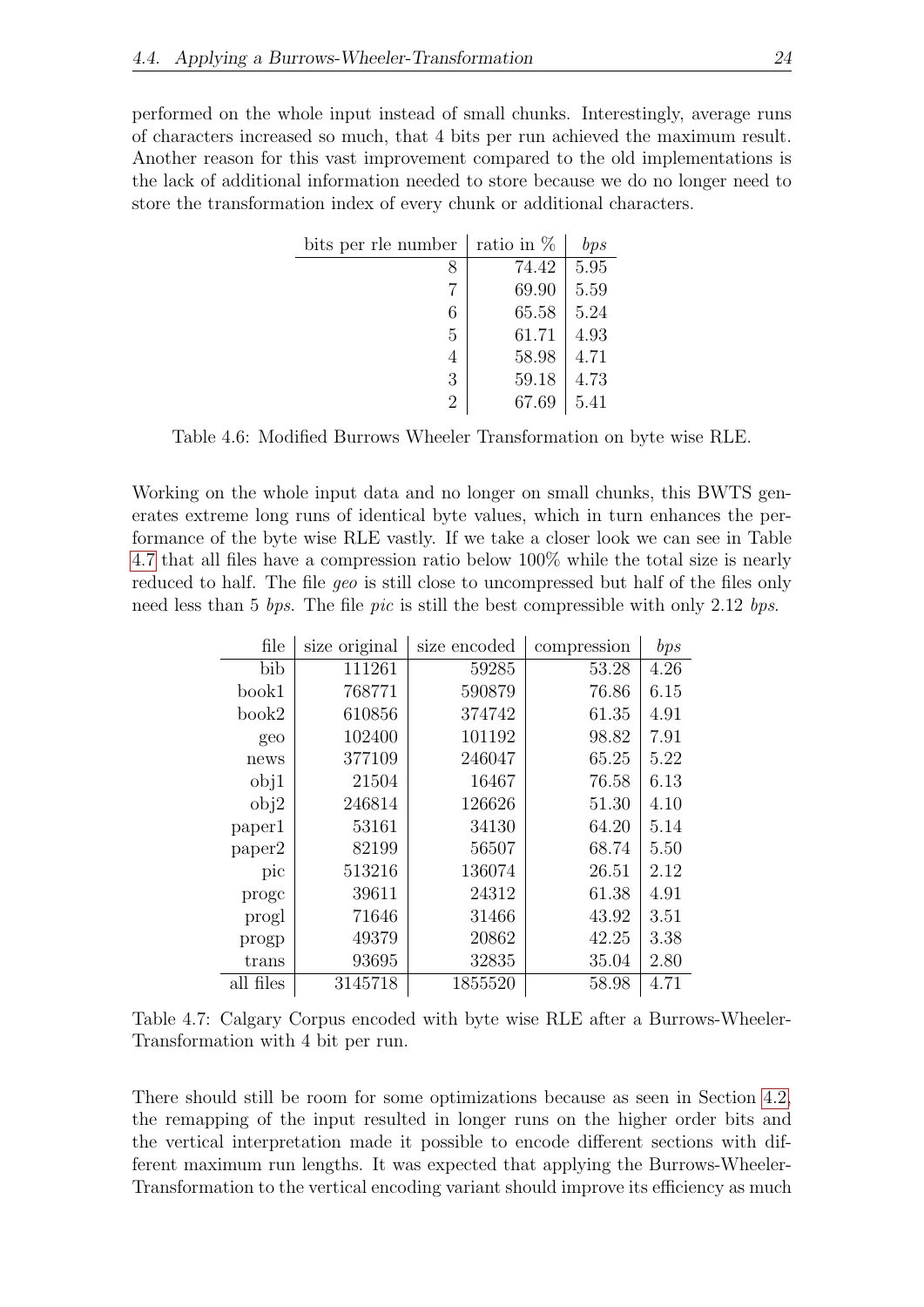as the byte wise RLE did benefit, which turned out to be wrong. The vertical interpretation did indeed perform at its best when applying the BWTS and the mapping but it did not outperform the combination of BWTS and byte wise RLE which is kind of expected because the transformation creates repetitions on byte level.



<span id="page-31-1"></span>Figure 4.2: Byte mapping and varying maximum run lengths, all preprocessing steps.

One last option was the encoding of the lowest significant bits with another, more suited scheme like Huffman encoding was tried out but with rather poor results. It was found that encoding the last or the last few rows seen in [3.3.2](#page-22-2) with did not improve overall results and it was therefore discarded. This might be related to the high improvement in RLE after a Burrows-Wheeler-Transformation and other factors like additional overhead because the mapping of the Huffman encoding has to be persisted with the encoded data. But the idea of combining the RLE methods with Huffman encoding still stuck around and was picked up again later on in a modified way in Section [4.5.](#page-31-0) No further attempts to add or improve preprocessing steps of this kind were made, instead the results were analyzed and compared with other results in Section [6.](#page-40-0)

#### <span id="page-31-0"></span>4.5 Huffman Encoding of the RLE Runs

Encoding of run lengths using Huffman codes was implemented, similar to the Fax Transmission Standard mentioned in Section [2.2.1,](#page-12-1) but in a dynamic way instead of predefined static codes. This idea was also used by Burrows and Wheeler in their paper [? ] but instead of RLE they combined a Move to Front Coder with their transformation and then encoded the result using Huffman codes. This way it would be possible to encode more frequent results of the Move-to-Front Encoder or the Run Length Encoder could be encoded into shorter codes and thus save even more space. This step is not really considered preprocessing anymore but could improve the compression furthermore, however the benefit of Huffman encoding is the possibility to output codes of varying length as described in Section [2.3.](#page-13-1) Combining the binary or vertical encoded RLE with a Huffman encoder would be a huge benefit, because as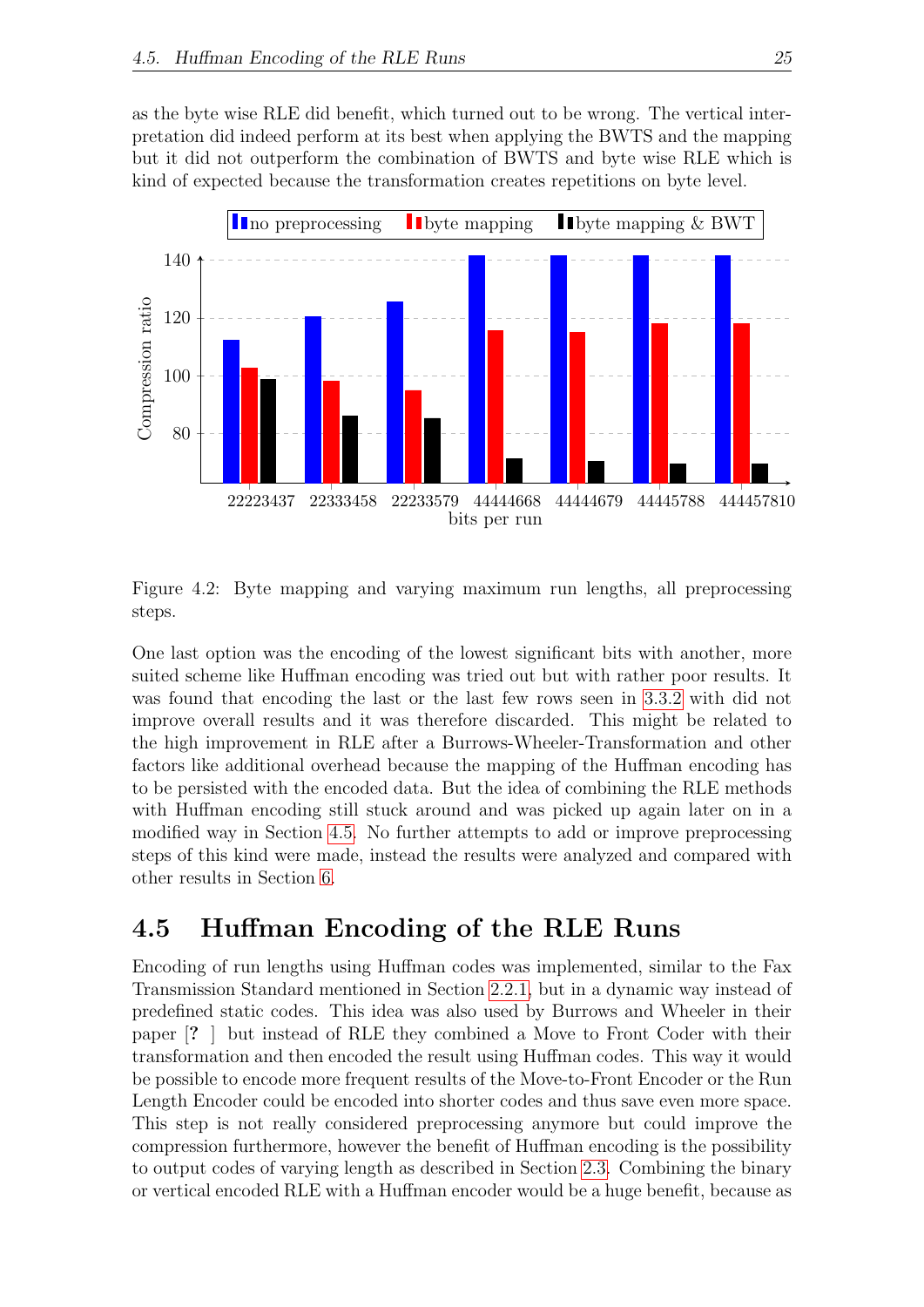<span id="page-32-0"></span>

| file      | size original | size encoded | ratio in $%$ | bps   |
|-----------|---------------|--------------|--------------|-------|
| bib       | 111261        | 73843        | 66.37        | 5.31  |
| book1     | 768771        | 570348       | 74.19        | 5.94  |
| book2     | 610856        | 409639       | 67.06        | 5.36  |
| geo       | 102400        | 145950       | 142.53       | 11.40 |
| news      | 377109        | 275396       | 73.03        | 5.84  |
| obj1      | 21504         | 27023        | 125.66       | 10.05 |
| obj2      | 246814        | 213392       | 86.46        | 6.92  |
| paper1    | 53161         | 37344        | 70.25        | 5.62  |
| paper2    | 82199         | 56490        | 68.72        | 5.50  |
| pic       | 513216        | 227914       | 44.41        | 3.55  |
| proge     | 39611         | 28275        | 71.38        | 5.71  |
| progl     | 71646         | 38144        | 53.24        | 4.26  |
| progp     | 49379         | 27029        | 54.74        | 4.38  |
| trans     | 93695         | 49314        | 52.63        | 4.21  |
| all files | 3145718       | 2184197      | 69.43        | 5.55  |

Table 4.8: Calgary Corpus encoded, byte mapping and a BWTS as preprocessing, using bits per run (4, 4, 4, 4, 5, 7, 8, 10).

of now the algorithm needs to output a number of bits for each number to encode. Combined, the more frequent short runs of 1 or 2 can be encoded into shorter Huffman codes which should increase the overall compression algorithm. In general it was assumed that there was no longer a benefit in using different maximum run lengths on bits of different significance, because a run of any given length is going to be encoded with a Huffman code, not with just a fixed amount of bits. To reverse the Huffman encoding, the Huffman tree has to be persisted into the file as well.

<span id="page-32-1"></span>

| file      | size original | size encoded | ratio in $%$ | bps  |
|-----------|---------------|--------------|--------------|------|
| bib       | 111261        | 44156        | 39.69        | 3.17 |
| book1     | 768771        | 340279       | 44.26        | 3.54 |
| book2     | 610856        | 243092       | 39.80        | 3.18 |
| geo       | 102400        | 63006        | 61.53        | 4.92 |
| news      | 377109        | 173207       | 45.93        | 3.67 |
| obj1      | 21504         | 14405        | 66.99        | 5.36 |
| obj2      | 246814        | 119957       | 48.60        | 3.89 |
| paper1    | 53161         | 24917        | 46.87        | 3.75 |
| paper2    | 82199         | 35939        | 43.72        | 3.50 |
| pic       | 513216        | 82136        | 16.00        | 1.28 |
| proge     | 39611         | 18890        | 47.69        | 3.82 |
| progl     | 71646         | 24649        | 34.40        | 2.75 |
| progp     | 49379         | 17416        | 35.27        | 2.82 |
| trans     | 93695         | 31235        | 33.34        | 2.67 |
| all files | 3145718       | 1237380      | 39.33        | 3.14 |

Table 4.9: Calgary Corpus encoded with vertical reading, byte mapping and a BWTS as preprocessing, using Huffman encoding for all counted runs, 8 bit per run.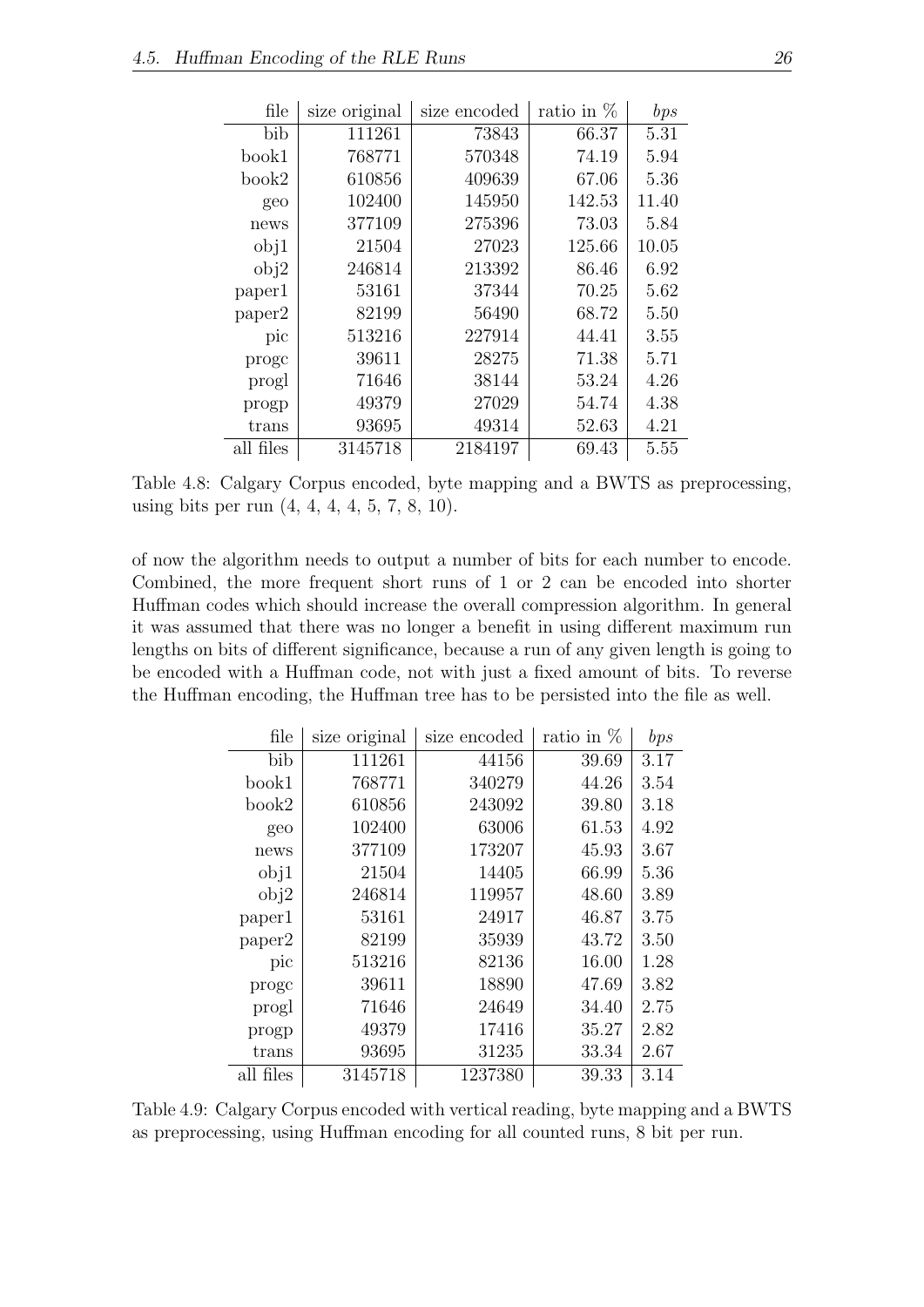This combination of vertical encoding with byte remapping and the sophisticated BWTS as preprocessing steps so far best results have been found. Although, at first glance it was suggested to eliminate the maximum run restriction to possibly compress all bits of one significance into a single Huffman code, it turned out to be most efficient if the run length process is limited to 8 bits per run. This way still a total of 255 bits of same significance can be encoded into one during the RLE step, but there will be only a maximum of 256 different Huffman codes generated. Average Huffman code length will be significantly shorter. Also it makes no sense to use different maximum run lengths for bits of different significance, because there will still be one Huffman code for each different run value. The results are depicted in Table [4.9.](#page-32-1)

### <span id="page-33-0"></span>4.6 Summary

Using a composition of preprocessing steps, another data interpretation in form of the vertical reading and optimal prefix codes as encoding due to the Huffman encoder, acceptable results have been achieved. Not only was there a reasonable compression for every file, the file pic was compressed even better than before, although it is highly suited for the original proposed RLE.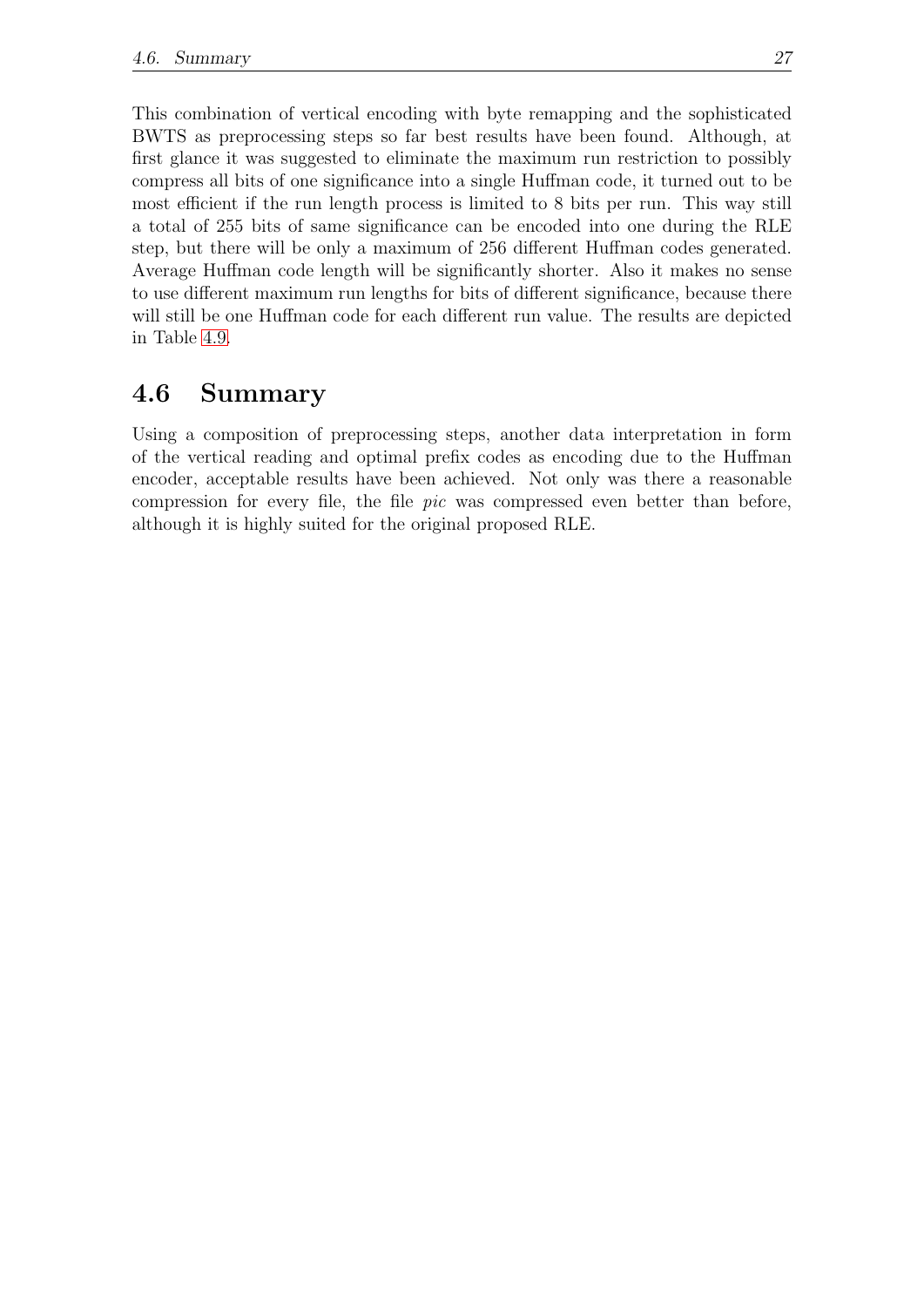## <span id="page-34-0"></span>5. Implementation

All algorithms described have been implemented using Kotlin, because it can be compiled for the Java Virtual Machine and for native execution, therefore it seemed like a good balance between a native implementation and higher language conciseness and fault tolerance. Also there were some libraries available for byte and bit operations on streams which proved to be quite useful, although there was almost no documentation available. This one and all other libraries are described in Section [5.6.](#page-37-0) The main focus is on the encoder and decoder classes but the other modules will be discussed as well. The project is realized as a maven project, to simplify dependency management.

#### <span id="page-34-1"></span>5.1 Binary and Byte Wise RLE

The simple binary and byte wise RLE are rather trivial and implemented together in one encoder, the StringRunLengthEncoder. The binary version is implemented with the mentioned BitStream from the IOStreams library. It allows working on a stream and reading and writing bit by bit and also reading the next  $n$  bit as signed or unsigned number which comes in handy during decoding. In general, it is called with a variable b bitsPerRun which sets the used bits to store one run. At first a maximum run length is determined by the maximum value b can store as a binary string,  $l(b) = n$  implies a maximum value of  $2^{n-1}$ . Then, the input is read consecutively in bits and the runs of equal bits are counted. We are always assuming the run starts with zero, if this is not the case a leading run of 0 is added, which means there are zero times 0 at the beginning. If a run exceeds the maximum run length, the maximum is written and again an artificial zero is added to the output stream to signal a length higher than the maximum. Each run can simply be written to the output stream with the desired amount of bits per run. During decoding, we assume the same b and can then always read n bits of the stream as unsigned value, know each run again and can therefore reconstruct the original data.

Byte wise RLE is working with a similar idea of counting  $n$  runs of equal information. This time it is applied on a byte level, reading byte after byte. If the next byte is the same as the current one, the counter is incremented, if not the run and the byte value are encoded as pair  $(n, byte)$  to the output. The byte value itself still needs 8 bit of information but the run does not. Most raw untreated data does not contain long runs of consecutive identical byte values average run length is rather small. This implied storing a count of 1 or 2 in 8 bits of space which in turn explained the expansion in size seen in Table [3.3.](#page-21-0) Therefore, this version was also implemented with an arbitrary amount of bits to save per run, to minimize the overhead. If a run exceeds the maximum, which is again determined by the amount of bits stored per run, it is encoded twice, once with the maximum count and once with the remaining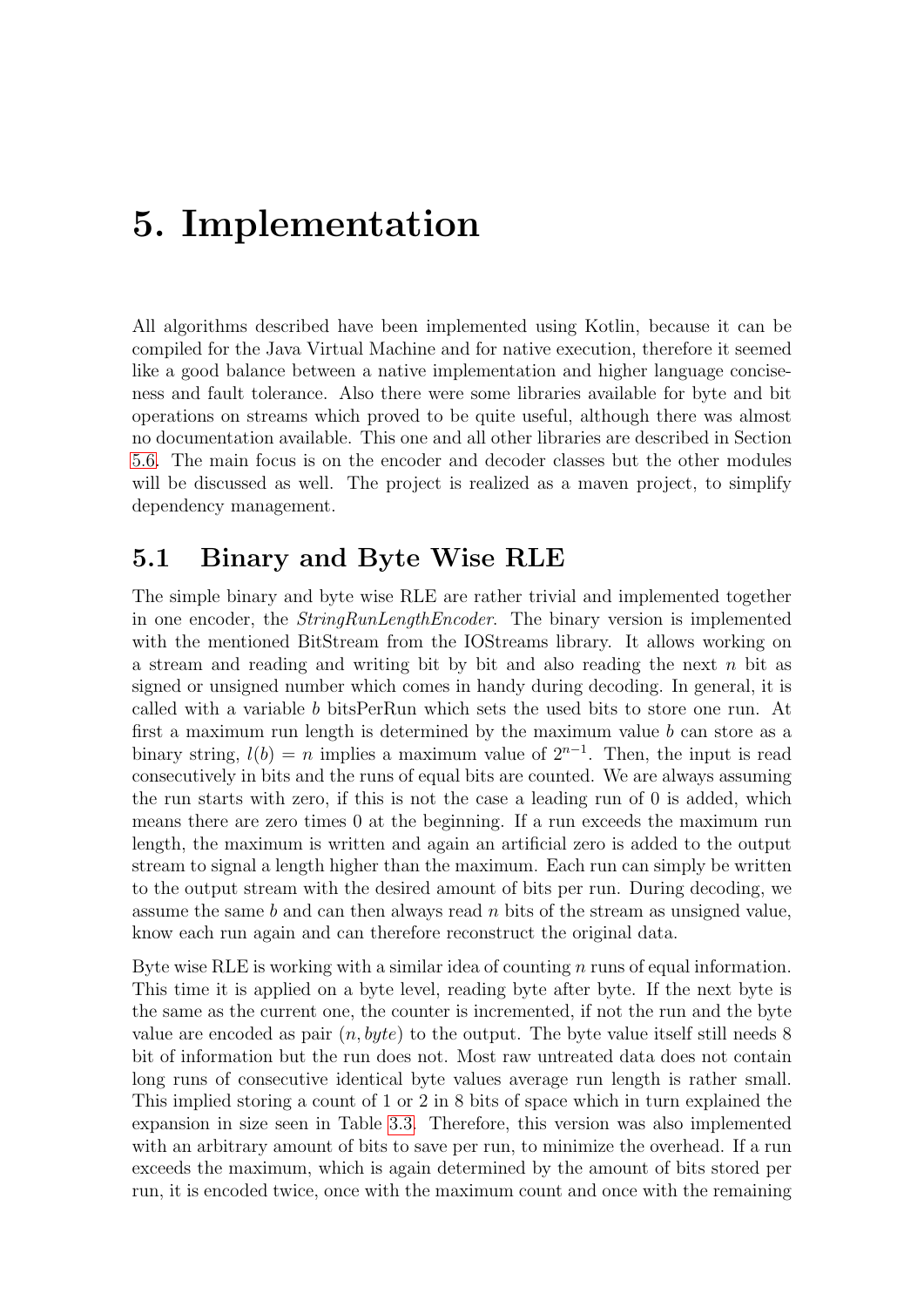count. We do not need a zero run in this version because we also store the value itself, therefore we can count without a zero. This means for an example run of 4 times the value  $0xFF$  and 4 bits per run saved, it will be encoded as the pair  $(0011, 0xFF)$  or 00111111111111111 as consecutive binary stream.

### <span id="page-35-0"></span>5.2 Vertical Binary RLE

Basically the ideas described in the Sections [3.3.2](#page-22-2) and [4.1](#page-25-1) oppose only a small variance compared to regular binary RLE. It is realized with the use of BitStreams again. Its stream interface offers a position  $p$ , which corresponds to the byte value and an offset  $o$ , which is a bit value with significance  $o$  of byte  $p$ , which allows reading all bits of the same significance in order. This was done for significance zero to seven to read all bits in a vertical manner as in the examples. Then, each run is again counted with the same method including a maximum run length defined by the amount of bits used to count a run and the runs are then written with the fixed amount of bits to the output stream. Afterwards, the amount of runs per bit position is written to the tail of the encoded file, without the information how many runs are expected it would be much more difficult to decide which run belongs where, but it is still possible. The average overhead of this additional information is around 34 byte, two for each count and a two byte stop symbol which is only needed seven times, no additional stop at the end of the file. Even though it was originally designed to work on chunks of bytes, in the end the transformations worked on the file or on the stream itself, which was significantly faster.

During decoding, the expected amount of runs are parsed from the end of the file. Then the actual decoding happens, with the fixed  $n$  bits per code for this bits significance. Knowing the exact amount of RLE numbers for each bit position makes it easy to decode, because the variable length of encoded numbers can be chosen accordingly while reading the stream once. Assuming a starting run on zero, all runs are written back to one file, each bit position sequentially, to then assemble the original data. This is done for each bit position in sequential order so we need to write 8 times to the output file. It might be worth trying out building the byte stream in memory and then write the output only once, which might be faster but also requires more internal data structures and holding the whole file in memory at once.

### <span id="page-35-1"></span>5.3 Byte Remapping

To start of with the preprocessing, the byte remapping was implemented. The Analyzer is responsible for generating an overall probability distribution over the values of bytes contained in the file. This serves as an input for the map generation, where every byte value is sorted accordingly to its occurrence and mapped to increasing byte values, so the most frequent byte to  $\partial x\partial\theta$ , the second most often to  $\partial x\partial\theta$  and so on. Afterwards, a temporary file is generated where each byte from the original file is mapped, which allows streaming during the encoding process. Decoding requires access to the original mapping, therefore it is persisted at the start of the encoded file. To do so, we only need to know the number of mapped values and then the original byte, not the mapped value since we know they are sorted acceding.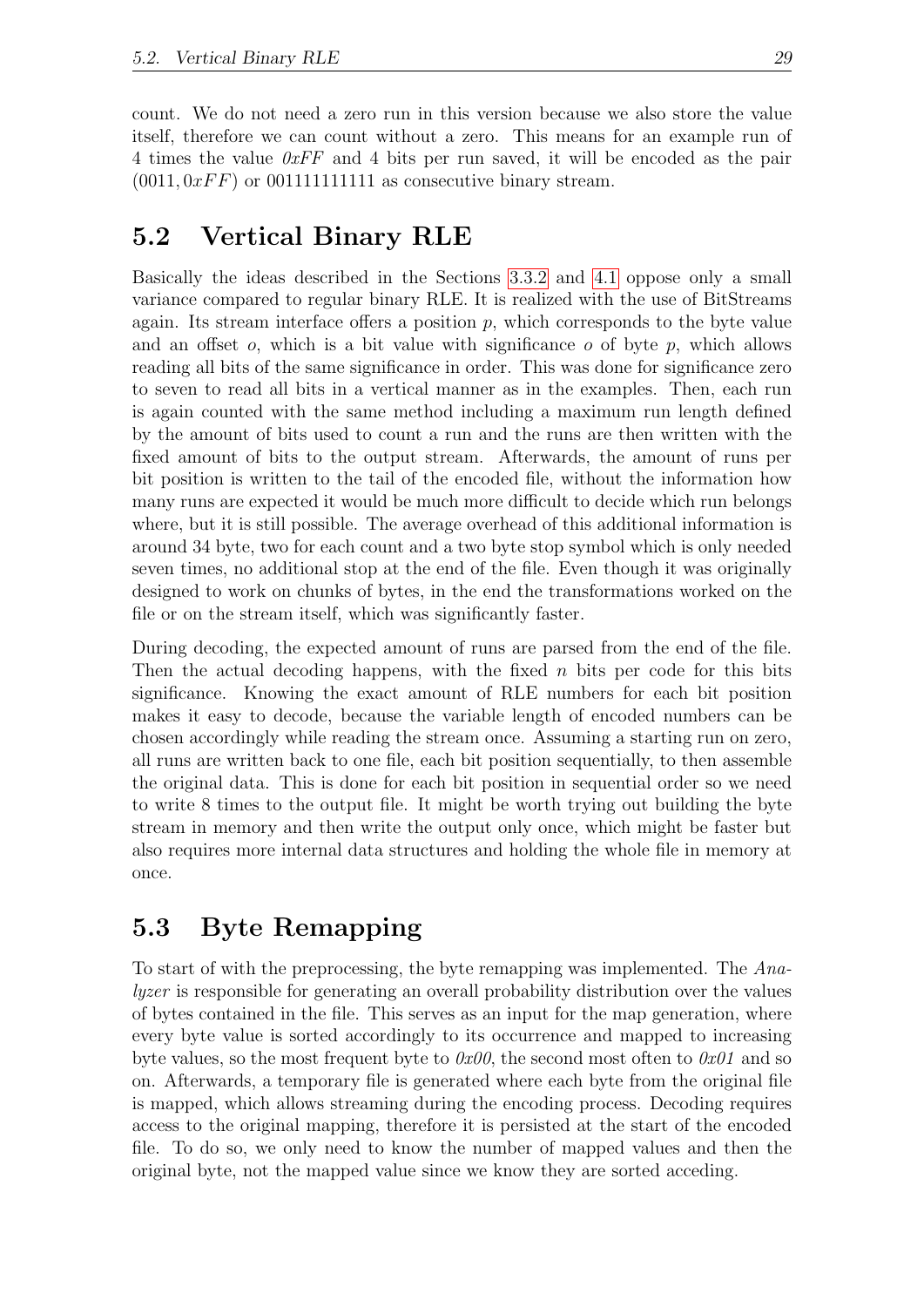#### <span id="page-36-0"></span>5.4 Burrows Wheeler Transformation

As mentioned earlier, the Burrows-Wheeler-Transformation is implemented in 3 different versions, starting of with the naive vs. unsophisticated. The transformation.BurrowsWheelerTransformation is implemented with the use of start and stop symbols (0x02 as STX and 0x03 as ETX) and with the creating and sorting of all cyclic rotations of the input string. This can be done for all text input files but not for binary data because files containing the start or stop symbols confused the algorithm and made the inverse transformation impossible. Additionally it is extremely slow due to its at least quadratic complexity, even when working on small chunks which messes up the overall transformation result. It is not further described as it was only used for some initial testing to see if and how much RLE benefits from this transformation.

The second implementation is realized by following the original algorithm description provided in greater detail in the paper by M. Burrows and D. J. Wheeler [? ] (algorithm C and D). The transformation.BurrowsWheelerTransformationModified works on parts of the data so the transformation result is still strongly depending on the size of the chunks, but it could at least handle arbitrary input. Higher chunk sizes greatly increased the transformation because more equal characters are in the same chunk but also really slowed down the process. Due to the fact that both the mapping and the modified transformation work on an array of bytes and do not interfere with one-another, they can be performed in any order. The further on used advanced implementation of the bijective Burrows-Wheeler-Scott-Transformation is ported from Java from an external source or directly usable as dependency and therefore described in Section [5.6.](#page-37-0)

### <span id="page-36-1"></span>5.5 Huffman Encoding

Following the pseudo-code provided by M. Liskiewicz and H. Fernau in  $[? \]$  on page 21 the implementation was straight forward. Internally a small set of data structures are provided for assembling the Huffman tree, a *HuffmanTree*, a *HuffmanNode* and a HuffmanLeaf class is implemented. The HuffmanTree is abstract and only holds the frequency of a tree, since every tree itself has its own frequency. It also implements a compareTo function, to draw comparisons between different trees. A HuffmanNode extends the HuffmanTree, consists of a left and right HuffmanTree and has their sum of frequencies as frequency. The leaf is itself also a tree and holds a value of type byte and a frequency which resembles its occurrence. To build the Huffman tree for a given set of bytes, the algorithm expects an array of integer  $I$ , assembling the occurrences o of bytes  $b \in [0, 255]$  in the form of  $I[b] = o$ . Then a leaf is created for every entry of I with a frequency of  $o$  and collected into a PriorityQueue of HuffmanTrees. Then while there are still at least two trees left in the queue, the two lowest frequencies are removed from the queue, merged into a single tree and reinserted into the queue. After the creation of the tree, all paths are followed and every time a leaf is reached, the current path is added to a map in form of a StringBuffer  $bu f_b$ . This buffer contains the path of left and right trees traversed into the original one, adding a zero for every left descent and a one for every right one. Finally the mapping of type byte to StringBuffer is returned. To apply this algorithm to the runs of the RLE encoding, the same is done except that instead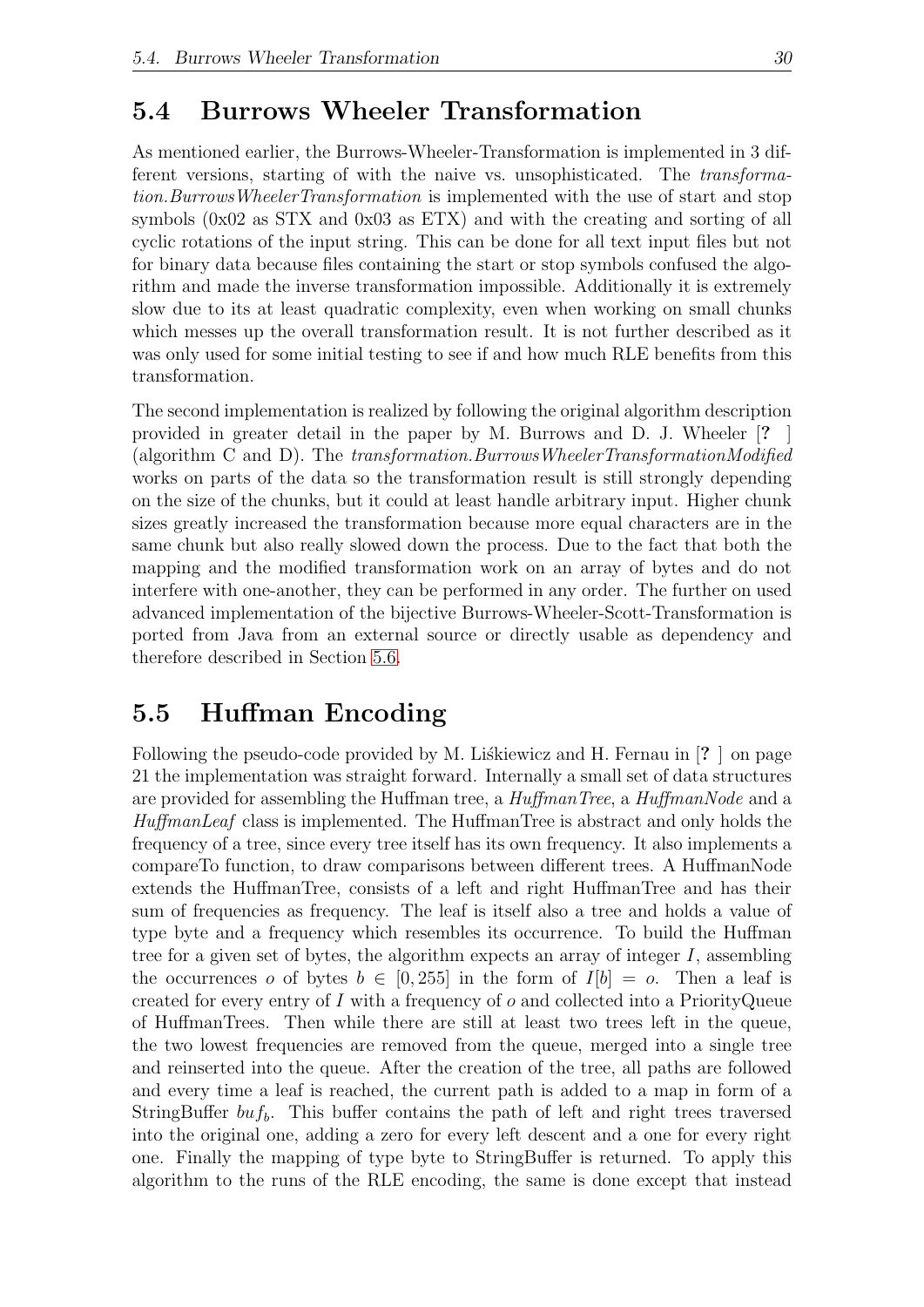byte values, every possible run length value is counted and collected into the same structure.

To reverse this Huffman coding it is required to have access to the performed mapping, otherwise decoding would be impossible. Therefore, the map itself is written to the beginning of the file, similar to the mapping from Section [5.3.](#page-35-1) This time though we need triplets of values, because the Huffman code can have a variable length, so the mapping is encoded to  $(b, l(b), bu f_b)$ , with b and  $l(b)$  each assuming one byte. This also implies a maximum length for Huffman codes of 255. During decoding of the mapping, first the total number of mappings is parsed. Then, while there are still more mappings expected, we parse one byte which is the mapping value, then one byte which contains the length of the following mapping as unsigned byte value and then the Huffman code of the given length is parsed bit by bit and saved as a StringBuffer. This way it is possible to write and read the variable length codes continuously from the stream.

## <span id="page-37-0"></span>5.6 External Libraries

Some external libraries are used throughout this project. Most of them provide a set of sealed functionality, like io.github.jupf.staticlog which just facilitate the logging features and are not further interesting, therefore most of them are mentioned in Section [5.6.4,](#page-38-1) only extensively used ones are described in greater detail.

#### <span id="page-37-1"></span>5.6.1 IOStreams for Kotlin

Alexander Kornilov created and released this library, which was found in the [Kotlin](https://discuss.kotlinlang.org/t/i-o-streams-for-kotlin/9802) [forum](https://discuss.kotlinlang.org/t/i-o-streams-for-kotlin/9802) and is currently hosted on [Sourceforge.](https://sourceforge.net/projects/kotlin-utils/) It has a very light documentation [? ] and is released with an Apache v2.0 license. It has to be mentioned that for the time being there is only a pre-release available, this version 0.33 is used throughout this project. Moving to this library rendered it possible to work entirely on streams of data as well as reading the next  $n$  bits. This greatly improved the performance of the initial algorithm and reduced required data structures and memory. There was also some odd or unexpected behavior seen which might be changed in further versions, for example if the stream is currently at the first byte and we want to write to its bit with the highest significance. This represents a so called bit offset of 7, so we can write the position as 0:7. Writing a 1 or setting this bit to true advances the position of the stream to the next byte and offset zero, so 1:0 while writing a 0 keeps the stream at its current position so it is still at 0:7 and the next bit gets written on the same position. Basically the interface provides good functionality with the drawback of some inconsistencies.

#### <span id="page-37-2"></span>5.6.2 libDivSufSort

The original code for the modified BWTS algorithm and the necessary sorting algorithms called DivSufSort for efficient suffix array sorting was provided by Yuta Mori in the library [libDivSufSort](https://github.com/y-256/libdivsufsort) [? ] and is as already mentioned, closer described in the paper by Johannes Fischer and Florian Kurpicz  $[? \cdot]$ . It runs in  $O(n \log n)$ worst-case time using only  $5n + O(1)$  bytes of memory space, where n is the length of the input. The code is available under the MIT license at Github but written in C and thus, rather hard to use from Kotlin. Further research lead to a port to Java which uses the same structures and methods but is already close to the desired state, since Kotlin enables using Java classes by default.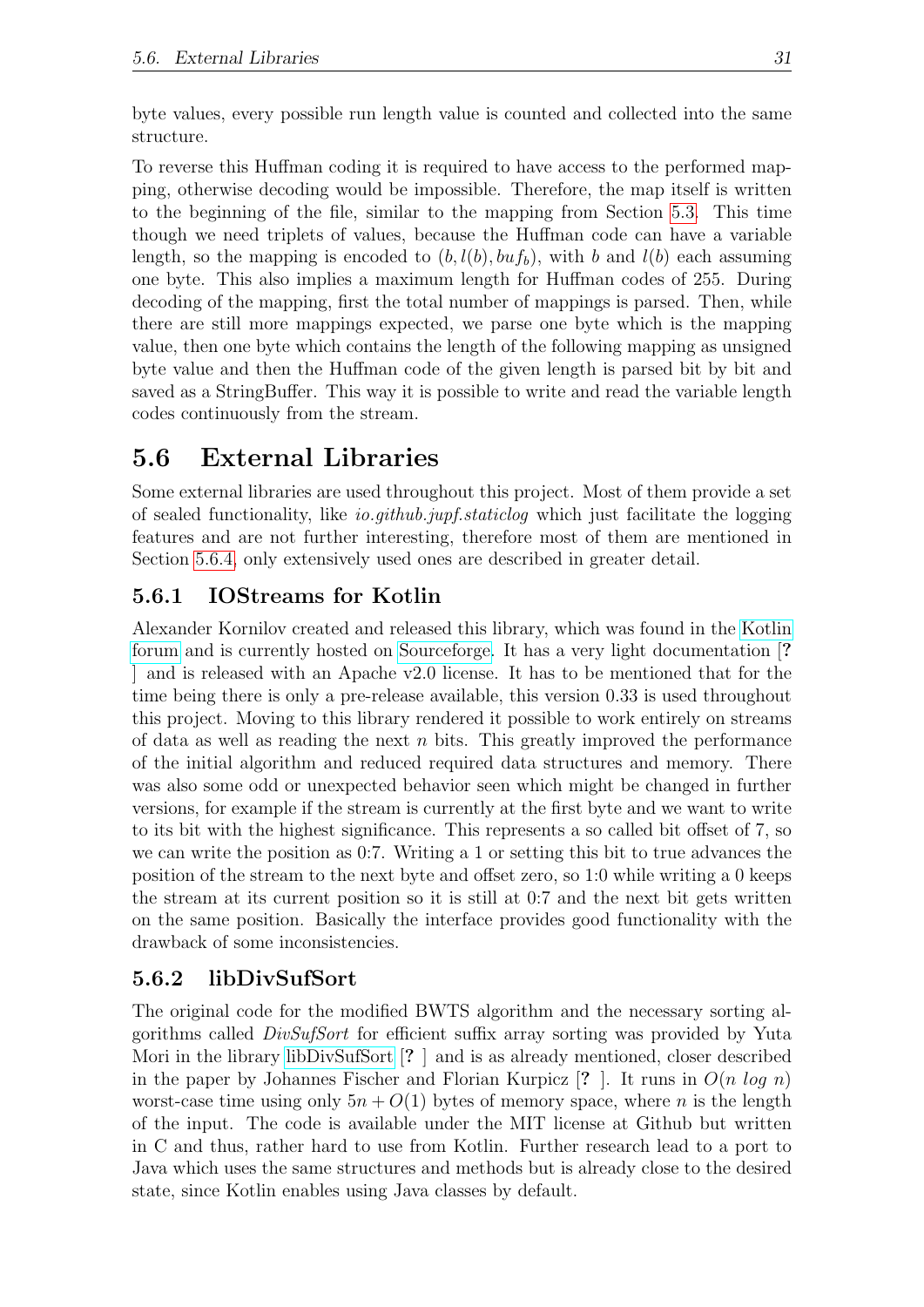#### <span id="page-38-0"></span>5.6.3 libDivSufSort in Java

Porting the Java implementation provided by [Kanzi](https://github.com/flanglet/kanzi/releases) [? ], a collection of state of the art compression methods, all available in Java, C++ and Go, was easy but also gratuitous, since there are releases available for the Java version which is still maintained at a high frequency. To use them we simply add the dependency to our maven project. This library basically provides one functionality, the implementation of a sophisticated bijective Burrows-Wheeler-Scott-Transformation in linear time.

To skim over its functionality, it provides a clean API to work with advanced compression algorithms in Java, most noticeable DivSufSort and BWTS. The BWTS class offers just the two directions of the transformation as methods, both working on arrays of bytes, which requires reading all the input into memory. This functionality is encapsulated by the class BWTSWrapper to work on file level and generate a temporary file with the transformed contents to further work on a stream of that file. At first the whole input is spliced into Lyndon words. Then the suffix array is generated and sorted, using the fastest known suffix sorting algorithm DivSufSort. The result is also written to a temporary file, like the mapping which was quite useful for debugging, and enables streaming its contents during encoding.

#### <span id="page-38-1"></span>5.6.4 Others

Besides logging, some other basic functionality was added which was quite simple through the use of maven. *org.junit.jupiter* provided the packages *junit, engine* and api in version 5.6.0, which allows a simple test unit creation and execution. Additionally *assert-j* in version 3.13.2 added extended assertion capabilities to the encoder as well as to the test cases. A modest approach of multithreading was enabled by use of Kotlin *coroutines* in version 1.3.2, provided by Jethrains. Just by convenience, Googles guava was used in version 28.2 for new collection types and a comparator for an array of bytes.

## <span id="page-38-2"></span>5.7 Implementation Evaluation

Obviously the assembled tool does not compete with the state of the art methods used today, neither in comparison of their compression results nor in terms of speed. There is most likely still a lot of unused potential to speed things up, for example by excessive multithreading. Also, decoding could be vastly speed up by writing each output byte only once instead of up to 8 times if the byte is of value 0xFF. Even compression results could probably be further improved but more on that in chapter [7.](#page-43-0) Nonetheless, the desired concept was proven and the results show a clear advantage over regular RLE achieved through preprocessing.

#### <span id="page-38-3"></span>5.8 Usage

To enable a convenient usage, the algorithm is obtainable as jar file but it can also be built from sources. It provides a simple command line interface which expects a desired action, either compressing  $-c$  or decompressing  $-d$  and a method, either vertical RLE -v, binary -bin or byte wise RLE -byte. Binary and byte wise RLE can optionally be called with a parameter  $N$  where  $N$  is the amount of bits used to encode a single RLE number, vertical encoding can also run with an arbitrary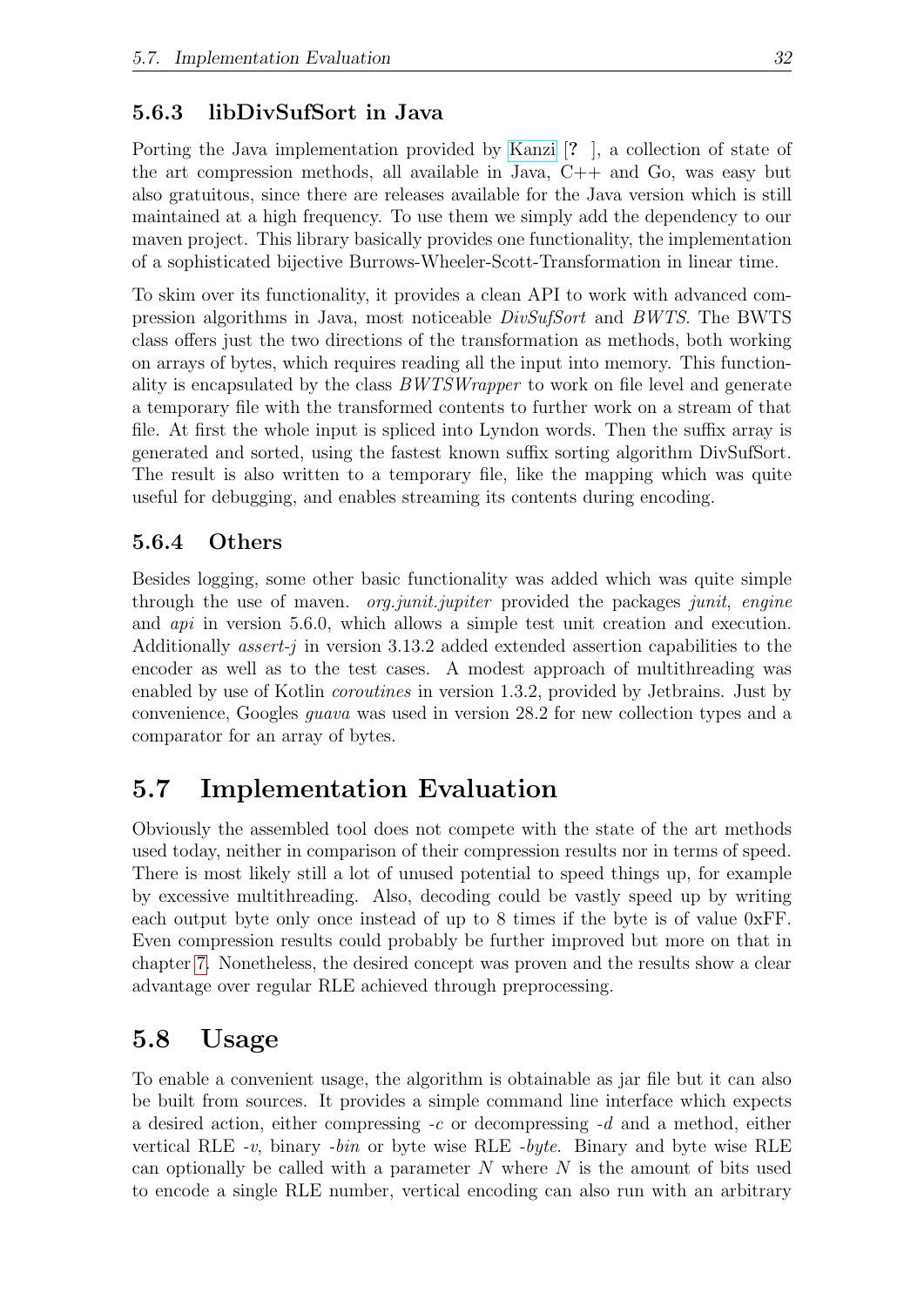amount of bits, but expects 8 comma separated numbers  $-v \ N, N, N, N, N, N, N, N, N$ . preprocessing options, mapping -map, applying the sophisticated Burrows-Wheeler-Transformation -bwt, and Huffman encoding -huf are available via the parameters. Additional information can be acquired by launching the application with -h for further help. To enable debug logging and get detailed insight into the compression and decompression steps, the parameter  $-D$  has to be set. After all parameters have been set, a list of files is expected, started with the flag -f and separated by space.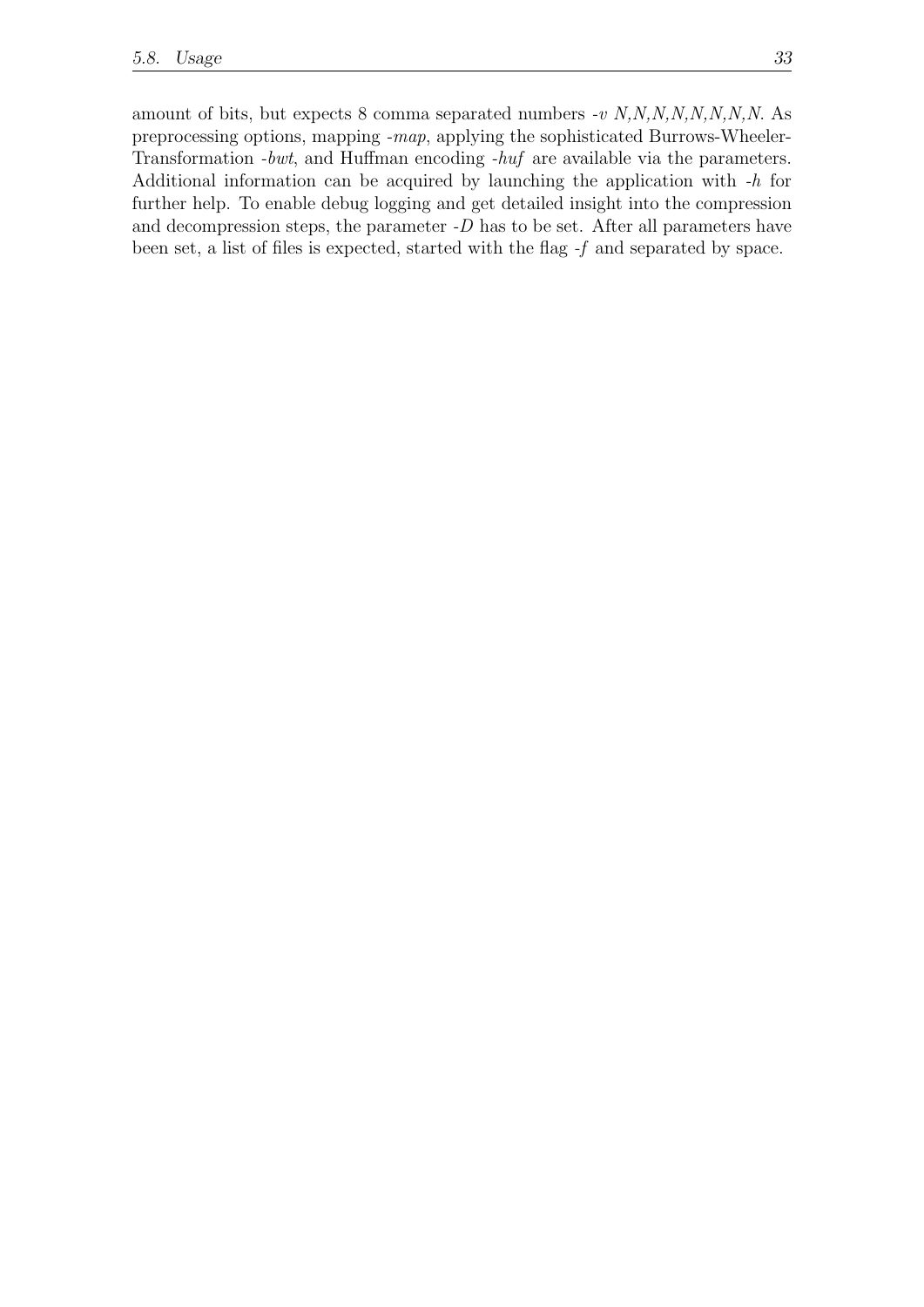## <span id="page-40-0"></span>6. Evaluation

Moving on to the evaluation, we start by comparing the achieved results using different preprocessing options or combination of those. To start of it is clear that the best overall compression ratio was accomplished by using a combination of different mapping techniques and a vertical interpretation of the input data. A compression ratio comparable to the state of the art was achieved and already suited files, like the file *pic* from the Calgary Corpus, were compressed even further than with plain RLE. By taking a closer look at the discrepancy comparing each result, some clear differences between the preprocessing steps were shown. It is also clear that with the help of such methods, run length encoding can become a suitable compression algorithm for more than just pellet based images, although it is clearly not as sophisticated as advanced state of the art compression methods mentioned in Section [2.5.](#page-17-0)

### <span id="page-40-1"></span>6.1 Functional Evaluation

The functional evaluation was performed in two steps. The first question is weather the algorithm works and no data is lost during the process of encoding. The decoder shows that this is the case and all information can be reconstructed, hence the suggested algorithm works as intended. The next question was, if it is just a method suited for this corpus and as it turned out, it performed even better on the newer and more frequently suggested Canterbury Corpus than it did on the Calgary Corpus.

<span id="page-40-2"></span>

| file             | size original | size encoded | ratio in $%$ | bps  |
|------------------|---------------|--------------|--------------|------|
| alice 29.txt     | 152089        | 65445        | 43.03        | 3.44 |
| asyoulik.txt     | 125179        | 59291        | 47.36        | 3.79 |
| cp.html          | 24603         | 11073        | 45.01        | 3.60 |
| fields.c         | 11150         | 5183         | 46.48        | 3.72 |
| grammar.lsp      | 3721          | 1923         | 51.68        | 4.13 |
| kennedy.xls      | 1029744       | 229823       | 22.32        | 1.79 |
| let10.txt        | 426754        | 170593       | 39.97        | 3.20 |
| plrabn12.txt     | 481861        | 215628       | 44.75        | 3.58 |
| ptt <sub>5</sub> | 513216        | 82136        | 16.01        | 1.28 |
| sum              | 38240         | 19616        | 51.30        | 4.10 |
| xargs.1          | 4227          | 2515         | 59.50        | 4.76 |
| all files        | 2814880       | 867322       | 30.81        | 2.46 |

Table 6.1: Canterbury encoded, all preprocessing steps, using Huffman encoding for all counted runs.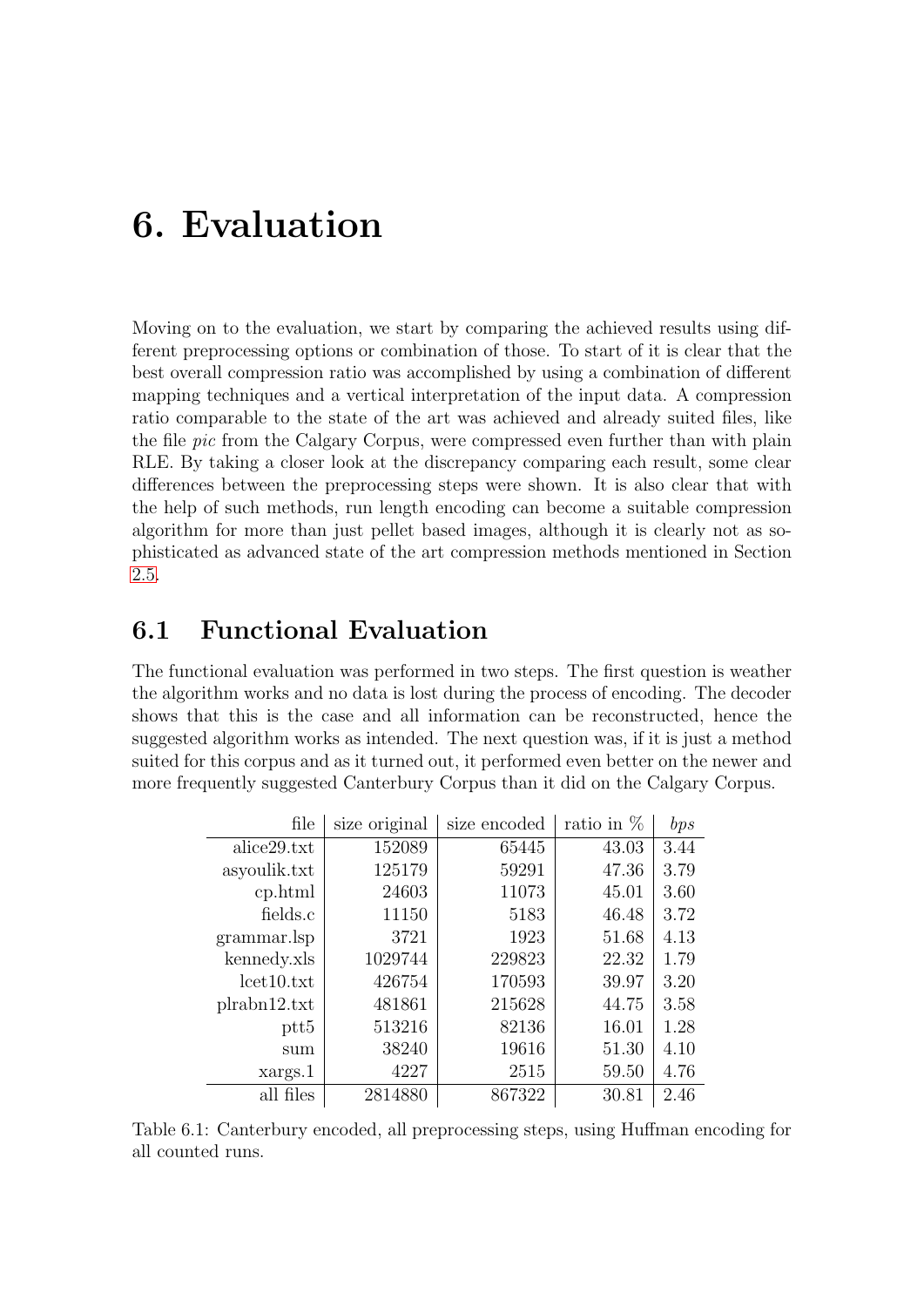The two desired goals could also be achieved, a significant compression for the whole corpus is possible while even improving against regular RLE on files highly suited for this method and the results are pretty similar on both corpora.

## <span id="page-41-0"></span>6.2 Benchmarks

To benchmark the proposed algorithms, it was compared against the state of the art on the same hardware. All benchmarks were performed on an AMD Ryzen 5 2600X six core processor (12 threads) with a 3.6 GHz base clock and a 4.2 GHz boost clock speed. For memory, 16GB 3200MHz ram and a Samsung evo ssd was used for persistent storage. The algorithm cmix explicitly demanded 32 GB of ram which could not be provided, which in turn lead to a lot of paging and thus, very poor timing benchmark results. Also, all algorithms were written in C and executed as binary executable, while the proposed algorithm modified vertical RLE was written in Kotlin and executed on the GraalVM [? ].

| method                | size in bytes | compression | bps  | time      |          |
|-----------------------|---------------|-------------|------|-----------|----------|
|                       |               |             |      | encoding  | decoding |
| uncompressed          | 3,145,718     | 100.0%      | 8.00 |           |          |
| compress 4.2.4        | 1,250,382     | $40.4\%$    | 3.24 | 0.039s    | 0.025s   |
| modified vertical RLE | 1,237,380     | $39.3\%$    | 3.14 | 6.840s    | 15.637s  |
| $\chi$ gzip v1.10     | 1,021,720     | 32.4%       | 2.60 | 0.232s    | 0.025s   |
| $ZIP$ v3.0            | 1,019,783     | 32.4%       | 2.59 | 0.214s    | 0.022s   |
| zstandard 1.4.2       | 887,004       | 28.1%       | 2.25 | 0.951s    | 0.011s   |
| bzip $2$ v $1.0.8$    | 832,443       | 26.4%       | 2.11 | 0.191s    | 0.088s   |
| $b$ rotli $1.0.7$     | 826,638       | 26.3\%      | 2.10 | 4.609s    | 0.015s   |
| p7zip 16.02 (deflate) | 794,098       | 26.1\%      | 2.08 | 0.431s    | 0.045s   |
| p7zip 16.02 (PPMd)    | 763,067       | 24.2\%      | 1.93 | 0.345s    | 0.282s   |
| ZPAQ v7.15            | 659.700       | 20.9%       | 1.67 | 7.452s    | 7.735s   |
| $paq8hp*$             |               |             |      |           |          |
| $cmix$ $v18$          | 554,983       | 17.6%       | 1.41 | $>\!\!3h$ | >2h      |

<span id="page-41-2"></span>Table 6.2: Benchmark on the Calgary Corpus.

Avoiding internal operations and large or complex data structures to hold all the input data or even collecting the values of same significance in memory into byte arrays greatly improved time performance of the algorithm described. Encoding is reasonable fast with measured 6.8 seconds but the decoding is rather slow with 15.6 seconds although it has to be mentioned that there is still some potential in performance optimization and parallelization. The main reason for this margin between encoding and decoding speed is most likely due to the multiple writing of the output file, since each bit position has to be decoded separately so in the worst case a single byte need to be written 8 times if it contains  $0xFF$ .

## <span id="page-41-1"></span>6.3 Conclusion

In conclusion, the desired state was achieved and it was shown that with the help of preprocessing and a different encoding technique, RLE can achieve compression results comparable to modern methods. It is still far from opposing a real competition,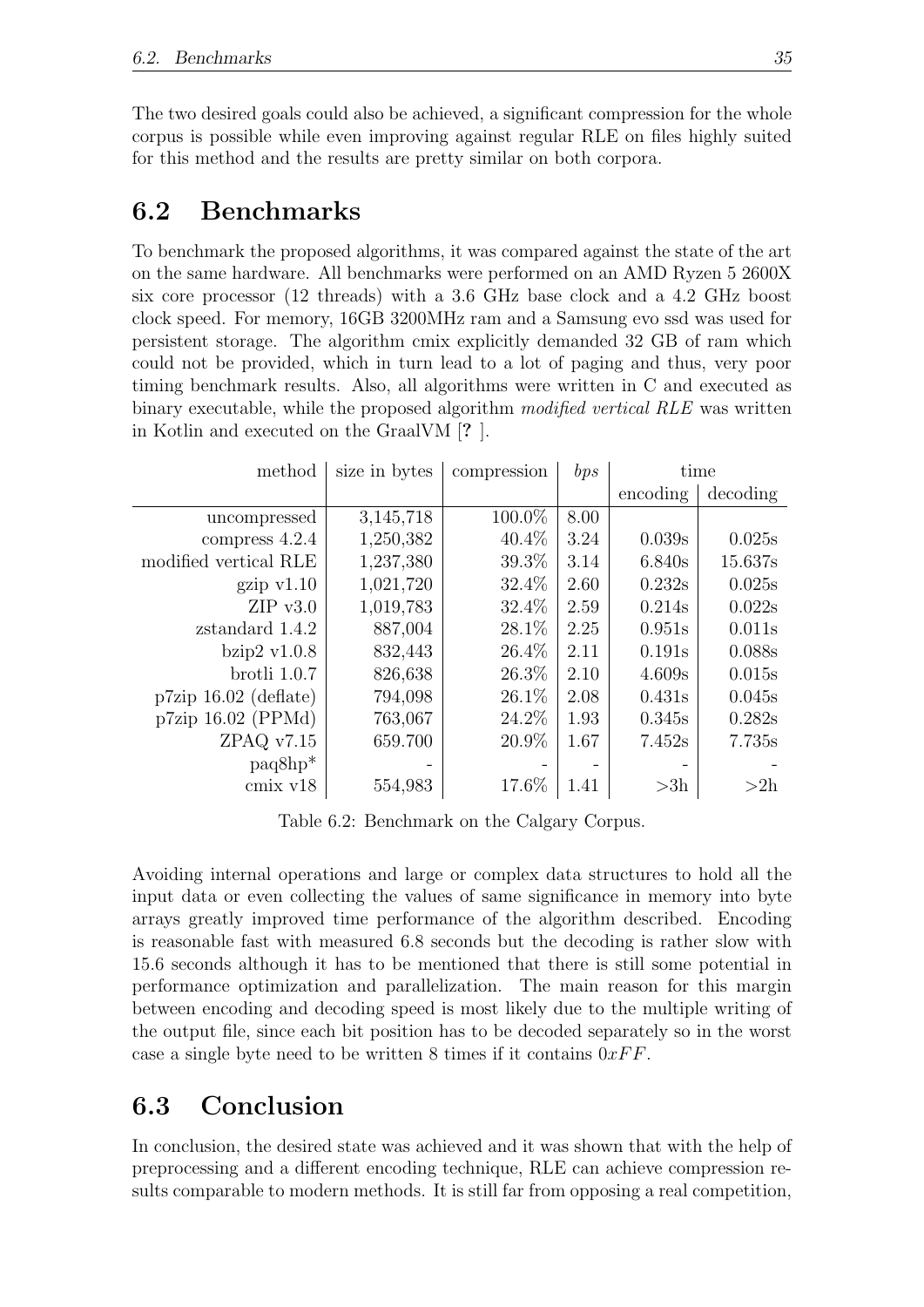neither in speed nor compression ratios, but it is only a few percent points behind daily used algorithms. Possible additional improvements will be discussed in the next section, although at this point one has to decide if compression or speed should be in the main focus. Anyhow, to show the efficiency of the suggested preprocessing methods, it is definitely adequate.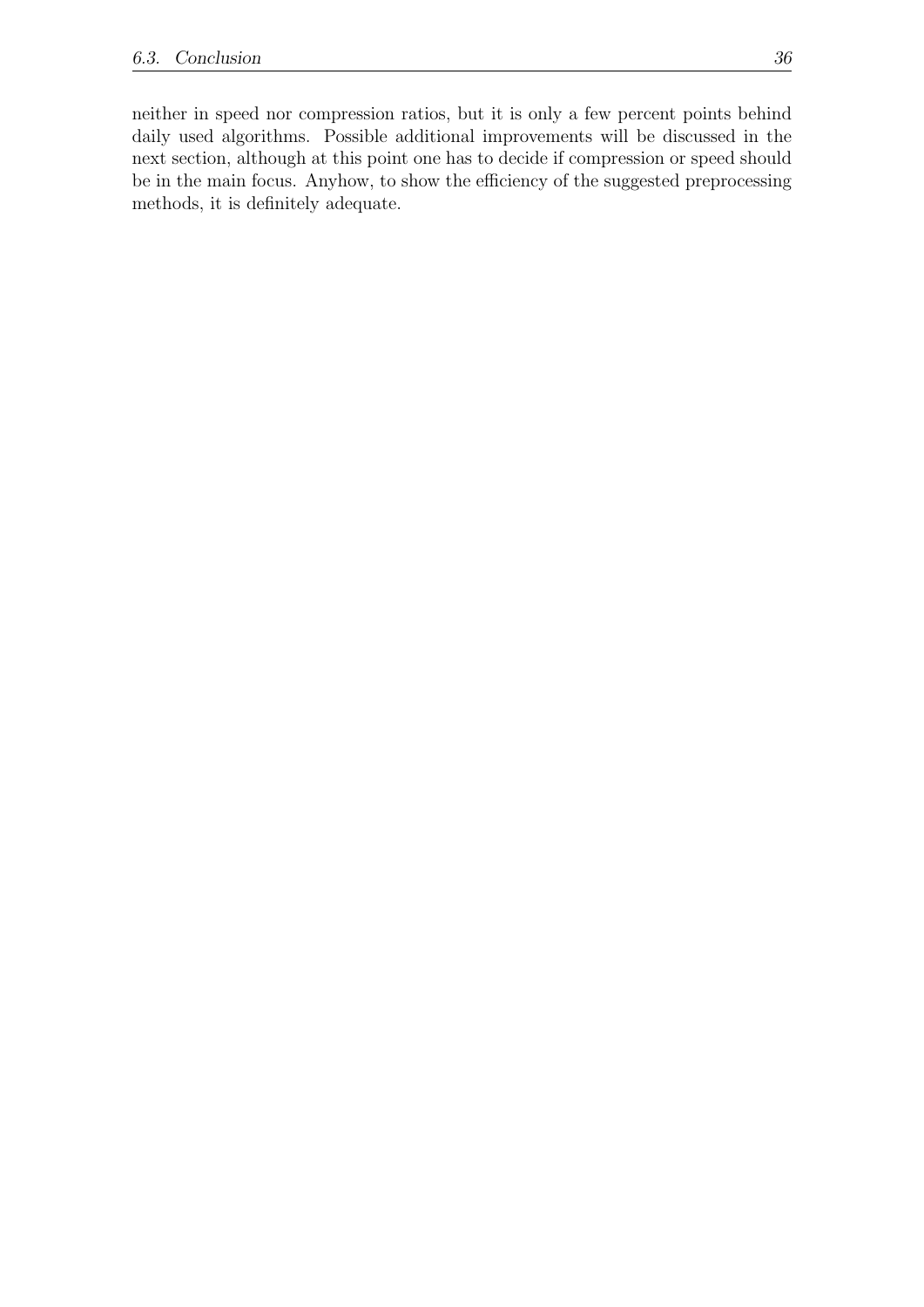## <span id="page-43-0"></span>7. Discussion

One interesting approach not performed in this scope, is the encoding of Huffman codes after a byte wise RLE. It was assumed to perform worse that the vertical encoding because there has to be one code for every combination of runs and values, thus very long average Huffman codes. Another idea was the substitution of Huffman encoding by another, more sophisticated method like Asymmetric Numeral Systems. This would most likely further improve compression results at the expense of slower computation.